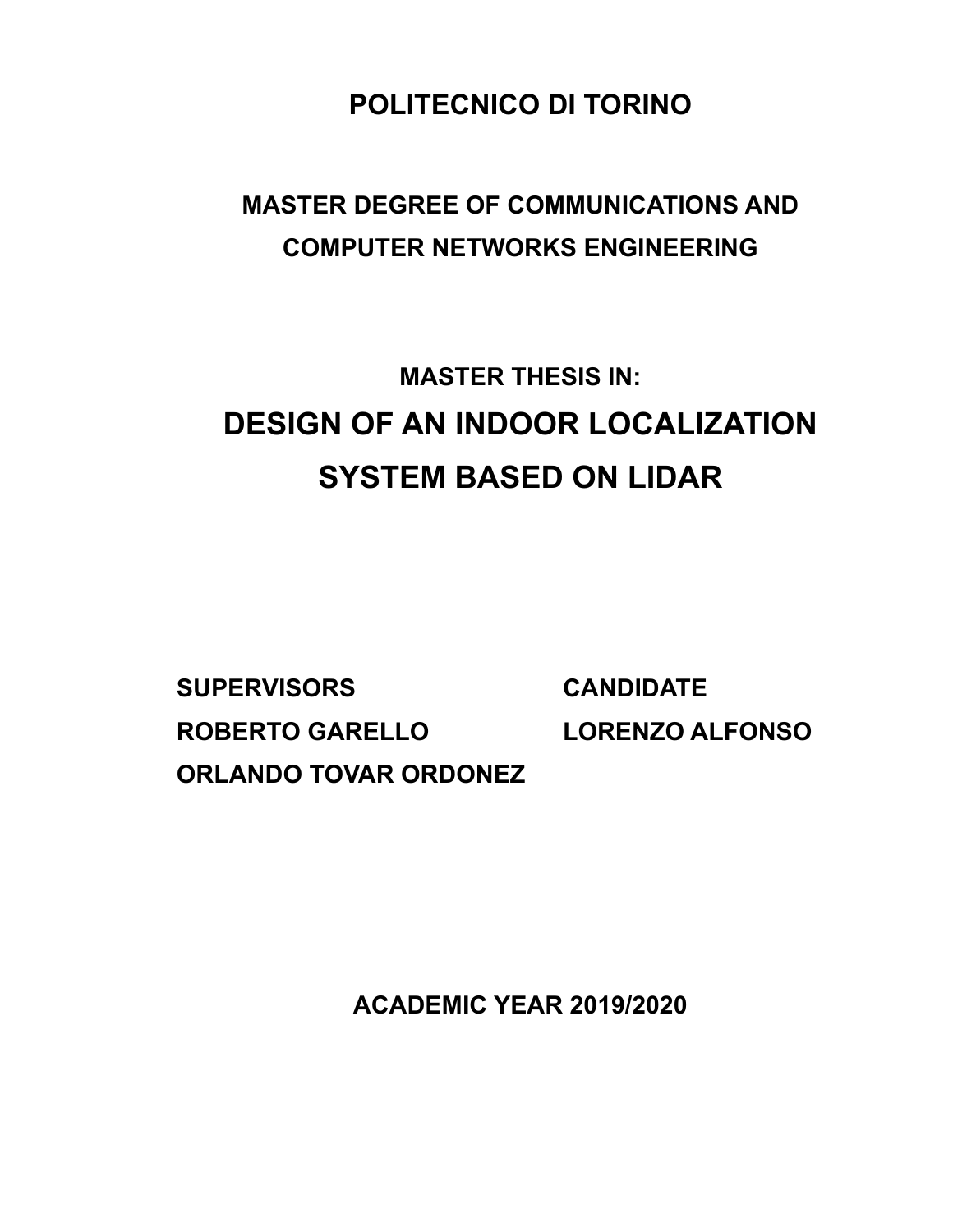# **CONTENTS**

#### Acronyms

#### 1. Introduction/Abstract

- 1.1. Objective
- 1.2. Overview
- 2. Overview of Autonomous Navigation Systems
	- 2.1 Levels of autonomy
	- 2.2 Obstacle avoidance algorithms
		- 2.2.1 Vector Field Histogram
		- 2.2.2 Model Predictive Control

#### 3. Overview of LIDAR technology

- 3.1. Introduction
- 3.2. Technology
	- 3.2.1. Tipologies
	- 3.2.2. Lidar models and Context
- 3.3. Characteristics
	- 3.3.1. Measured Data
- 3.4. Use Cases
	- 3.4.1. Autonomous navigation
	- 3.4.2. Space exploration
	- 3.4.3. Search and rescue
	- 3.4.4. Military
	- 3.4.5. Mining and extraction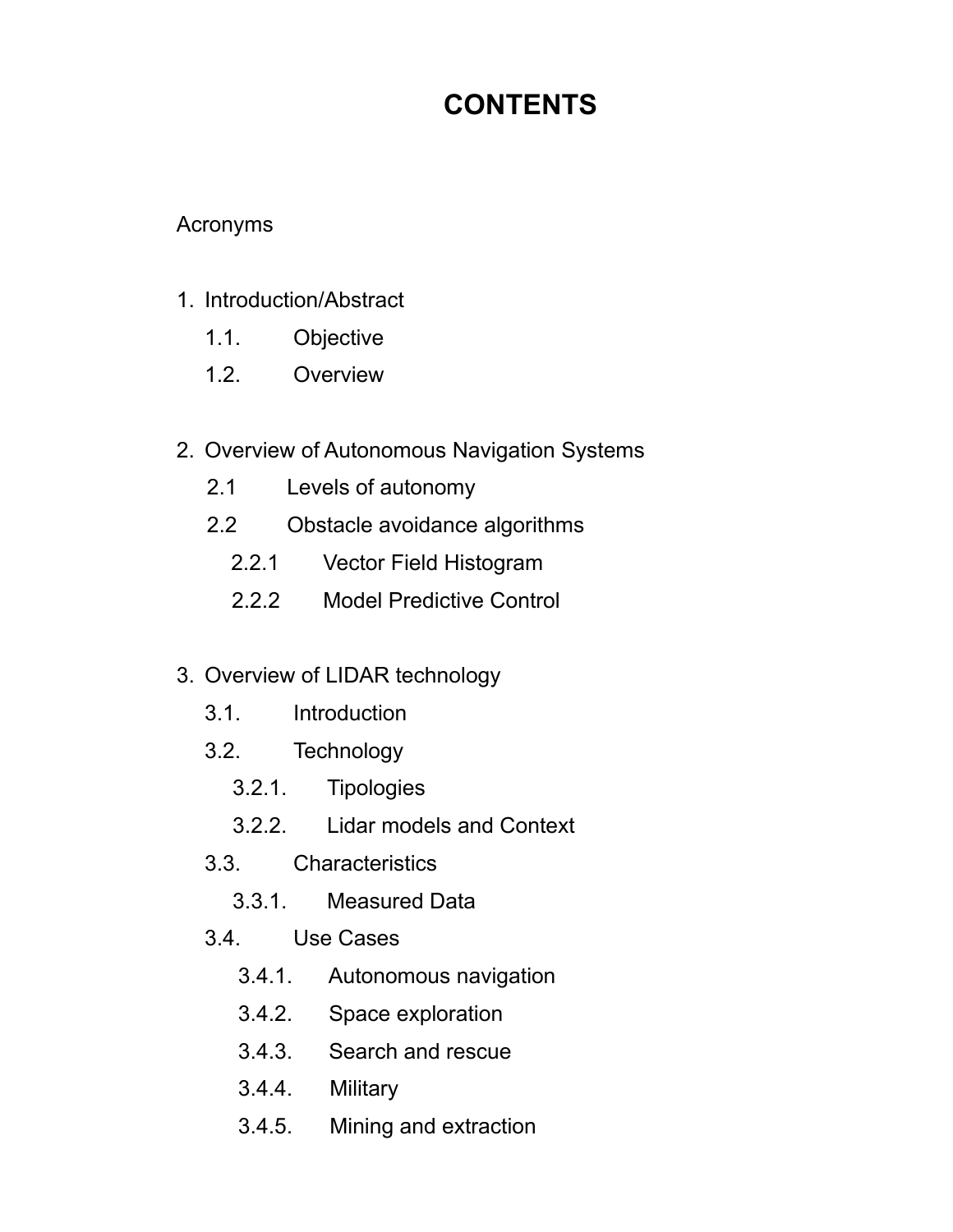- 3.4.6. Archeology
- 3.4.7. Atmosphere
- 3.4.8. Bathymetry
- 3.4.9. Forest
- 4. Localization Algorithms and Maps Extraction Techniques
	- 4.1. Localization Algorithms
		- 4.1.1. Particle Filter
		- 4.1.2. Montecarlo Localization
		- 4.1.3. Iterative Closest Point
		- 4.1.4. Kalman Filter
	- 4.2. Maps Extraction Techniques
- 5. MATLAB's Robotics System Toolbox
	- 5.1. Commands about ROS
		- 5.1.1 Commands about ROS not related to Gazebo simulator
		- 5.1.2 Commands about ROS related to Gazebo simulator
	- 5.2. Commands about ground vehicle algorithms

References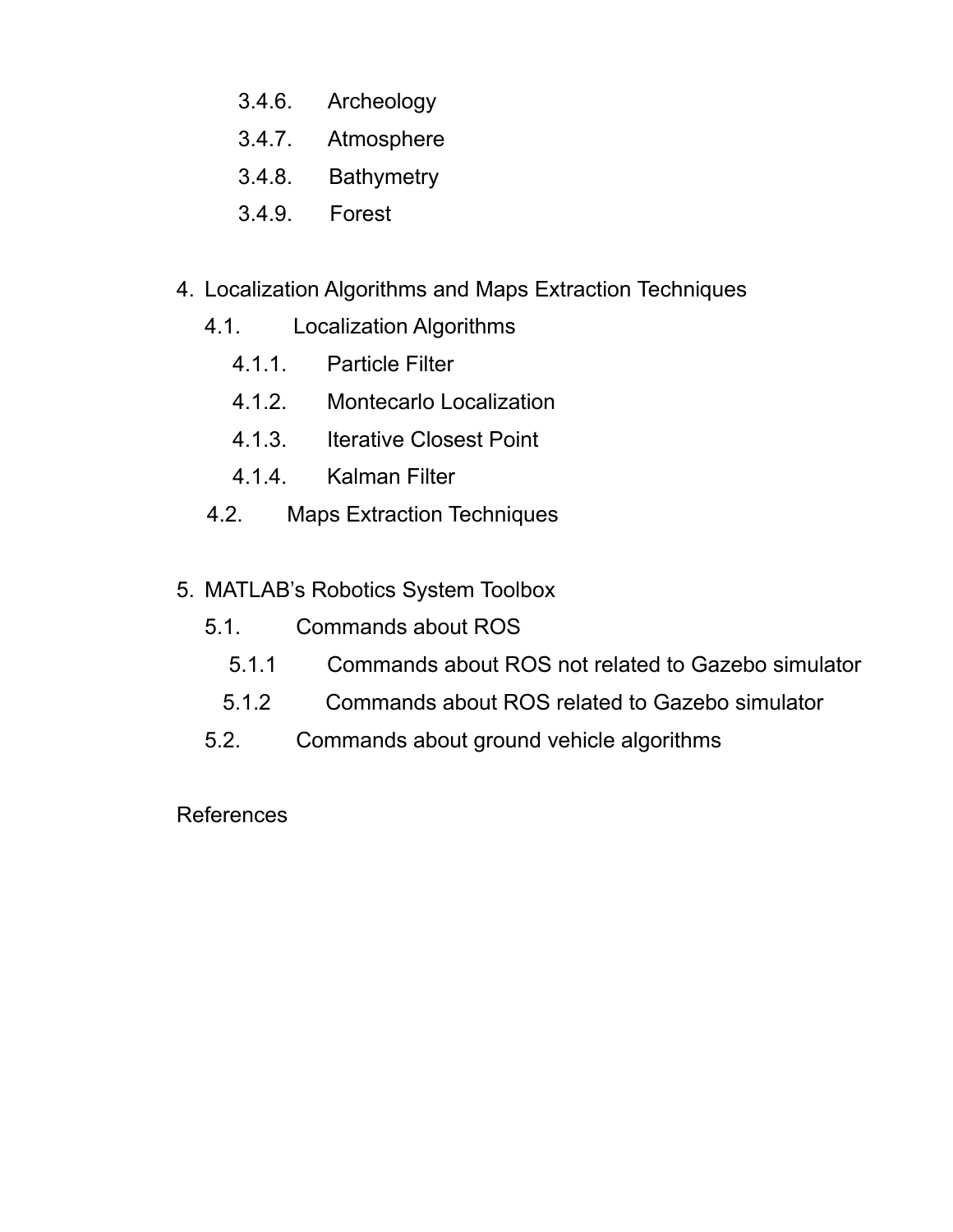# **ACRONYMS**

# **ACRONYM DESCRIPTION**

| <b>Global Positioning System</b>             |
|----------------------------------------------|
| <b>Simultaneous Localization And Mapping</b> |
| <b>Ultra Wide Band</b>                       |
| <b>RANdom SAmple Consensus</b>               |
| <b>Inertial Measurement Unit</b>             |
| Time Of Flight                               |
| Single Photon Avalanche Diode                |
| <b>Amplitude Modulated Continuous Wave</b>   |
| <b>Global Navigation Satellite System</b>    |
| <b>Field Of View</b>                         |
| Defense Advanced Research Projects Agency    |
| <b>Signal to Noise Ratio</b>                 |
| MicroElectroMechanical System                |
| <b>Unmanned Aerial Vehicle</b>               |
| Vector Field Histogram                       |
| Root Mean Square Error                       |
| <b>Uniform Resource Identifier</b>           |
| <b>Internet Protocol</b>                     |
| <b>Robot Operating System</b>                |
| <b>Unmanned Ground Vehicle</b>               |
|                                              |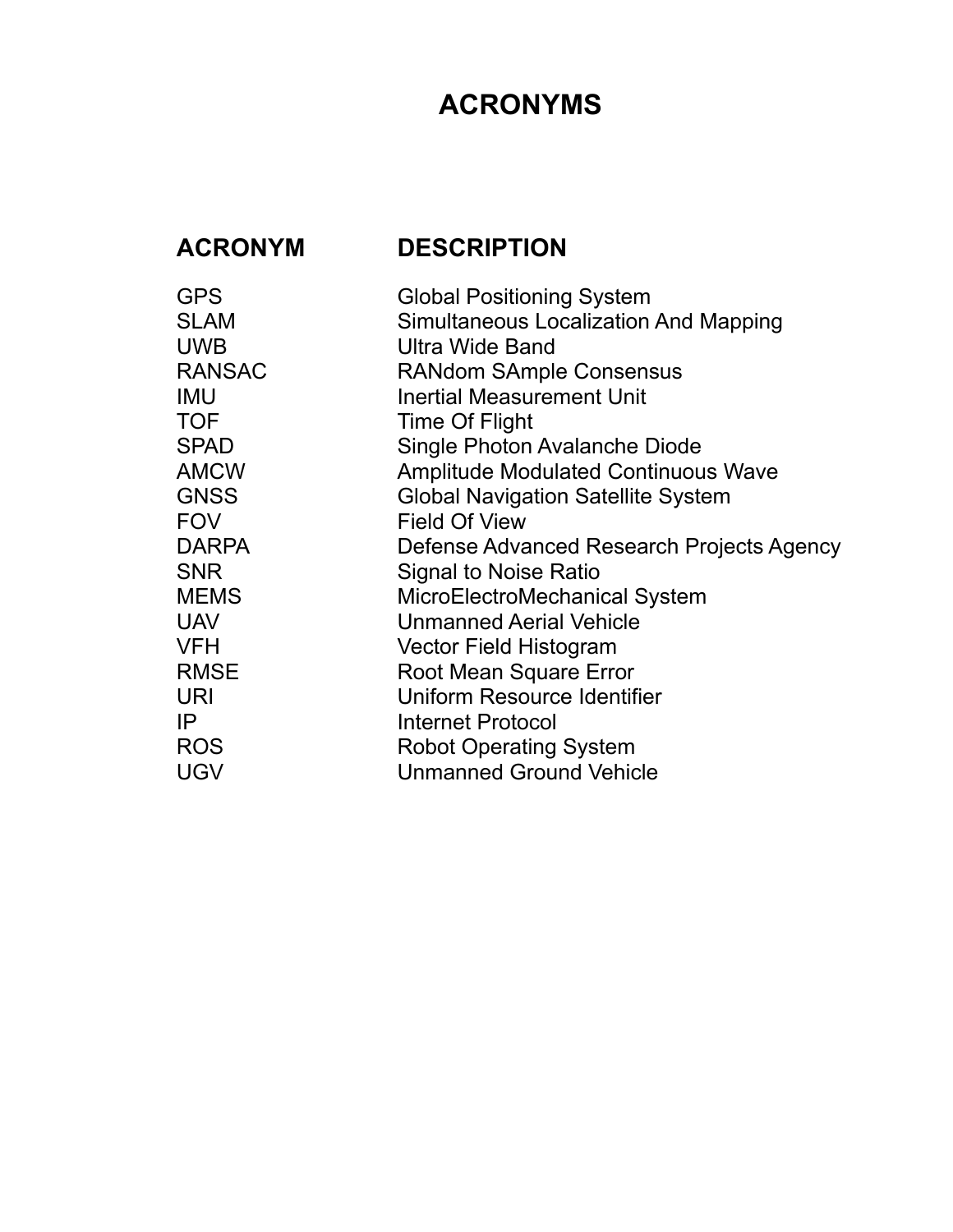# **1 INTRODUCTION**

Many different technologies like GPS and radar have been used to localize, to map environments and to detect objects over time those let vehicles to move.

In this thesis, I analyze Lidar, especially in indoor, to let robots, drones, cars, etc. to move without a driver.

One of the most popular sensor, the GPS (i.e. the most popular GNSS technology), doesn't give a good accuracy in dense urban environments because the signal availability changes over time, therefore its potential for autonomous vehicles is limited; moreover, when it's integrated with IMU, errors can be accumulated when the vehicle travels because the measured positions doesn't follow the true position.

Camera based localization has the disadvantage to be sensitive to the changes of illumination, to observation angle and it can be affected by weather too; furthermore, when it's equipped with RANSAC algorithm, it's not good to distinguish stationary objects from objects in movement. Ultrasonic based localization requires instead a very long processing time because its extractions of feature points aren't accurate and, when it's integrated with other sensors, errors can be accumulated; in addition, it's incompatible for autonomous vehicles also due to its short range to detect obstacles.

Radar based localization has the disadvantage to have many sources of noise, those make it a sensor with low robustness; moreover, it has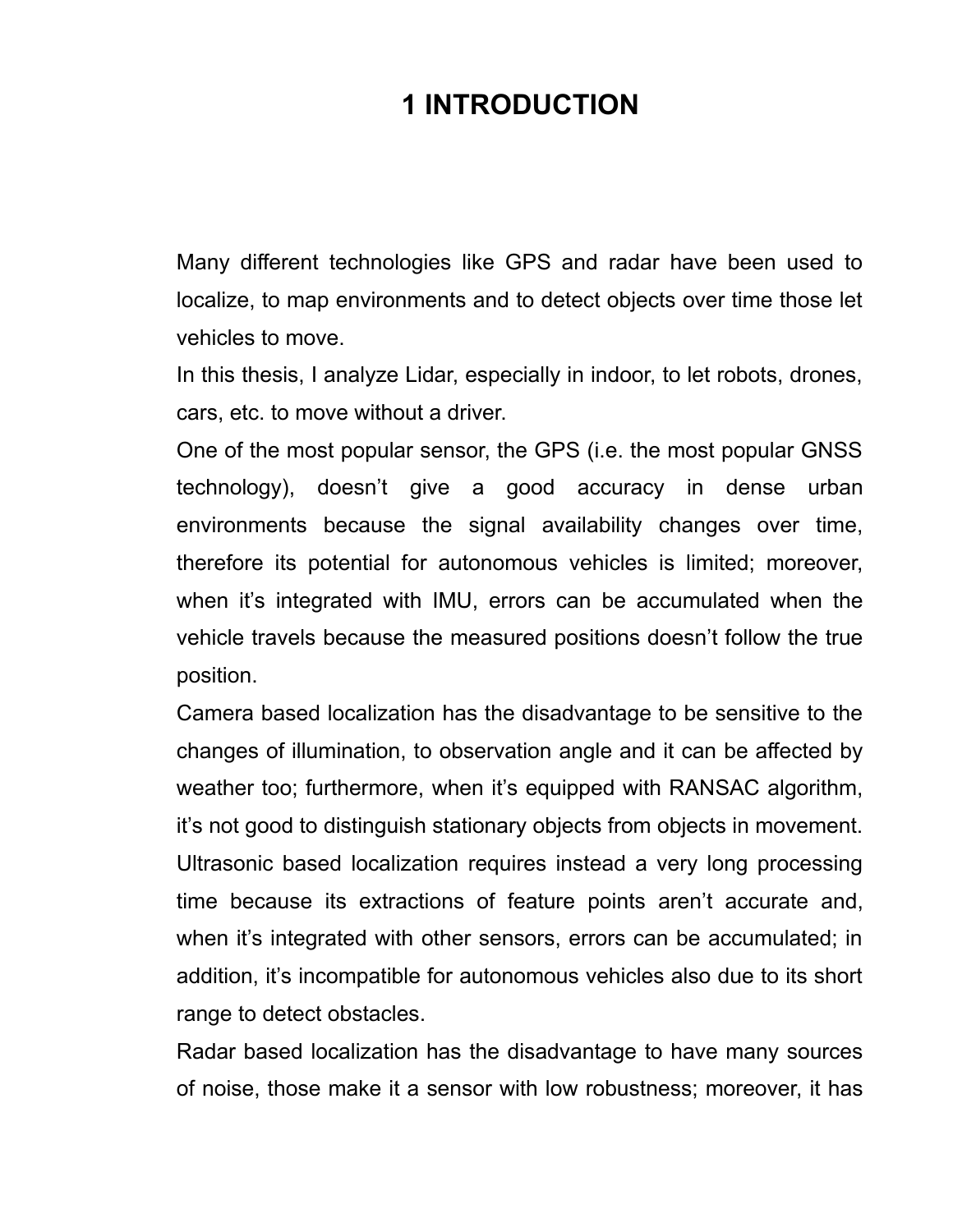some problems to distinguish target's surface properties, out of its data association.

UWB sensor works well in indoor environment, but needs a reference node and it's bad in outdoor environment because its signals have short range.

Actually there isn't a dominant sensor technology based on autonomous navigation. One of the candidates is Lidar, which guarantees smaller positioning errors respect to other localization techniques like GPS, radar, sonar, camera, etc., but it's also more expensive respect to those ones. In autonomous navigation, it's important that a car/robot/drone is able to estimate its position, all near objects and the surrounding environment in every instant, to move and follow a path towards a destination and to avoid every object/obstacle in every instant. In common words, it's very important to make a safe journey without accidents.

## **1.1 OBJECTIVE**

In the past, people explored unknown environments risking to be injured; then they created vehicles, which were at first non autonomous and due to that reason there were accidents, especially when the driver is distracted; only in the last years people developed robots, drones and autonomous cars which are finally able to avoid obstacles not only when they follow a path, but also when they explore in an unknown environment. The aim of this thesis is to describe the Lidar, explaining the reasons for which it was created and used, the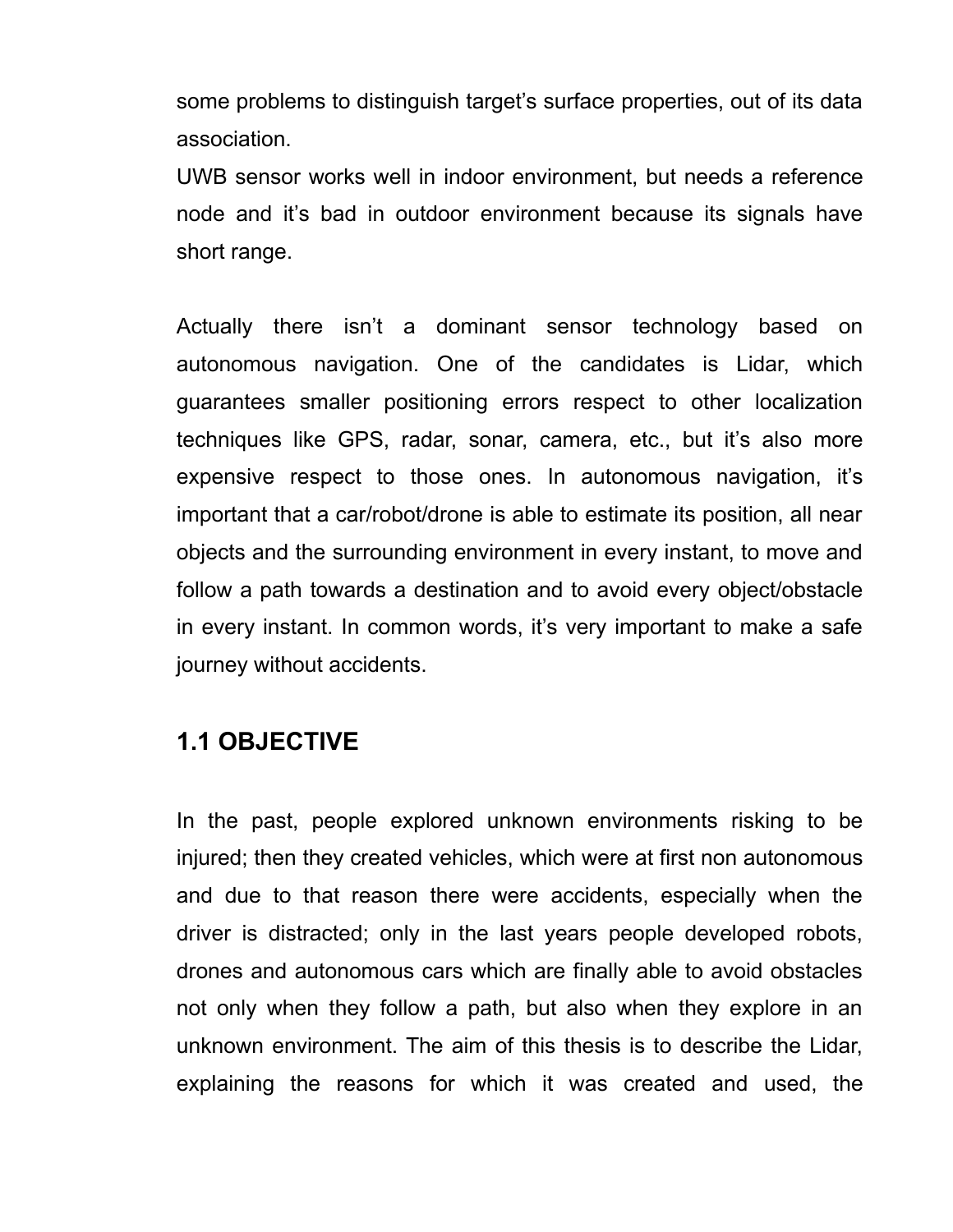differences respect to other technologies, why is so important and how can be used for autonomous navigation.

## **1.2 OVERVIEW**

Chapter 2 explains the role of Lidar in autonomous navigation systems, their problems and their respective solutions through obstacle avoidance algorithms. Chapter 3 describes Lidar's technology, history, characteristics, tipologies, advantages, disadvantages, use cases (especially for autonomous navigation), models (I will not include everything), context, measured data and its errors. Chapter 4 compares different localization algorithms and map extraction techniques used in Lidar and describes SLAM. Chapter 5 describes Matlab's Robotics System Toolbox explaining its commands too.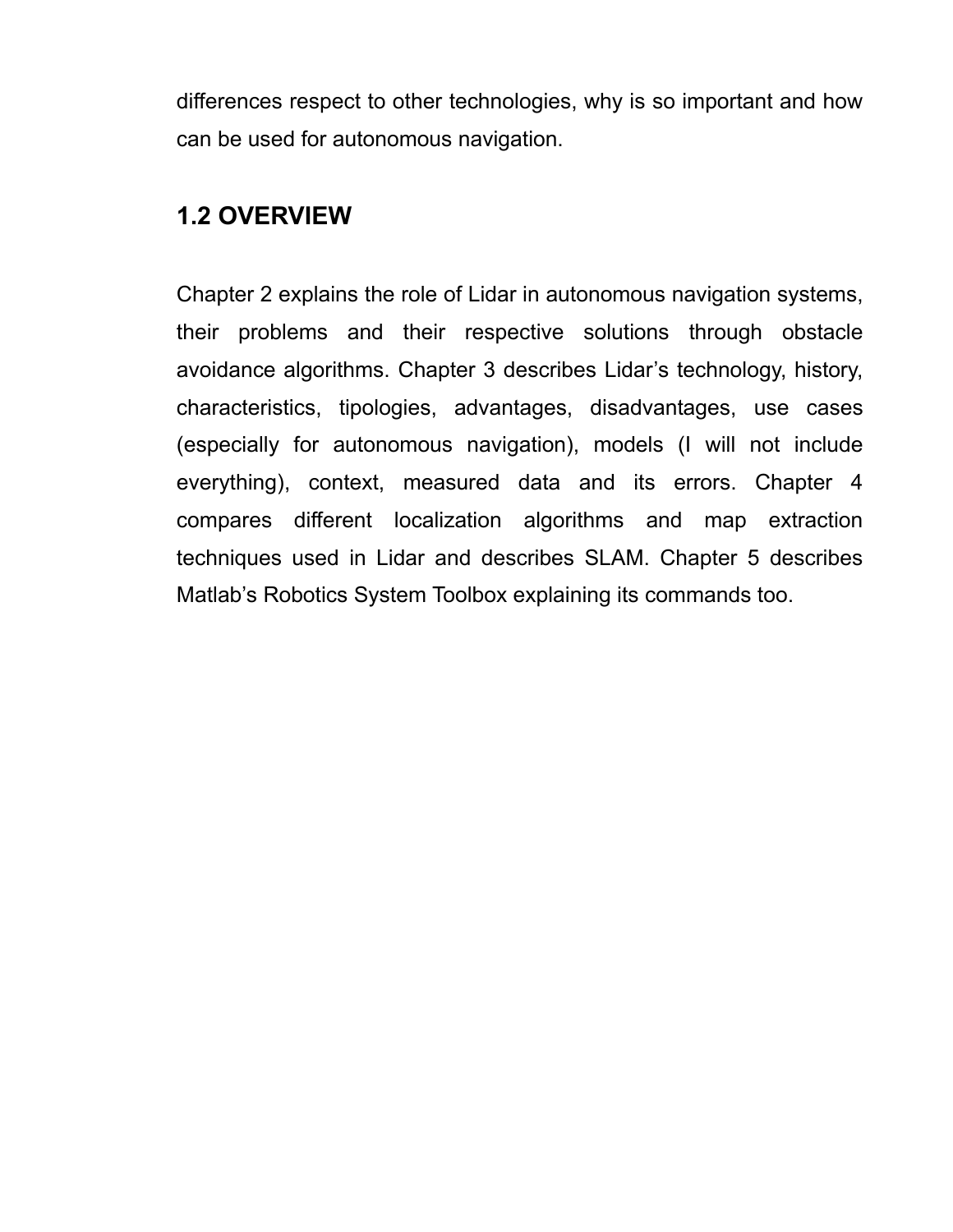# **2 OVERWIEV OF AUTONOMOUS NAVIGATION SYSTEMS**

## **2.1 LEVELS OF AUTONOMY**

In the last years and in the near future, scientists and engineers are making efforts to increase vehicles autonomy (especially for autonomous cars, considering robots and drones have just got more autonomy). The Lidar, due to its very good accuracy respect to other localization technologies, can improve autonomy of vehicles and, for this reason, scientists and engineers are developing cheaper Lidar sensors, with enough small dimensions (especially for robots and drones), a good range (longer for cars and trucks), a good FOV and a good frequency of measurements. A Lidar sensor equipped on a vehicle can potentially avoid 80% of accidents, which are caused almost exclusively (about 90%) by human mistakes.

Scientists and engineers classified vehicles automation in six different levels.

At level 0, called "no automation", the human driver must manage every driving task in the whole movement time.

At level 1, called "assisted driving", there are few autonomous implementation like proximity alert, cross traffic alert, blind spot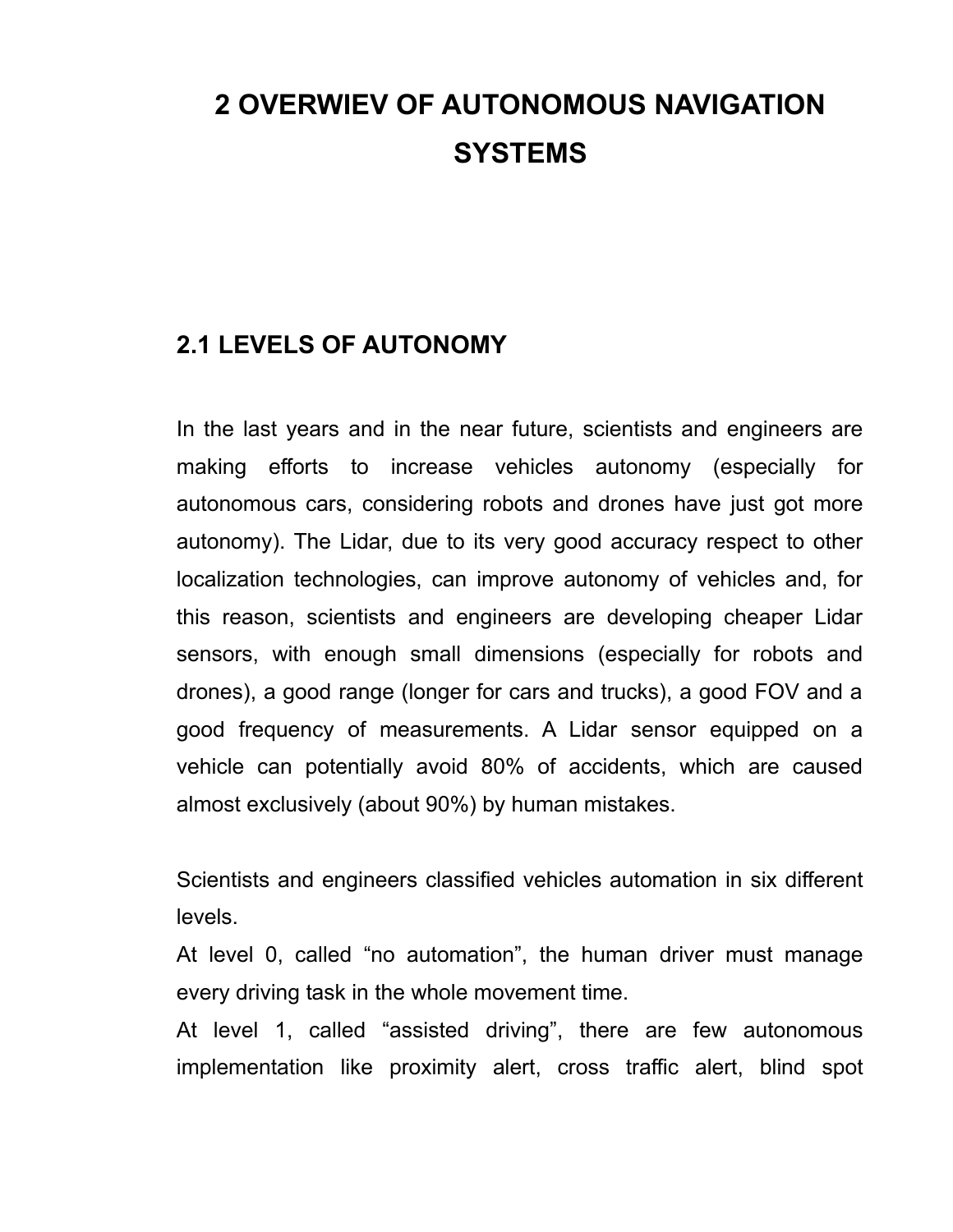detection, those can help the human driver either to accelerate/decelerate or to steer the vehicle.

At level 2, called "partial automation", there are some autonomous implementation like lane keeping, adaptive cruise control, traffic jam assist, front/rear/intersection collision avoidance, autonomous emergency braking, emergency steer assist, those can both steer both accelerate/decelerate the vehicle. The human driver must monitor the driving environment.

At level 3, called "conditional automation", also monitorization becomes autonomous, which allows autonomous driving in some modes like highway. The human driver can intervene, especially in harsh environment.

At level 4, called "high automation", the vehicle is enough autonomous that can manage every driving task in most environmental condition, in most roads and in almost every instant. Pedals and steering wheels are still needed, while human driver isn't mandatory.

At level 5, called "full automation", the automated driving system can manage every driving task at every environmental condition, in every road and in every instant, while pedals, steering wheels and the human driver aren't necessary. In this level, vehicles become robotic vehicles.

## **2.2 OBSTACLE AVOIDANCE ALGORITHMS**

#### **2.2.1 VECTOR FIELD HISTOGRAM**

The Vector Field Histogram (VFH) isn't only an obstacle avoidance algorithm, but also a path planning method. It's very used on robots, it can execute in real-time, it's robust also in cluttered obstacle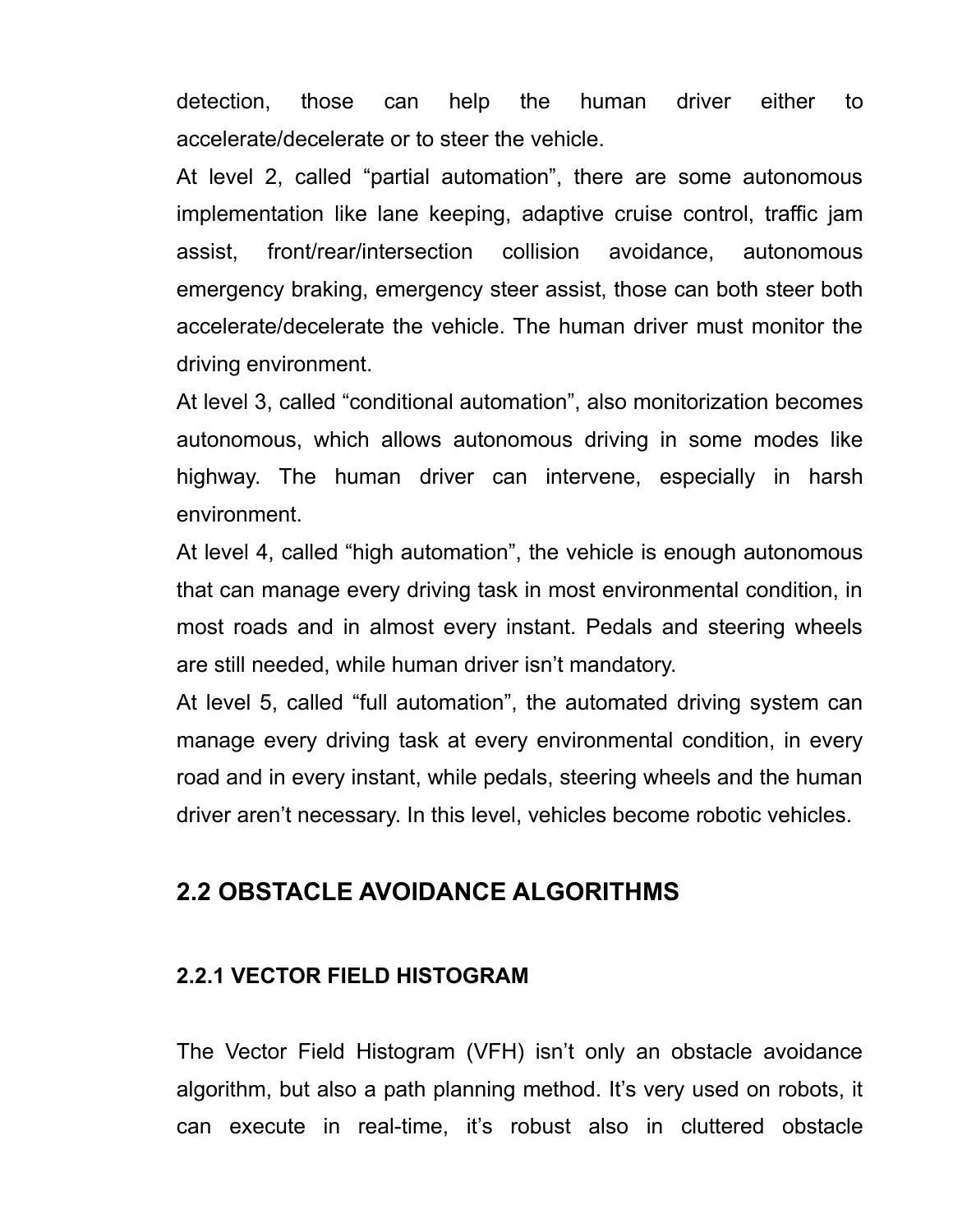environments and it's suitable with inaccurate sensor fusion and sensor data.

The VFH utilises a 2d histogram as an environmental map (it's also possible consider it as a 2d histogram grid) that is created and updated at every scan time of the Lidar sensor. The 2d histogram is later reduced to a 1d polar histogram that divides the active window in a number of sections at a fixed angular resolution. Each section of the polar histogram around the temporary position contains a polar obstacle density value. The most appropriate section with a small density value is therefore chosen from all histogram sections and aligned with the vehicle steering.

#### **2.2.2 MODEL PREDICTIVE CONTROL**

The aim of the Model Predictive Control is to use a system model to be controlled to optimize and predict its future behavior. In fact, the MPC is an optimal control based state feedback controller. It's possible to obtain the feedback law through an iterative online optimization over a finite moving prediction horizon (one of its advantages is the capacity to execute real time optimization even with hard constraints).

The most important components of the MPC are the dynamic optimizer, the cost function and constraints, and the vehicle model. An optimal control problem is defined through the equations describing the vehicle dynamics and also the cost function and constraints. Later, the dynamic optimizer is used to solve the optimal control problem to obtain the optimal steering angle to avoid obstacles. The state values of the given steering sequence are predicted by the vehicle model.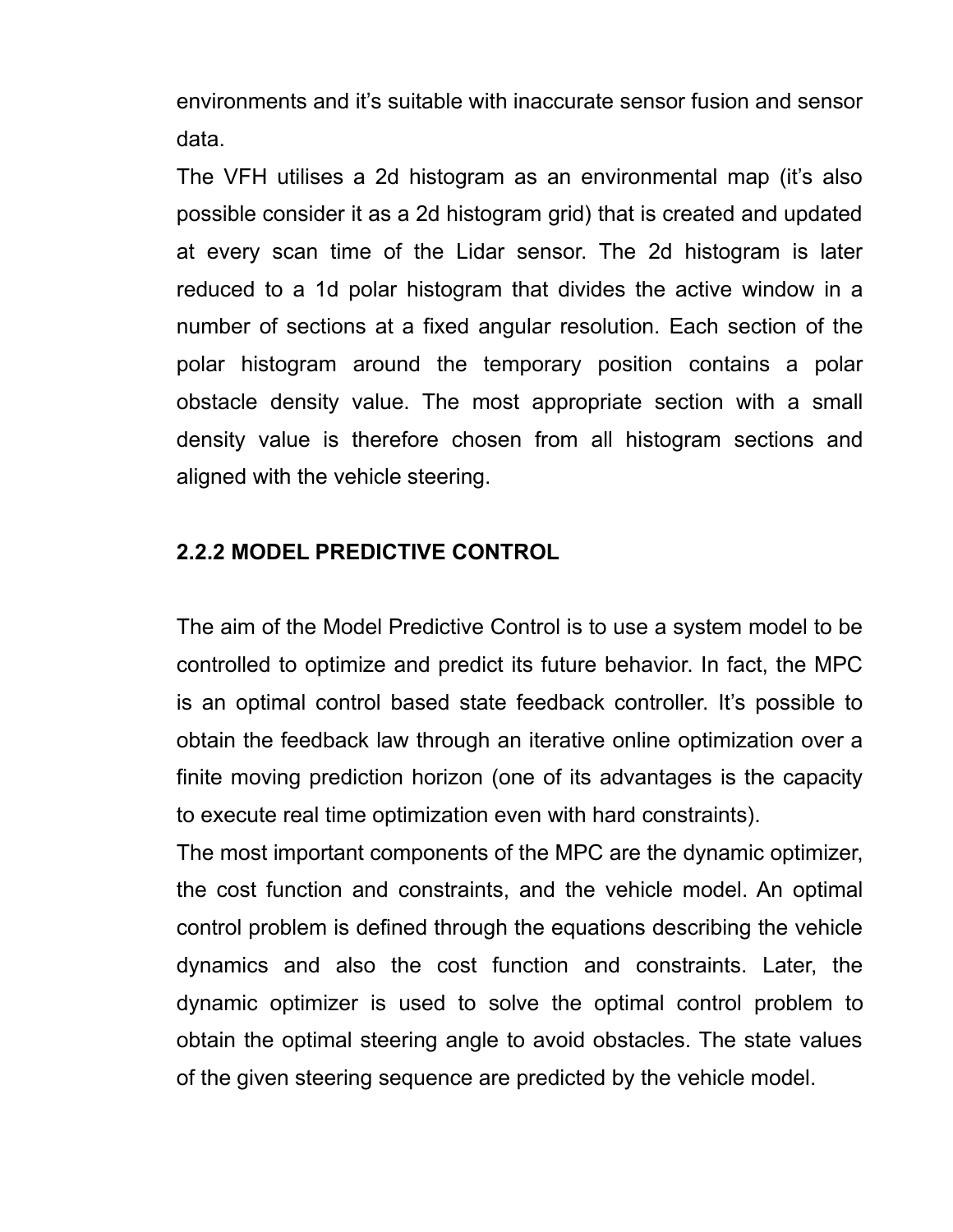The inputs of MPC are the target direction, the obstacle information and the estimate vehicle state values.

A 2d Lidar sensor is used to obtain the obstacle information in an unknown environment. The Lidar sensor (modelled without noise and delay), in every radial direction at a negligible angular resolution, returns the distance to the nearest obstacle boundary. The angular range is [0°; 180°], while the vehicle heading direction is oriented at 90°. The Lidar sensor returns the maximum detection range for directions without obstacles inside its detection range.

The vehicle states are necessary for the initialization of the vehicle model used in MPC.

The control signals for the UGV are the outputs.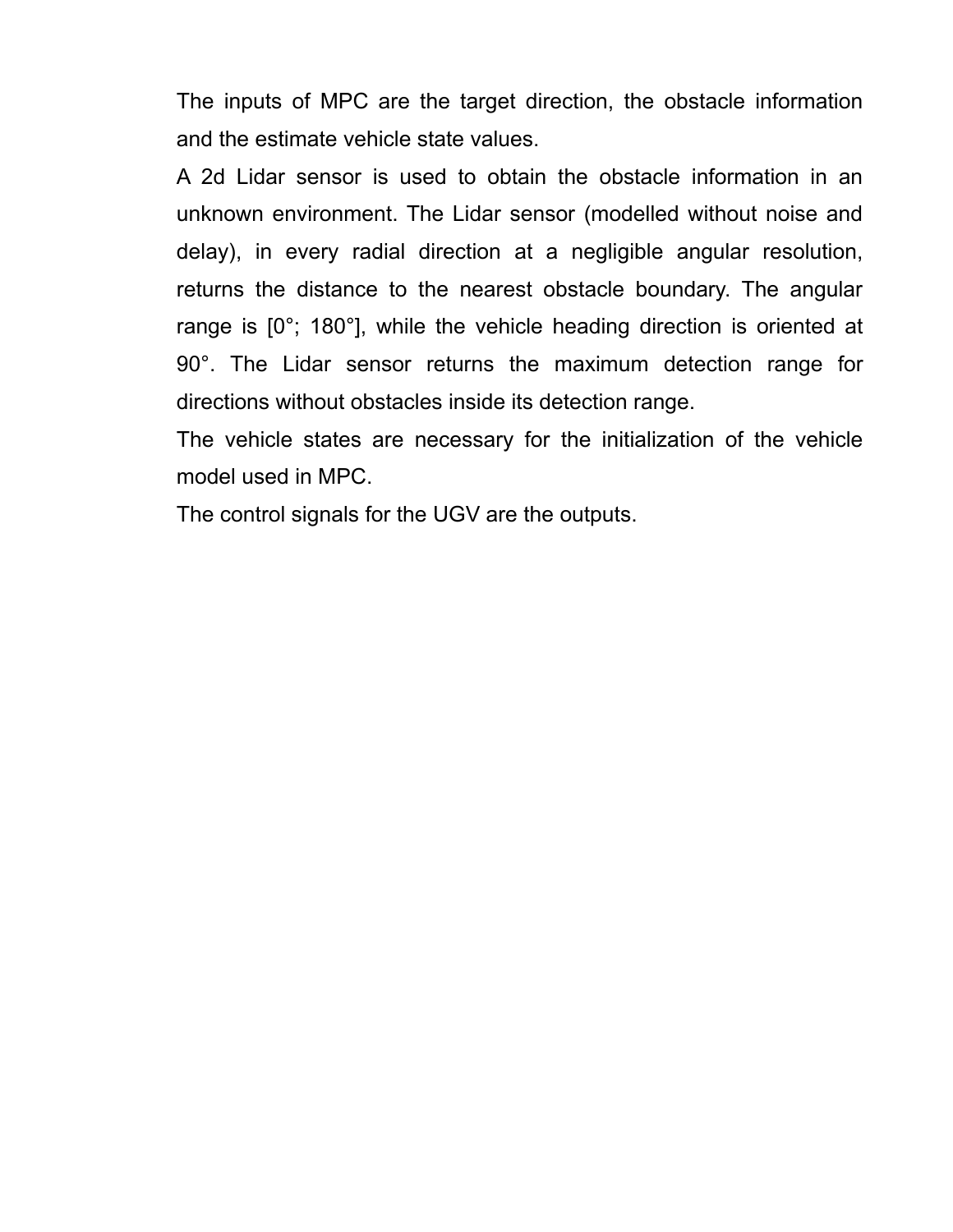# **3 OVERVIEW OF LIDAR TECHNOLOGY**

## **3.1 INTRODUCTION**

The original aim of Lidar (LIght Detection And Ranging, or called also Laser Imaging Detection And Ranging) was the analysis of atmosphere with searchlights to measure air density and to determine scattering intensity, height information and cloud base heights without sending instruments up.

Lidar technology would not exist without laser invention (in 1960), that is based on stimulated emission (theorized by Einstein).

There are many different tipologies of Lidar which have been developed like elastic-backscatter, differential-absorption, raman, resonance fluorescence, doppler, bathymetric, geiger mode, spinning, solid-state, mechanical scanning, optical phased array, flash, singlephoton.

Lidar, after its development in 1961, it was used also for different purposes like military since Vietnam war, space exploration since Apollo missions, sea depths analysis, forests analysis, mapping, autonomous navigation (this one is the most fluorishing application of Lidar currently) since DARPA Grand Challenge in 2004, archeology since 2000.

Lidar technology have had improvements not only from laser technology (like Q-switched laser), but also from optical filters, data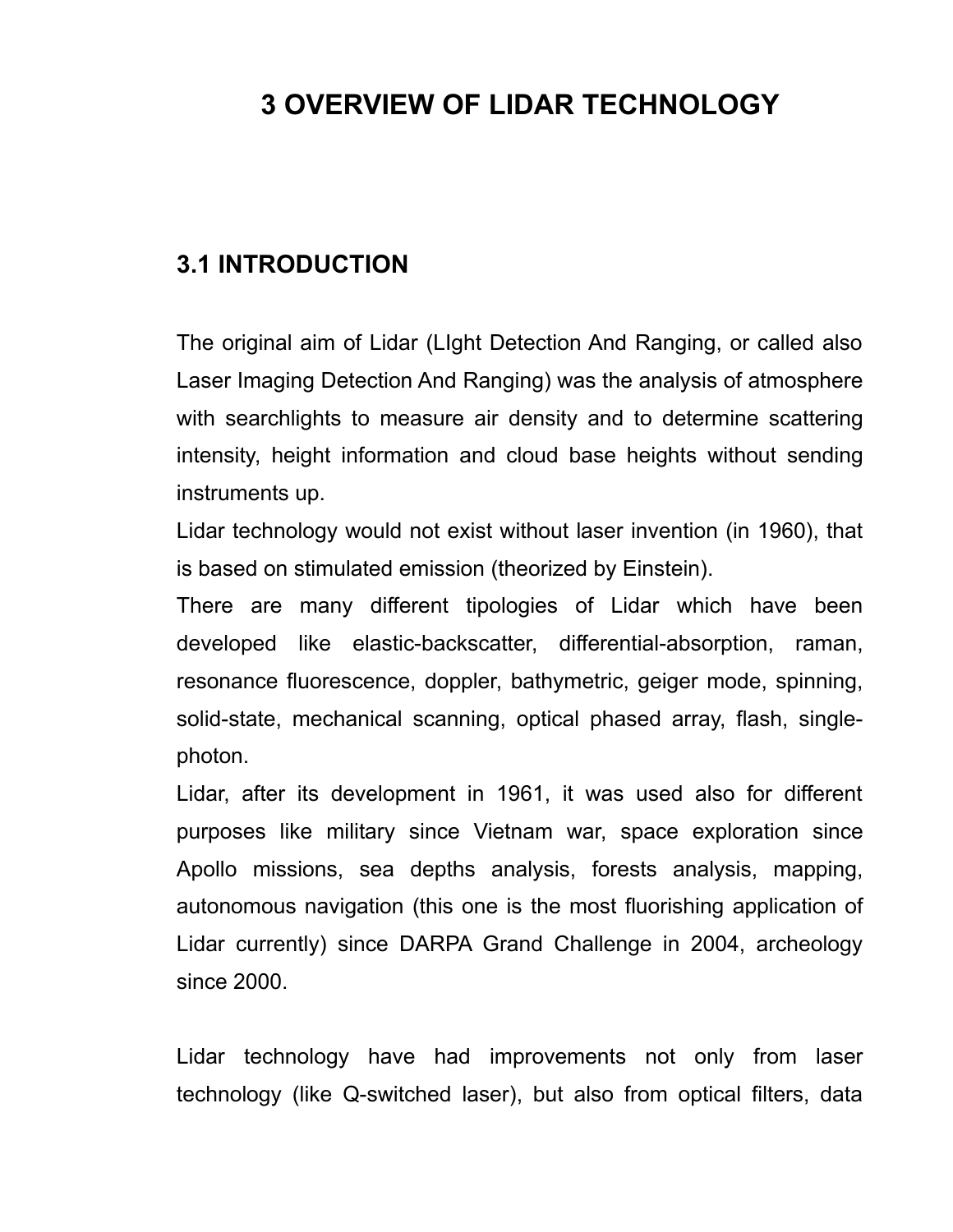acquisition filters, detectors, computer able to analyze data, map techniques and localization algorithms.

Section 3.2 explains at first the technology of Lidar and of its components, then the differences among different types of Lidar like spinning, solid-state, mechanical scanning, optical phased array, etc., and finally the performances and their roles of some Lidar models produced by different companies.

Section 3.3 describes at first the characteristics of Lidar, later its error parameters and finally its data like accuracy, range, field of view, angle of incidence, etc..

Section 3.4 observes how Lidar can be used in different use cases like robotics, automotive, drones, military, space exploration, archeology, bathymetry, mapping, forest analysis, agriculture, industrial, etc..

## **3.2 TECHNOLOGY**

In Lidar, we use wavelengths between ultraviolet and infrared bandwidth (including also the visible one). Older Lidar models used nitrogen, ruby, CO2 and copper-vapor lasers, later high power excimer and Nd:YAG: these two recent laser types both direct Lidar emitters both pump secodary laser transmitters.

A Lidar sensor consists of a source and a destination basically. The source contains a laser and a beam expander, while the destination contains a telescope, an optical analyzer, a detector and a computer.

The beam expander has the role to reduce light divergence generated by laser before sending it in the surrounding environment; in this way,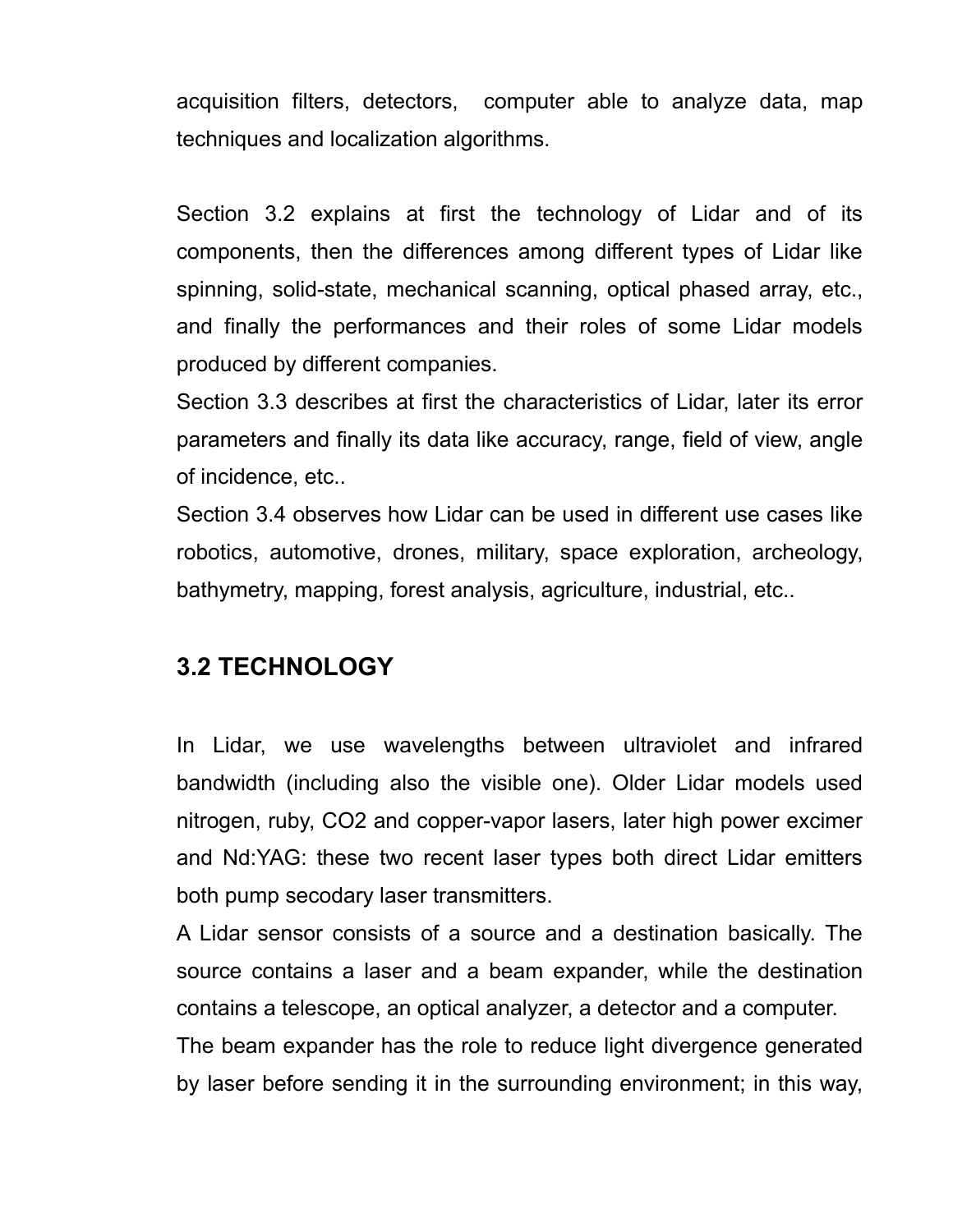less photons are detected in the atmosphere and background light is decreased.

Lidar sensors rarely have lenses telescopes because backscattered beams would not be detected, analyzed and their data would not be collected; out of those reasons, most of Lidar sensors have mirror telescopes.

Only a part of light returning beam is measured because the it can't be fully reflected onto the detector at short distance. This happens out of the degree of compression of a signal dependent on geometric arrangement of the source and of the destination.

Optical analyzer has a filter (in front of optical detector) that sends a light beam in a certain wavelength and limits light outside that wavelength.

The optical detector has the role to detect received light beams and to count those photons. This capability is possible because the optical detector is usually made of avalanche photodiodes or photomultiplier tubes. The photoncounting technique is individual, sensitive, made in Geiger mode and is applied if the deflected signal isn't enough strong or the checked region is far from the Lidar sensor.

In the computer stage, Lidar data are coded and extracted.

## **3.2.1 TIPOLOGIES OF LIDAR**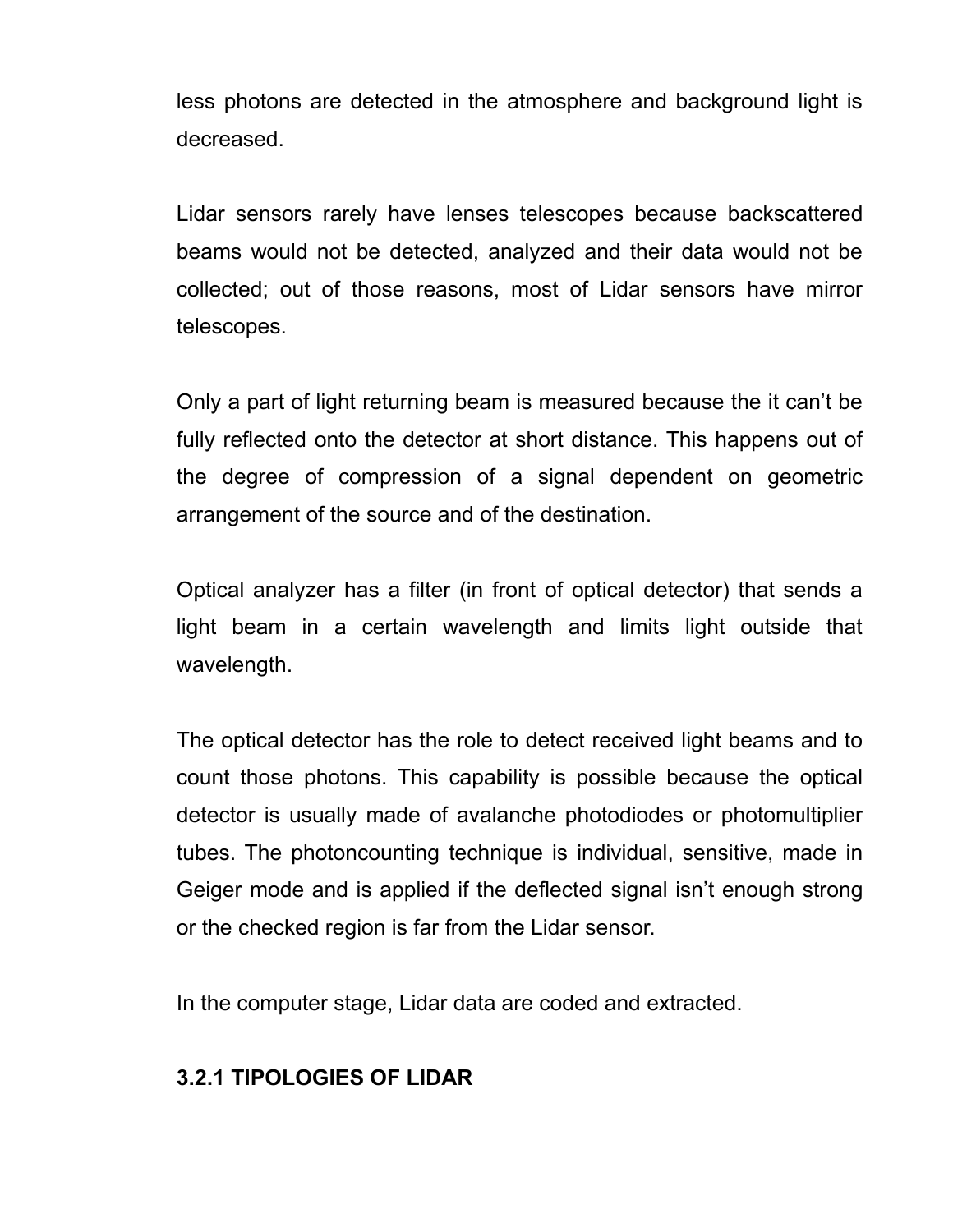In this subsection, different Lidar tipologies related to autonomous navigation are described. Lidar tipologies can be classified according to the technology and to the number of dimensions for which a Lidar sensor can measure distances and/or create maps.

The two most popular Lidar tipologies according to the technology are the mechanical/scanning and the solid state one, which includes flash Lidar, MEMS Lidar and OPA Lidar.

Solid state Lidar is cheaper, smaller, lighter, more reliable, has a lower FOV, better performances, consumes less power and hasn't rotating mechanical components respect to the mechanical Lidar.

## *SINGLE PHOTON*

SPAD (Single Photon Avalanche Diode) Lidar is based on TOF method and it's suitable for SLAM, autonomous navigation and ADAS too, due to its high sensitivity and high reliability in harsh environments like fog. It has a maximum range of 70-80m and produces range data, monocular data and peak intensity data.

A SPAD Lidar sensor can have many SPADs, which detectors contain readout and quench circuits. Inside a SPAD, in the moment where a single photon triggers an avalanche event, the readout circuit records an electrical pulse.

To create a macro pixel, element of SPAD detector array, the detectors will share a set of readout and quench circuits. A histogram is created through photon counts of returning repeated light pulses from taken over objects. The photon counts bounced from objects in a single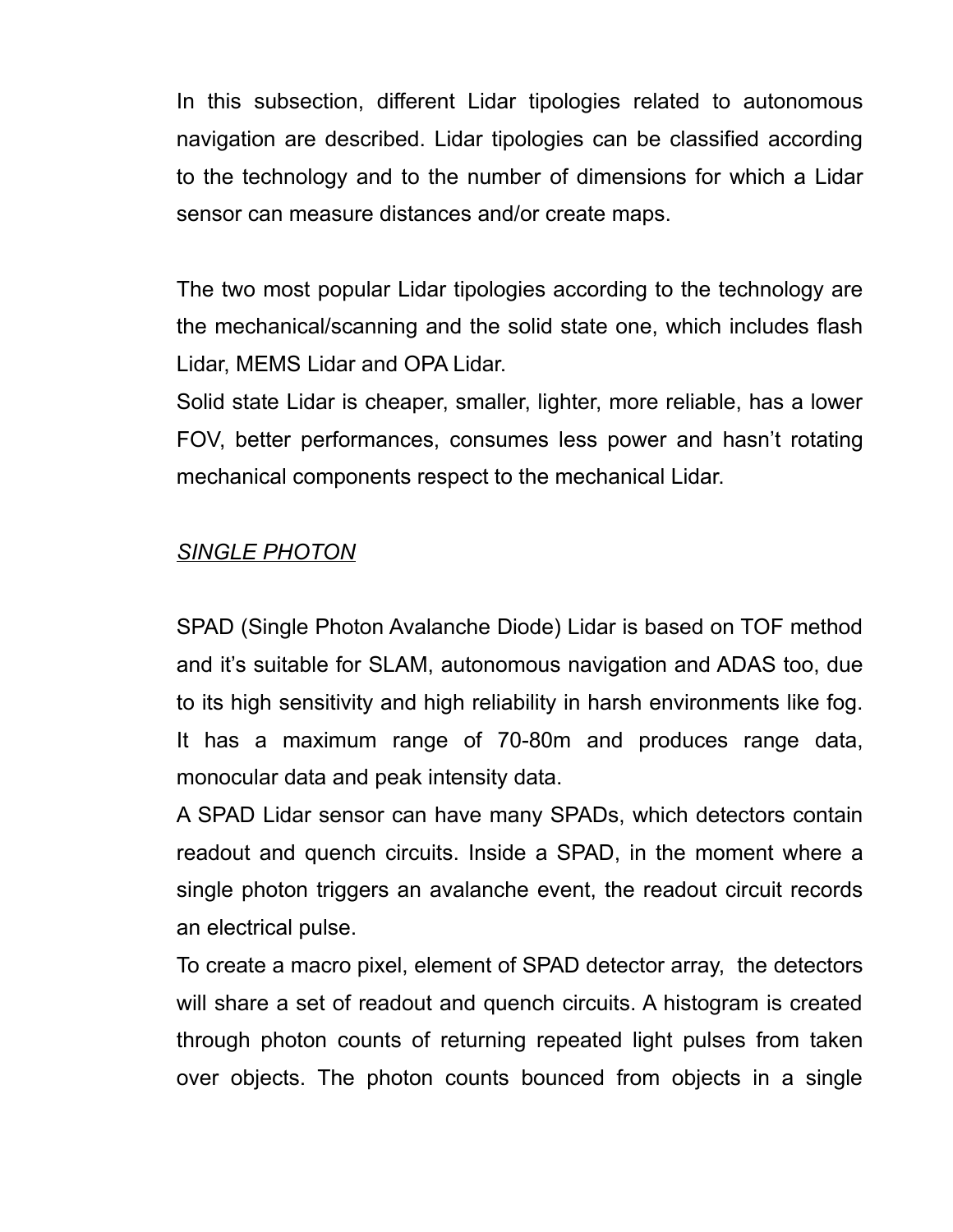accumulation period is much lower (also dozens) because Lidar works also in harsh environments and laser power is pushed lower.

## *FLASH*

A Flash Lidar has a single large area laser, where its pulse lights up the surrounding environment, and a focal plane array of photodetectors, placed next to the laser source, which collects the returning light.

Flash Lidar works in a similar way to that of a digital camera and it's able to obtain data very quickly because, respect to mechanical scanning Lidar, it can catch the whole scene in a single image and due to this reason, it's more immune to vibration effects, which can distort the picture.

Unfortunately, Flash Lidar requires a very high peak laser power to enlighten the whole scene and see far enough. Retroreflectors can make Flash Lidar sensors useless (they can be blinded) because they reflect most of the laser beam and deflect very little.

## *OPTICAL PHASE ARRAY*

OPA (Optical Phase Array) Lidar has an optical phase modulator that checks the light speed going across the lens. The control of the light speed enables the check of the shape and orientation of the wave-front from the combination of the emission from the synchronized waveguides. The middle and the bottom light beams are retarded by increasing quantity, while the top light beam isn't delayed. This event allows the deflection of the light beam, that is steered to aim toward different directions. OPAs can achieve high scanning speed (also over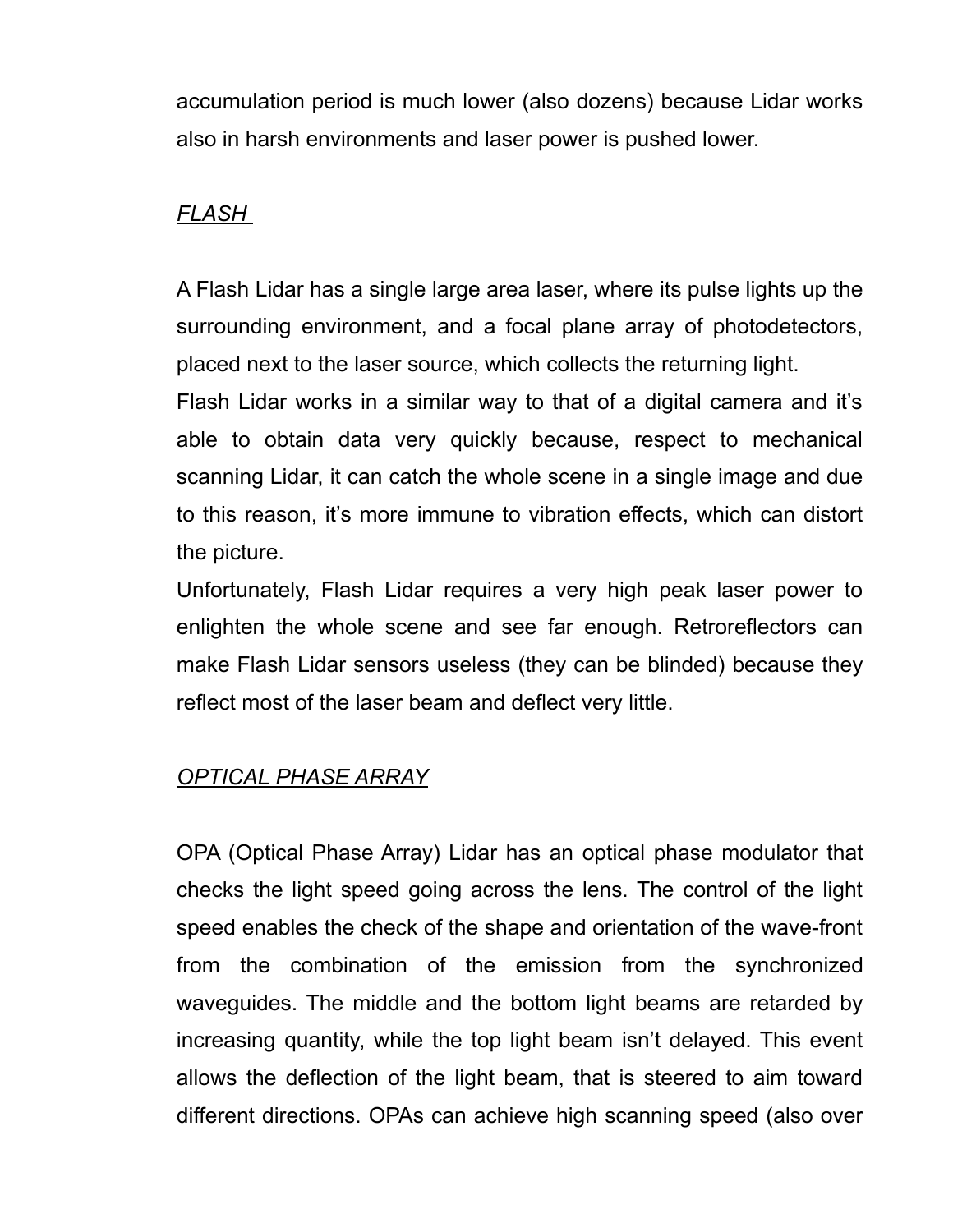100k Hz) because they are robust and insensitive to external constraints like acceleration, due to absence of mechanical moving parts.

OPA Lidar can be in a single chip and compact, but has the disadvantage of insertion loss of the laser power.

## *MICROELECTROMECHANICAL SYSTEM*

## **3.3.2 LIDAR MODELS AND CONTEXT**

In this subsection, considering this thesis is focused on Lidar based localization and the large number both of Lidar companies both of their respective models, only one Lidar model per company specialized on autonomous navigation will be included. In these Lidar models, the tipology, the use cases and the measured data will be explained, if possible.

The Turtlebot 3 burger it's not only a Lidar sensor, but also a robot. It operates at SLAM, navigation and manipulation; it has a range of 3,5m, an angular resolution of 1°, a precision of 1cm (if the distance is less than 0,5m) or 3,5% (if the distance is larger) and an accuracy of 1,5cm (at shorter distances) or 5% (at longer distances).

Puck is a Lidar model produced by Velodyne, of which models are spinning Lidars. Puck works in different sectors like robotics, drone/UAV, mapping, security, industrial, smart city; it has a range of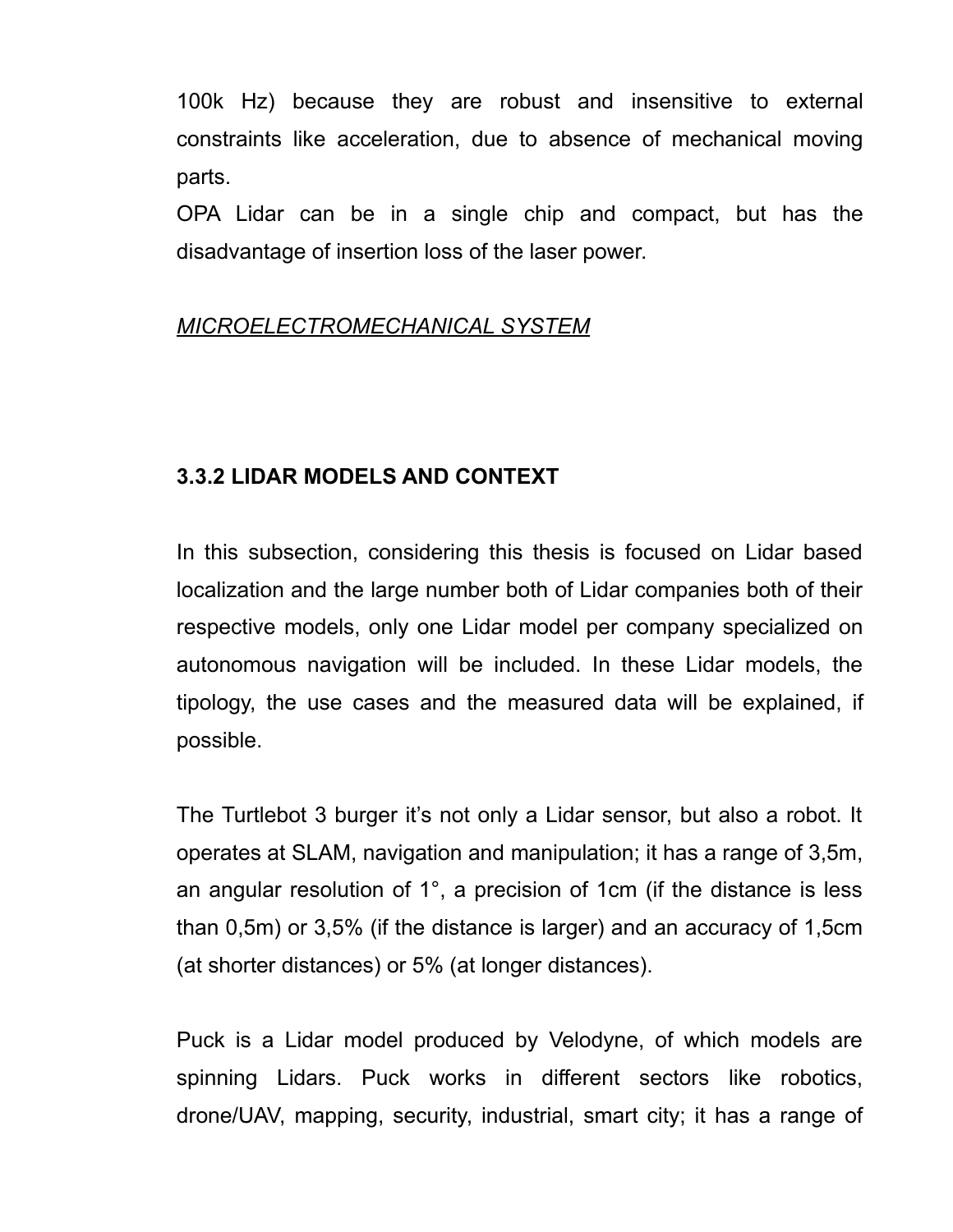100m, an accuracy of 3cm, an angular resolution of 0,1°\*2° and a FOV of 360°\*30°.

Innoviz One is the latest Lidar model made by Innoviz, of which models are mechanical scanning Lidars. Its use cases are the automotive, the mapping, the UAVs, the industrial and the security; it has a range of 250m, an accuracy of 3cm, an angular resoluton of 0,1°\*0,1°, a resolution of 1cm and a FOV of 115°\*25°.

OS0 is the most recent Lidar model developed by Ouster, of which models are spinning Lidars. Its applications are robotics, security, drones, autonomous vehicles; it has a range of 50m, an accuracy of 5cm (for lambertian tagets) or 10cm (for retroreflectors), a resolution of 0,3cm, a precision of 1,5cm (between 1 and 10m of distance) or 3cm (if the distance is between 0,25 and 1m and between 10 and 30m) or 10cm (if the distance is larger than 30m) and a FOV of 360°\*95° (larger than other Lidar models made by that company).

Rs-lidar 16 is a Lidar model produced by Robosense. It operates at autonomous driving, robotics, industrial, UAV mapping and V2R; it has a range of 150m, an accuracy of 2cm, an angular resolution of 0,1°\*2° and a FOV of 360°\*30°.

Leddar Pixell is the latest Lidar model made by Leddartech, which is specialized on solid-state Lidars. It works in different sectors like autonomous shuttles, robotaxis, delivery vehicles, commercial vehicles, transit buses; it has a range of 41m, an accuracy of 5cm and an angular resolution of 1,9°\*2°.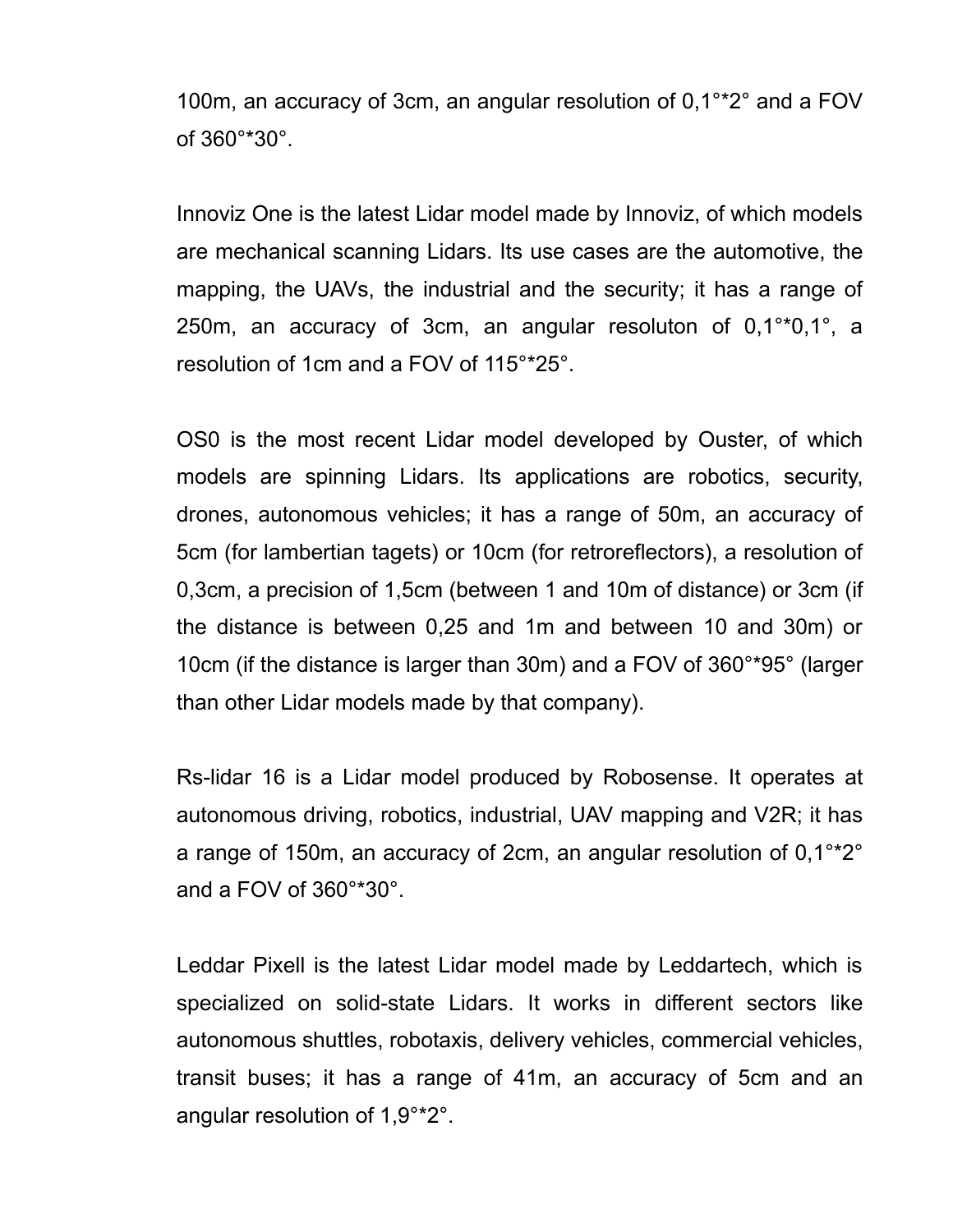S3 is the most recent Lidar model developed by Quanergy, which focuses on optical phased array Lidars. Its applications are transportation, industrial automation, security data analytics and mapping; it has a range of 150m, an accuracy of 0,5cm, a resolution of 5cm and a FOV of 120°.

Pandar64 is a Lidar model made by Hesai. Its use cases are autonomous driving, hd mapping and autonomous logistics; it has a range of 200m, an accuracy of 5cm (between 0,3 and 0,5m of distance) or 2cm (if the distance is larger than 0,5m), an angular resolution of 0,2°\*0,167° and a FOV of 40°.

UST-20LX is a Lidar model produced by Hokuyo. Its applications are autonomous robots, unmanned aerial vehicle, air touch panel, interactive exhibit, people counting and analysis of human movement patterns; it has a range of 60m, an accuracy of 4cm, an angular resolution of 0,25° and a FOV of 270°.

Sense One is a Lidar model developed by Sense Photonics, of which models are flash Lidars. It operates at robotics, material handling, activity monitoring, last-mile delivery, volumetric measurement, motion tracking, 3d inspection and palletization; it has a range of 28m, an accuracy of 3,5cm, an angular resolution of 0,27°\*0,27°, a resolution of 10cm and a FOV of 95°\*75°.

Opal Performance Series Conical 3d is a Lidar model made by Neptec. It works in different sectors like security, marine, aerospace, transport,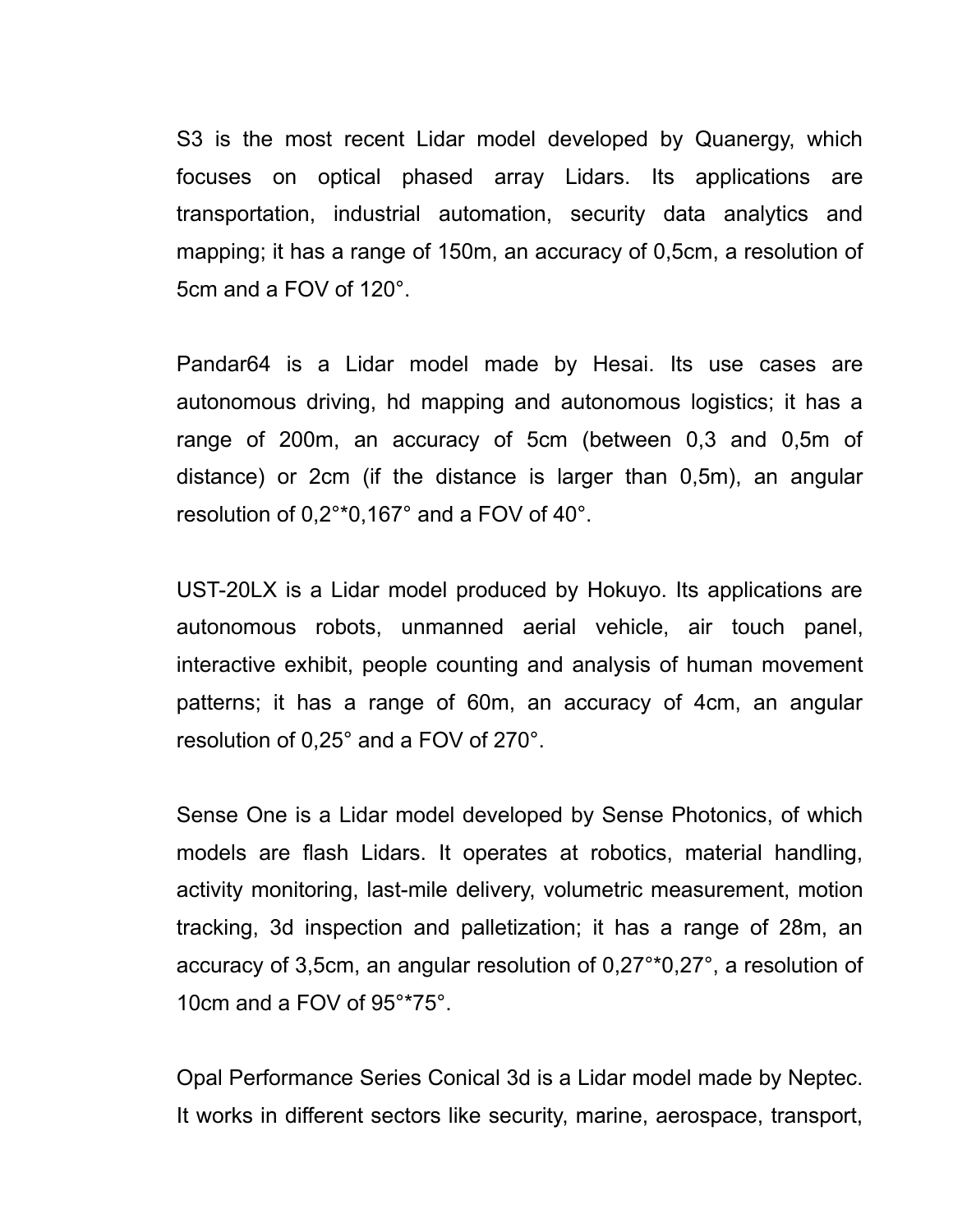construction, mining, oil and gas; it has a range of 1000m, an accuracy of 2,5cm, a precision of 2cm and a FOV of 120°.

## **3.3 CHARACTERISTICS**

When a light beam is sent form the Lidar sensor, an almost conical space is covered; and when a part of that conical space detects an object, the light beam gets the infrared reflectivity of that object, then the light beam turns back to the Lidar sensor, thus in this way we will get the distance between the Lidar sensor and the object in that time instant.

The Lidar, compared to other localization systems, guarantees much lower error localizations (also <2cm) because of light beams, which are much quicker than other mediums.

Lidar is not only able to localize object, but also to map environments: in fact it uses point cloud maps.

One of the disadvantages of Lidar is the necessity of a very large memory because Lidar can collect thousands or even millions of points for every second out of data point clouds.

Lidar has two methods to acquire range: TOF (Time Of Flight) and phase shift. The TOF can give larger range, while the phase shift offers better accuracy.

According to TOF method, the Lidar emits a light beam to a target and range measurement is determined by time difference between the emitted and received laser beams.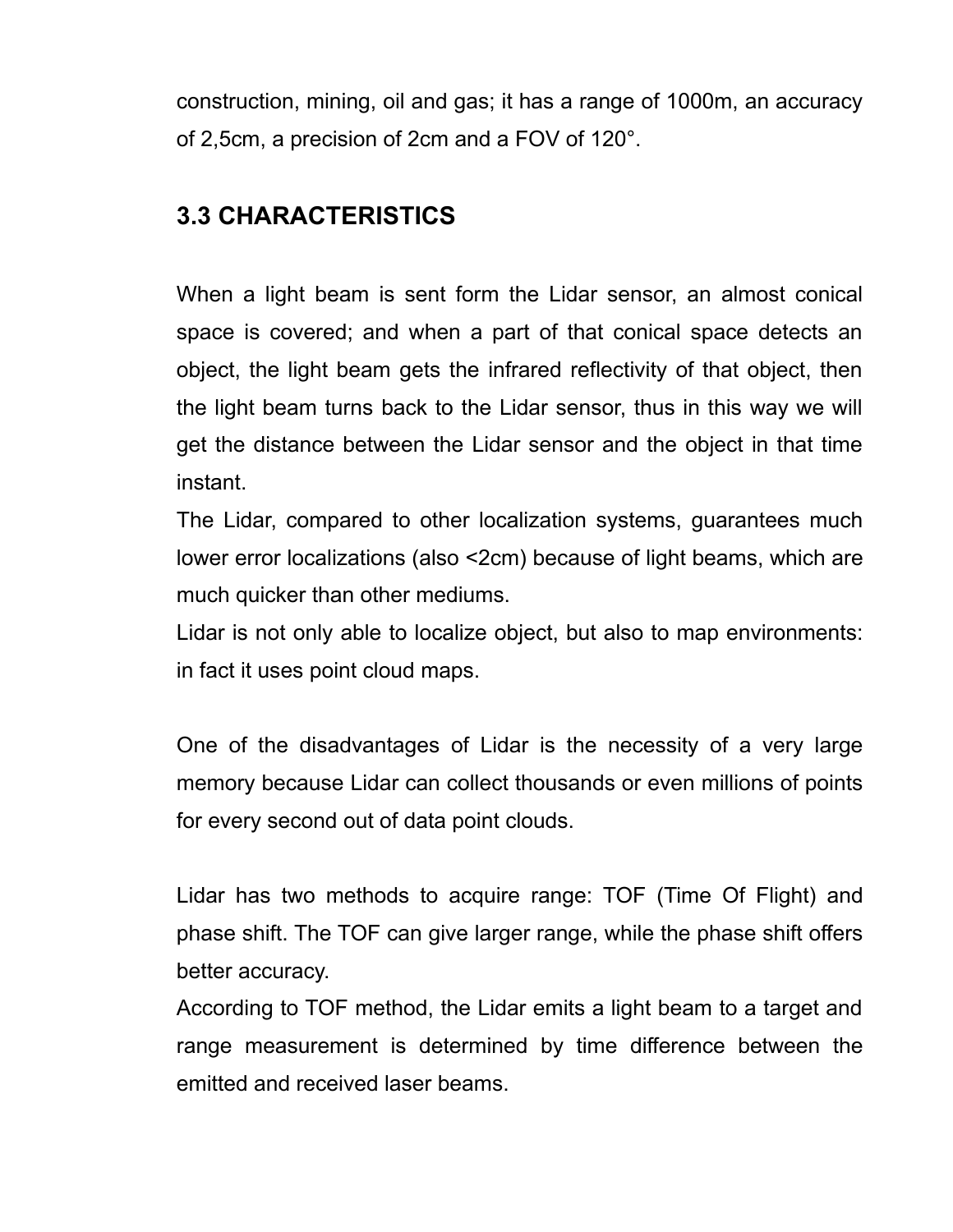According to phase shift method, Lidar range is obtained by phase difference between the emitted and received deflected signal of an AMCW.

Lidar sensors can be integrated with cameras, IMU and GNSS.

Like every instrument of measuration, the Lidar, because it measures the distance between the sensor and the object, has some error parameters and measurement errors.

## **3.3.1 MEASURED DATA**

The first measured data is the accuracy, which is the difference between the measured position and the true position of a Lidar sensor in the environment. Lidar accuracy errors are generally in the order of centimeters, while other localization systems, out of lower accuracy, generally require larger orders of magnitude. There are two types of accuracy: lateral and longitudinal. Lateral accuracy is generally smaller than the longitudinal accuracy because robots and vehicles have a longitudinal speed much greater than the lateral speed. Considering accuracy errors can never be equal in measurements of a Lidar sensor, a RMSE is usually made in datasheets and in sets of measurements.

The second measured data is the range, that is the maximum distance a laser beam sent from a Lidar sensor can detect objects in order to avoid obstacles. The maximum range of a Lidar model can depend on its purposes and where it can be used: if it's developed to work on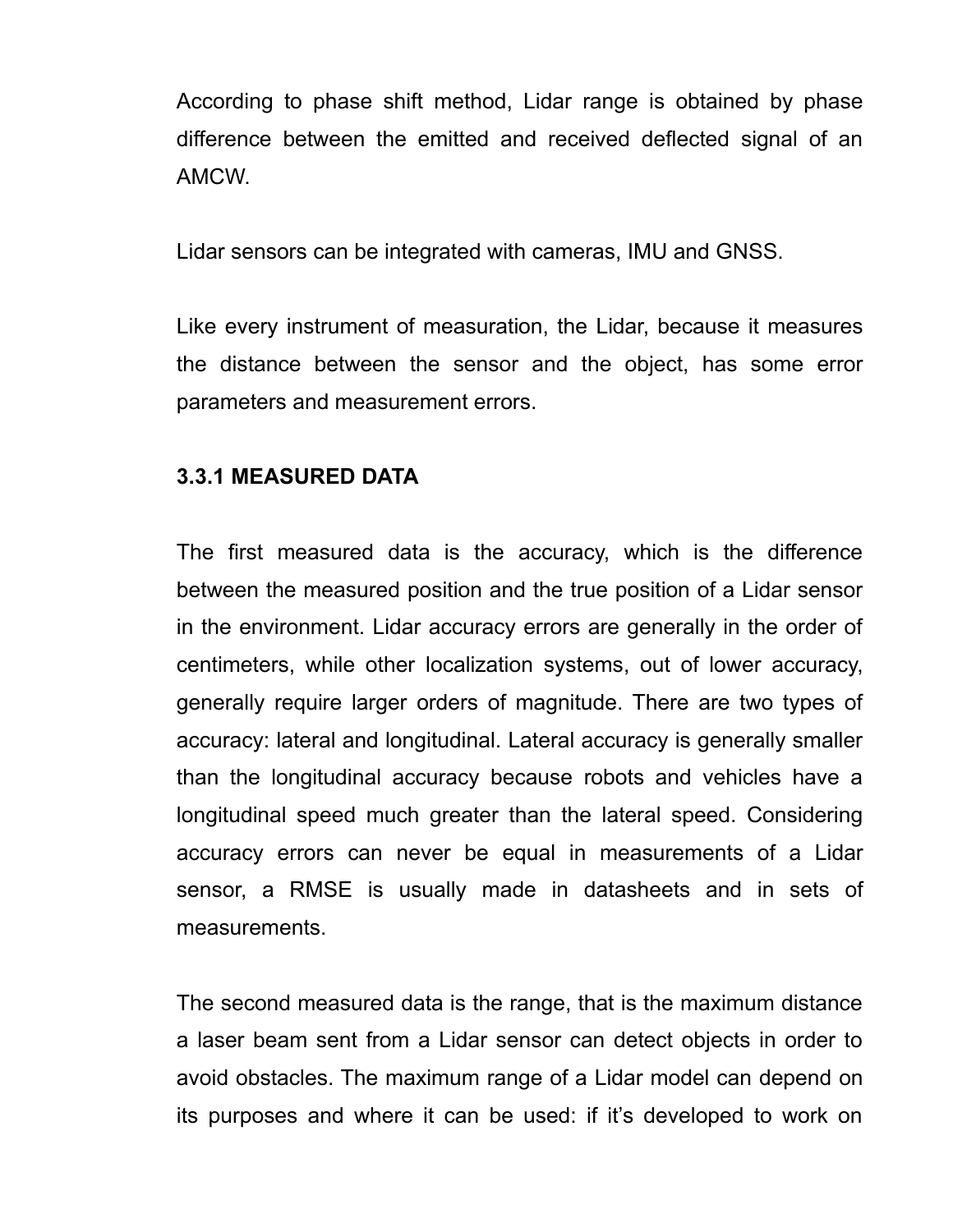robots in indoor environments, it can be <10m; if it's built to be equipped on autonomous cars in outdoor environments, it can be of several hundreds of meters out of higher velocity of cars, otherwise the driver would not have enough time to react and to avoid obstacles; it's also possible to find Lidar models which can work both in indoor both in outdoor environments, and in these cases the range is generally between 10m and 100m except for few exceptions those have larger range. The reflectivity can influence the range of Lidar model: at lower reflectivity, the range will be reduced significantly; while at higher reflectivity, the range will be almost at the maximum of that Lidar model. However, Lidar has problems to detect objects at very short distances.

The third error parameter is the FOV, which describes the angular extension of a scene that is projected by a laser beam. Horizontal FOV (it's sometimes also 360° and it's called azimuth too) is generally bigger than vertical FOV (it's rarely larger than 90° and it's called elevation too) because robots, cars and trucks moveents are in 2 dimensions.

The angular resolution (called angle of incidence too) isn't only one of the measured data, but also one of error parameters of Lidar. Most of Lidar sensors have an angular resolution smaller than 1° and it's very hard to find a Lidar model with angular resolution larger than 2°: in fact, if the angular resolution is very large, part of wave front is rebounced earlier and the returning laser beam will trigger the threshold either earlier or too late according to detector design of the front-end. If instead the angular resolution of the Lidar model is enough small, its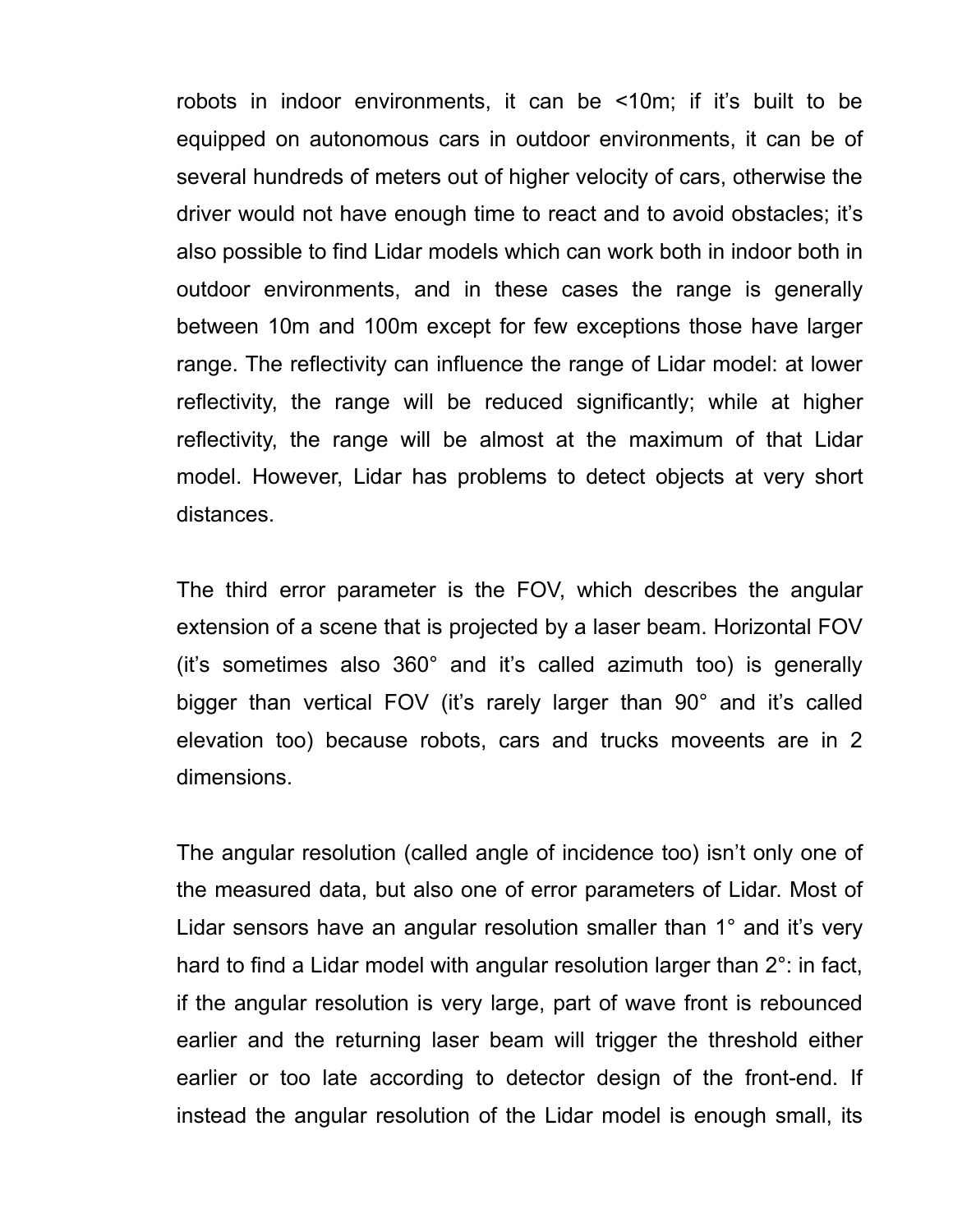pulse detects an object surface perpendicularly and the whole laser wave front is reflected at the same instant.

Another error parameter of Lidar is temporal synchronization, because Lidar sensors equipped on moving robots can produce skew if it has been left uncompensated. It's possible to compensate through a continuous motion model, which requires timestamping and synchronization of sensor data.

The third error parameter of Lidar are the boundary effects, because the elliptical wave front, when it's moving, may cross part of objects and this means that spurious returns can happen at the boundary of those objects. Due to these reasons, the average of the resulting measurement range is often calculated and a spurious measurement is generated pendent between objects in empty spaces.

Object surface properties are the forth error parameter, because the amount of reflected laser beam can vary significantly. Objects which absorb infrared light (they generally pop up dark for humans) often don't reflect enough light, obtaining measurements shorter than expectations. Mirrors, water and highly specular objects reflect most of the laser beam, obtaining measurements related to further objects. It's possible to get better measurements if an object reflects light diffusely.

Another error of parameter is ambient light, because direct sunlight and other strong ambient reduce the range of those Lidar sensors which use infrared notch filter (it's also very popular), needful to improve the SNR and to work in outdoor. A typical sensor model retains there is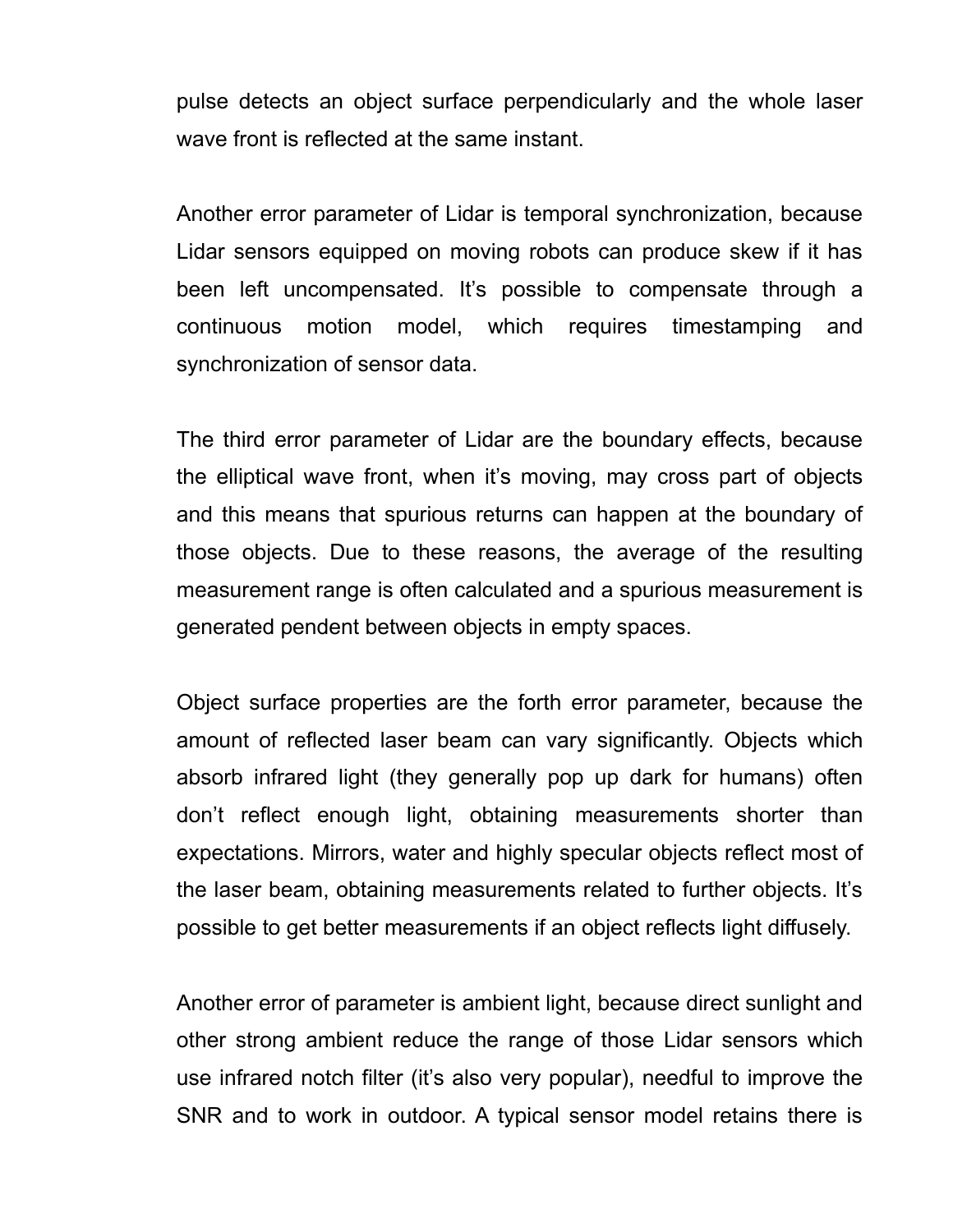free space, which can vary according to the intensity of ambient light, until a fraction of the Lidar sensor's maximum range, if the returning light beam isn't enough strong to trigger a measurement. It's impossible to determine when happens missing Lidar measurements out of strong ambient light or actual free space, without other sensors.

## **3.4 USE CASES**

Lidar technology has been used in different sectors through its detection capability during the years. It was used at first to detect atmospheric particles and in the last years to move vehicles such as cars, robots and drones following a path.

In this section, some use cases will be described.

#### **3.4.1 AUTONOMOUS NAVIGATION**

DARPA Grand Challenges, perfomed respectively in 2004, 2005 and 2007, were the first important step about Lidar in autonomous navigation. In fact, after the first Grand Challenge, Velodyne started the development of spinning Lidars, which were used later by most of participants at the last Grand Challenge. After the spinning Lidar, also different tipologies of Lidar like mechanical scanning, flash, optical phased array, solid state, single photon have been developed. In this use case, Lidar is equipped on robots, drones and vehicles (they are becoming autonomous) like cars and trucks. All of them must localize their own position, avoid obstacles, follow a path and map surrounding environments; robots and drones can also watch over surrounding environments, carry objects. SLAM is required especially in outdoor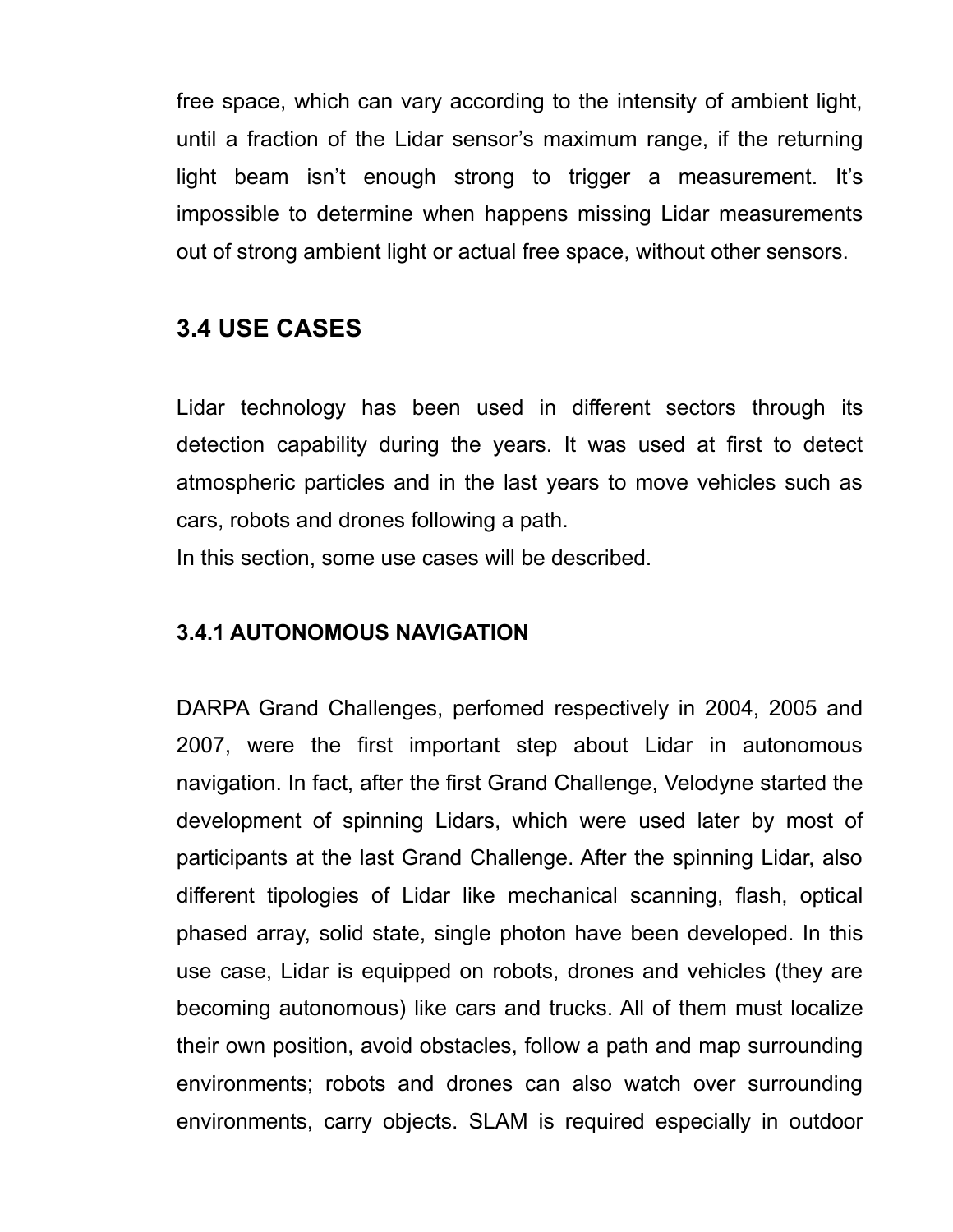(out of high speed of vehicles in roads), but it's possible to find moving objects in indoor too. Autonomous navigation will continue to be the most fluorishing application of Lidar in the near future because of increasing autonomy of trucks and especially of cars, which market has a very large size.

#### **3.4.2 SPACE EXPLORATION**

In space exploration, Lidar is used mainly on space probes and space satellites to map planets and natural satellites surfaces (for example Icesat). The first uses of Lidar on this use case were in Apollo missions 11 (in 1969), 14 and 15 (these ones in 1971). Mars Global Surveyor (equipped with Mars Orbiter Laser Altimeter) space probes was sent to Mars, while Chang'e, Selene and Chandrayan spacecrafts were sent to the Moon in 2007-2008. In the future, also rovers will be equipped with Lidar, considering Spirit, Opportunity and Curiosity haven't it: in fact, rovers can use only Lidar with SLAM, which hasn't been fully developed and mature yet also because of complexity of spatial missions and of high costs not only of Lidar technology, but also both of launch both of operations.

#### **3.4.3 SEARCH AND RESCUE**

Natural disasters, like earthquakes of higher Richter magnitude, can modify environments due to the eventual destruction of buildings. For this reason, in those environments, a priori maps could no longer exist and in these cases, an USAR response is necessary, but the time to ago across rubbles, to localize survivors and to create maps is often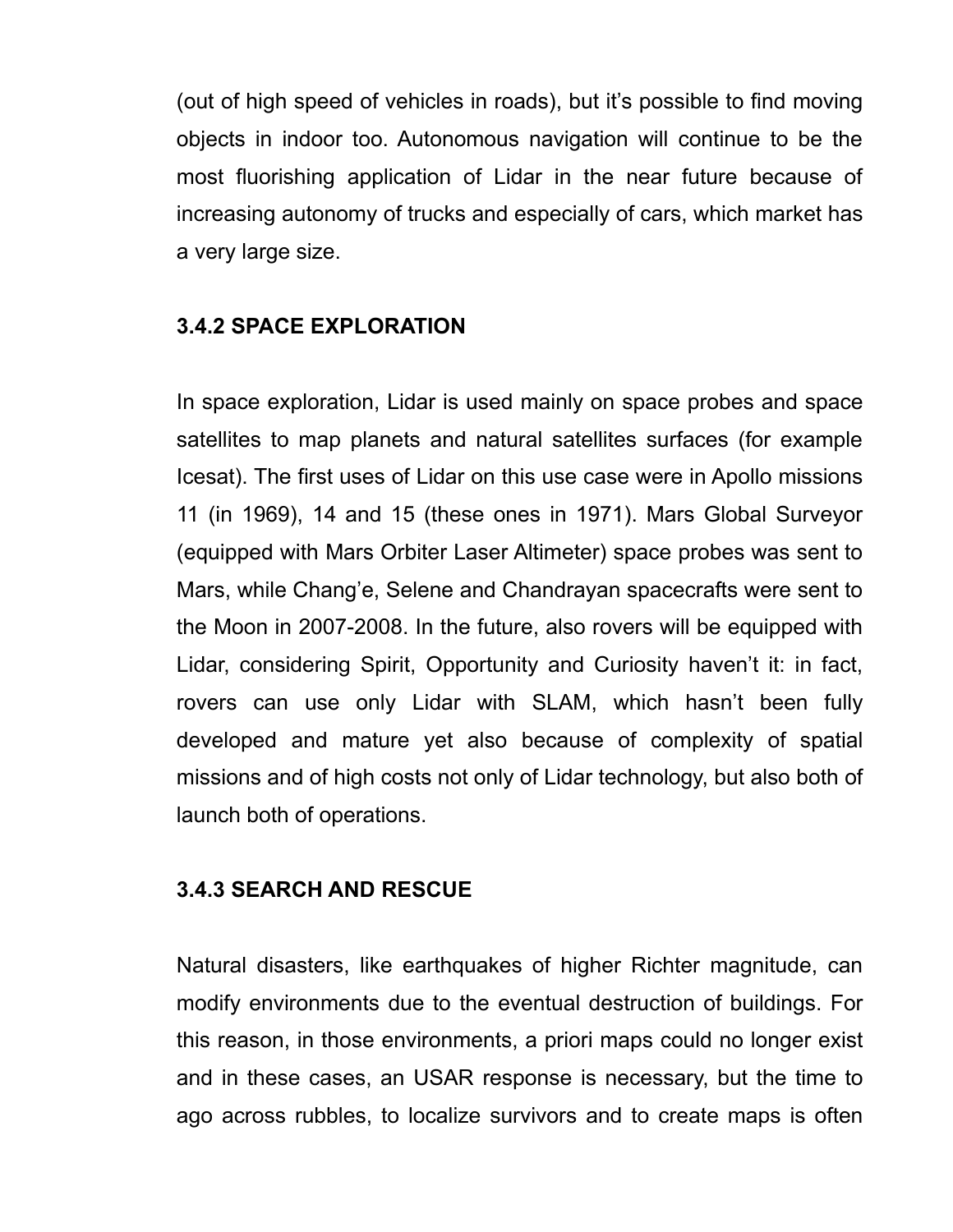limited; the Lidar sensor with SLAM can help these situations. Considering those environments are not usually safe for people, USAR robots have been developed, but they are often teleoperated by humans. The next aim of this use case is to improve USAR robots autonomy.

#### **3.4.4 MILITARY**

Military use case is one of the oldest, excluding the atmosphere one. Lidar sensors are often equipped on robots and aircrafts in these situations and they are generally used to localize enemies (for example nuclear warheads or a group of soldiers hidden in a forest or in a building) and to map environments (it's possible to distinguish a tank from a photo taken from an aircraft) in order to prevent attacks. War environments are usually dangerous not only for people, but also for robots: in fact, explosions can change environments, causing the destruction of buildings. Thus, like in search and rescue use case, Lidar sensor with SLAM is recommended also because GPS can be spoofed or jammed. One of the first uses of Lidar technology in war was in Vietnam.

#### **3.4.5 MINING AND EXTRACTION**

The wish to improve safety and rising labor costs have stimulated automation in mining industry in the last years. The GPS (its signal disappears in underground) and the UWB (it must be installed in underground) aren't very useful in those environments. Lidar sensors, often equipped on autonomous robots and trucks (which move rocks)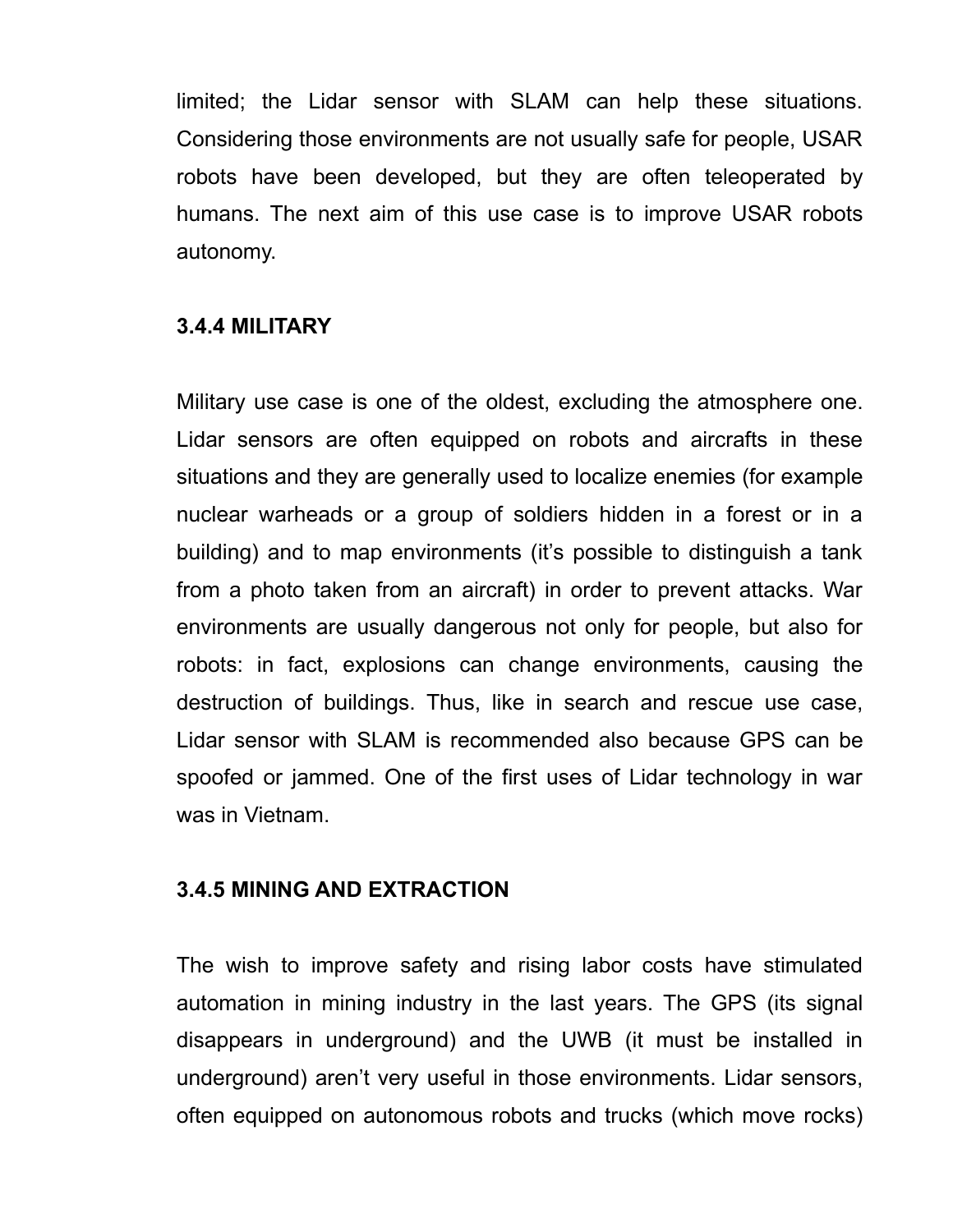in these use case, are a good solution because they provide localization and obstacle detection, in order to avoid accidents. This use case is correlated with "search and rescue": in fact, also this time Lidar sensors with SLAM is recommended because in those environments can happen unexpected accidents those modify environments.

#### **3.4.6 ARCHEOLOGY**

Lidar was used in archeology since around 2000 (in fact it's one of the most recent use cases). In archeological sites, the Lidar sensor, which is usually equipped on robots and drones, can scan the surrounding environment and create digital elevation models through maps. Documentaries are sometimes made and it's even possible to approximate the original status of the archeological site through Lidar measurements. SLAM technology can be requested especially if a robot must navigate through tight spaces considering archeological sites are unknown environments for humans.

#### **3.4.7 ATMOSPHERE**

Atmosphere is the oldest use case and also the original aim of Lidar: in fact, in 1930s, scientists wanted to investigate atmosphere without sending instruments up, but laser technology hasn't existed yet. The first Lidar measurements were did with searchlights, while in the following years have been done with aircraft, probes, satellites In this use case different tipologies of Lidar are used, such as elasticbackscatter, differential-absorption, raman, fluorescence and doppler.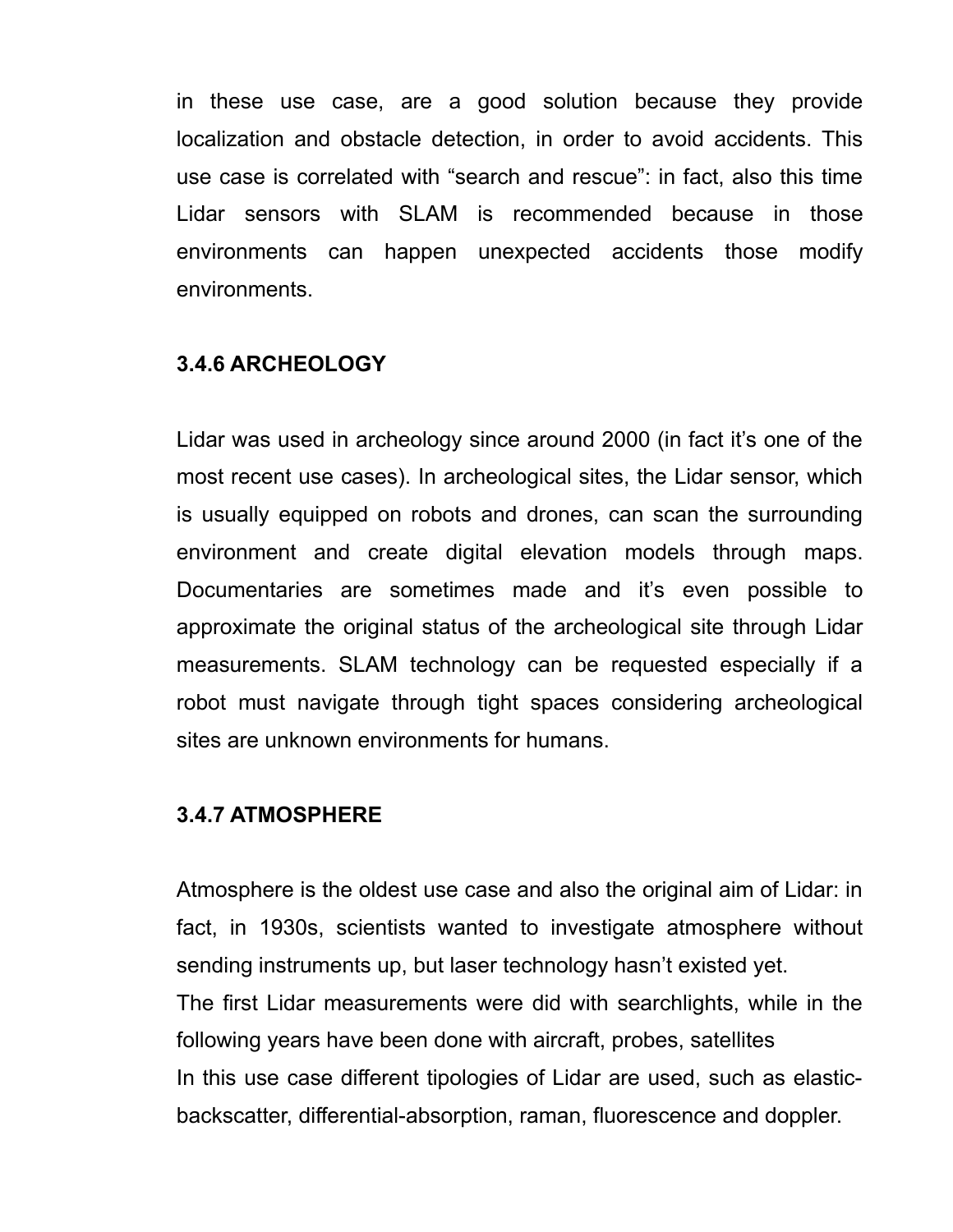Lidar technology did a big contribution to the knowledge of Earth's atmosphere in the last decades.

Lidar can analyze atmospheric compososition and can measure clouds, trace gases, aerosols, temperature, pressure, wind and humidity. It's possible to study diurnal cycle, meteorolgical phenomena like hurricane, the measurements of water-vapor and ozone fluxes. Stratospheric measurements would be impossible without Lidar. In additon, Lidar can recognize ice crystals from water droplets, investigate stratosphere after volcanic eruptions and detect desert dust, air pollution and forest-fire smoke. In mesosphere, Lidar demonstrated the presence of layers of metallic ions and atoms.

#### **3.4.8 BATHYMETRY**

Bathymetry use case is one of the oldest, excluding the atmosphere one. If Lidar sensors are equipped on flying vehicles like aircrafts, helicopter and UAVs, they are used for depth sounding, fluorosensing and to create not only topografic maps but also hydrografic charts. If Lidar sensors are equipped on water vehicles like ships, boats, submarines and water robots, they need SLAM to avoid fishes, cetaceans, corals, plancton, octopi, reef, other ships, boats, etc., because a priori maps in underwater environments don't exist.

#### **3.4.9 FOREST**

In forests, Lidar sensors weren't very used in the first years, but there have been progresses since 1990s, like SLICER in 1994 (to study forest composition) and Jigsaw program in 2001 (that uses a Geiger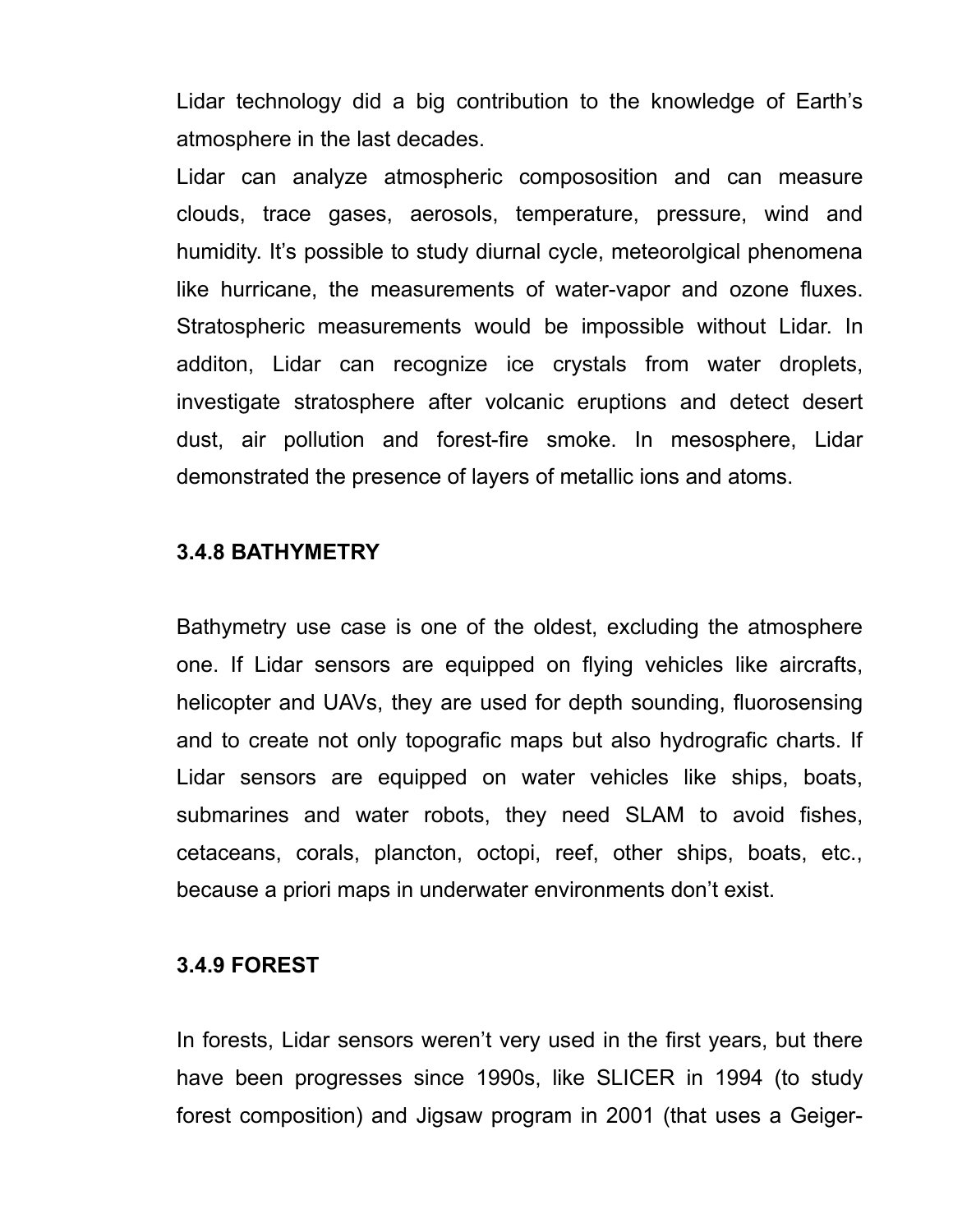mode Lidar to see under tree canopies). In this use case, Lidar sensors were equipped only on aircrafts and helicopters, while in the last years they are equipped also on space stations, drones and robots. In this sector, Lidar is used to distinguish different types of vegetation, to measure the thickness of trunks (it's easier for robots) and tree heights (also called canopy heights), to calculate biomass and volume, to study forest composition and to estimate the position of trees; furthermore, robots, drones and helicopters need SLAM because not only they have to avoid birds and other animals hidden in the bushes, but forests can be very far from urban environments. The canopy height is calculated as the difference between those Lidar returns aren't categorized as terrain.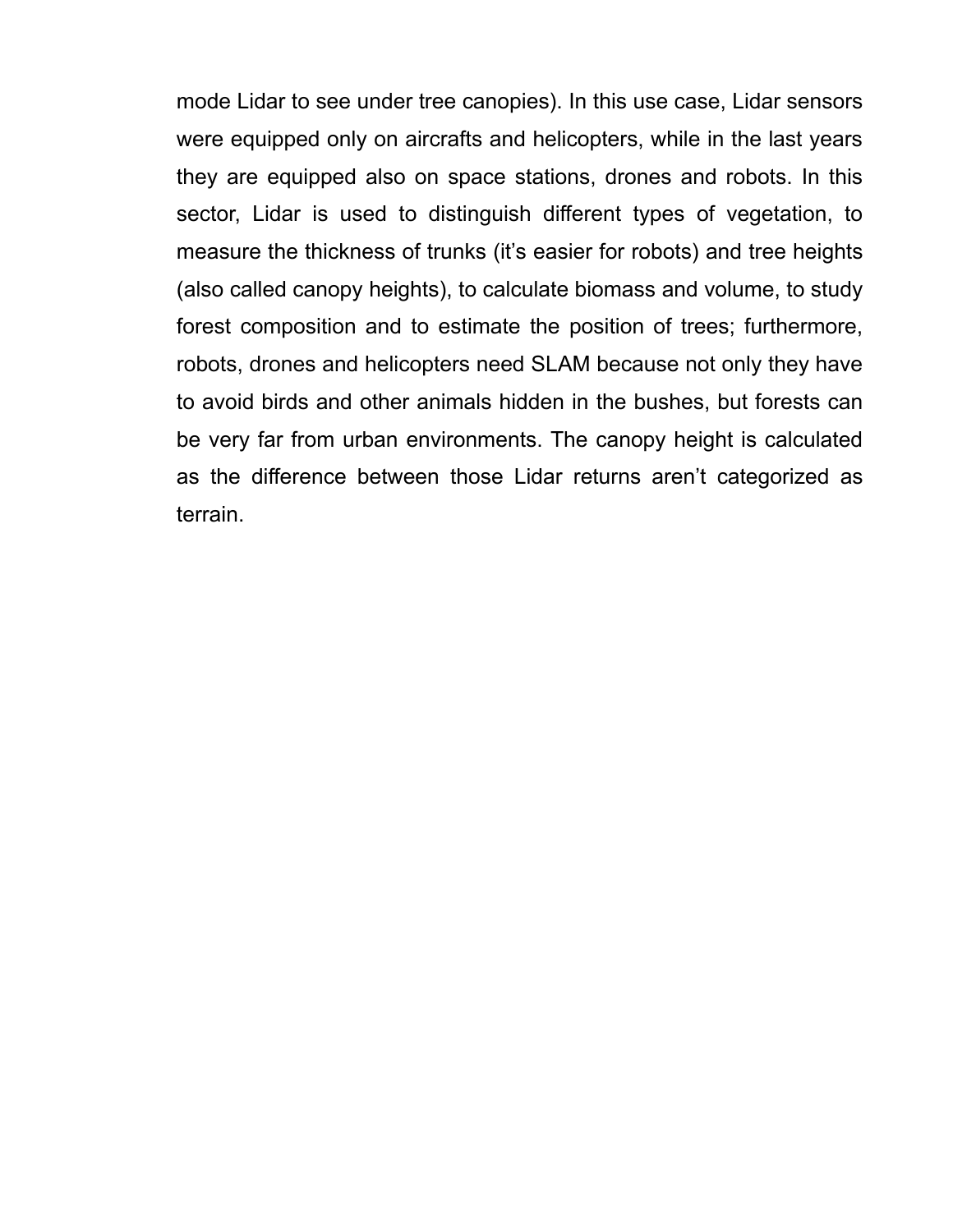# **4 LOCALIZATION ALGORITMHS AND MAP EXTRACTION TECHNIQUES**

## **4.1 LOCALIZATION ALGORITHMS**

## **4.1.1 PARTICLE FILTER**

The particle filter is a sequential version of Montecarlo localization algorithms and works well in nonlinear-non-gaussian systems. The posterior distribution of a stochastic process is obtained through a set of particles distributed in a way identical and independent. The particle filter has four steps called inizialization, prediction, update and resample respectively.

At the inizialization step, every generated particle has weight 1/N, considering N as the number of particles. All the following steps can be repeated at every time instant.

At the prediction step, the prior probability is predicted by the posteriori probability of the previous instant time, then the set of particle is sampled from that prior probability. The posteriori probability of a determined time instant is obtained from the prior probability and the sampled particles.

At the update step, the particle weights are updated through likehood functions and later normalized.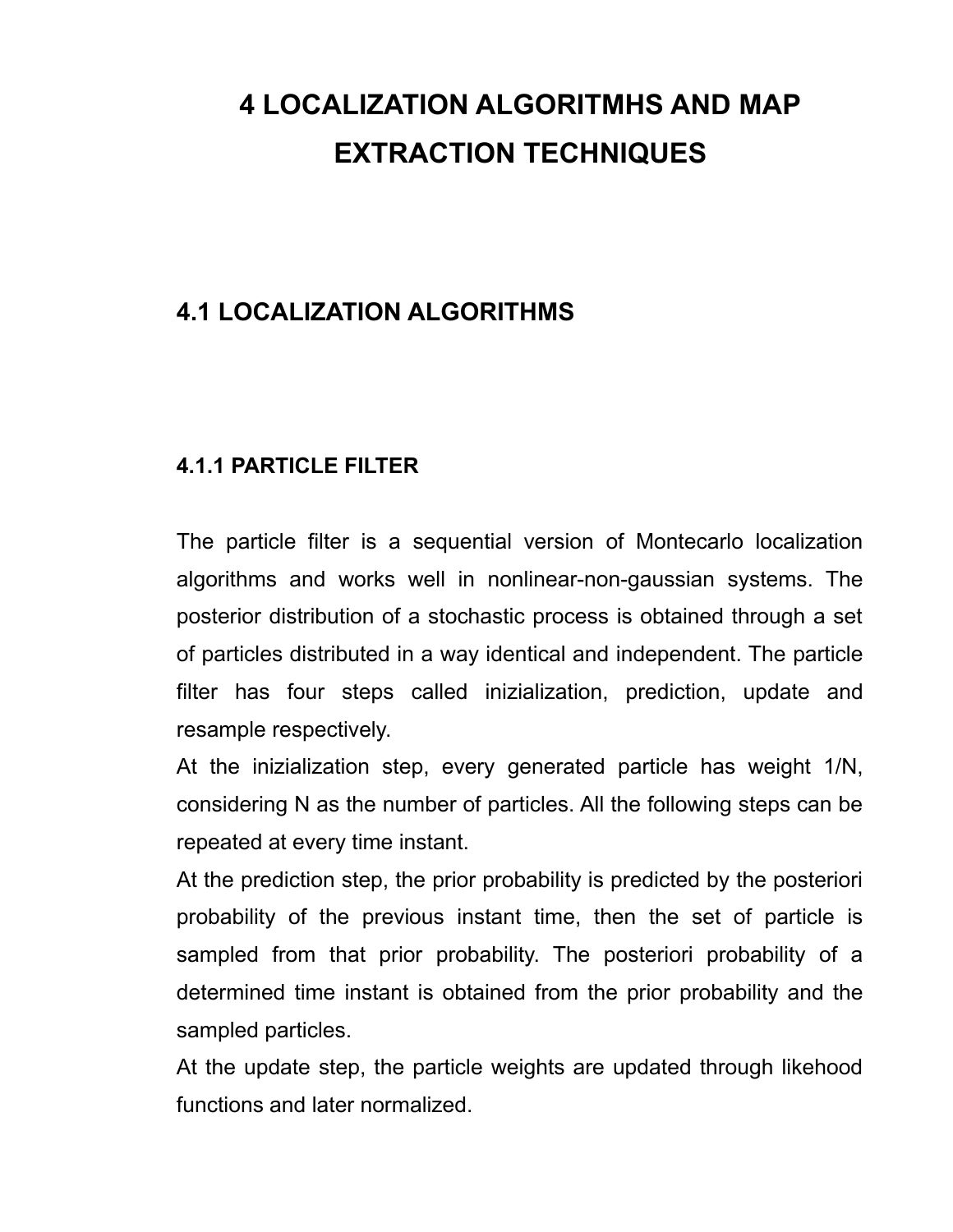At the resample step, old particles are replaced by newer particles generated and the weight of each particle is updated to 1/N'.

## **4.1.2 MONTECARLO LOCALIZATION**

The Montecarlo localization is a famous method used by robots to localize. It's a Bayesian method localization able to estimate almost any distribution of a robot pose. It has a very good execution time and it's applicable with both local both global localization problems, with linear or nonlinear systems, Gaussian or nongaussian systems, parameterized or not. Although the Montecarlo localization has many advantages, it isn't able to find the local minima if there are many particles. The Montecarlo localization has an iterative cycle, which has two steps called prediction and update.

At the prediction step, the motion model (based on a conditional probability) is resampled to create a new set of particles.

At the update step, the weights of new particle are updated according to the sensor's measurement model (based on a likehood).

After the iterative cycle, the importance factors are normalized.

## **4.1.3 ITERATIVE CLOSEST POINT**

The Iterative Closest Point is both a localization algorithm both a map extraction technique. It has an iterative cycle, which includes five steps. It's slower than other localization algorithms because of its iterative cycle and its correspondences searches in the whole point cloud to find the best possible transformation: for these reasons, the ICP isn't very good in real-time applications. Although the Iterative Closest Point is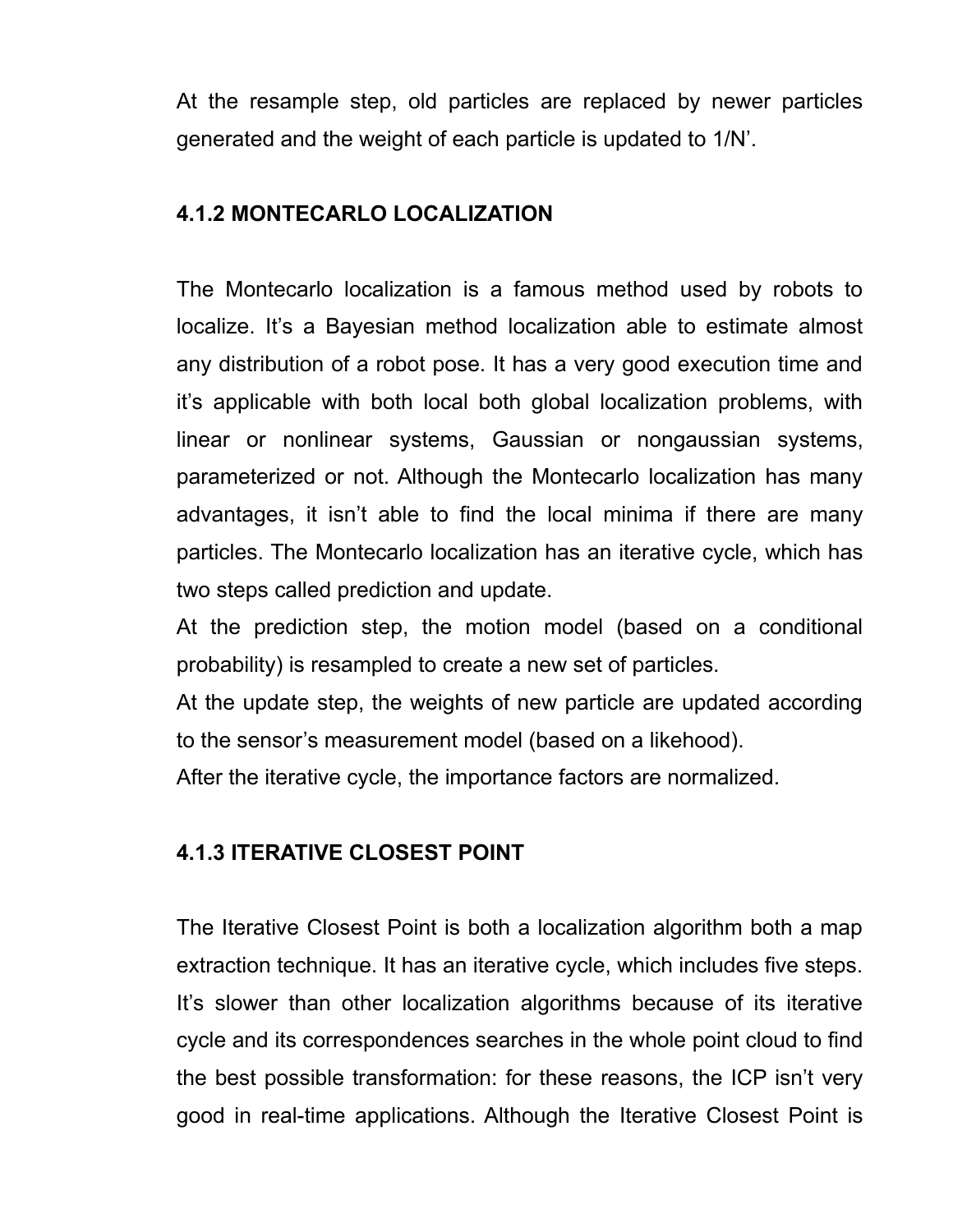time consuming, its distance metric has quadratic divergence and it can guarantee good accuracy and robustness in general environments. Furthermore, it's applicable in unstructured environments since the aim of ICP is to align the current scan and the reference scan without extracting features.

At the first step, inertial sensors give initial translation and rotation.

At the second step, the current scan is transformed through current rotation and translation.

At the third step, a research of the two closest corresponding points in the reference scan is made for every point of the transformed current scan.

At the forth step, the sum of the square distance between the point of transformed current scan and the line segment containing the two closest corresponding points is minimized.

At the fifth step, there is a convergence check: if it isn't reached, the ICP will return to the second step to search new correspondences and repeat the proceedings; otherwise, the ICP will go on the process of the next new scan.

## **4.1.4 KALMAN FILTER**

The Kalman filter gives linear (the estimate is a linear combination of the current measurements and of the previous estimates), unbiased (the mean estimation error is zero), optimal (the variance of the estimate is minimized) and recursive (the current estimate is obtained only by the current measurement and the previous estimate) estimates of a dynamical system state from its noisy measurements.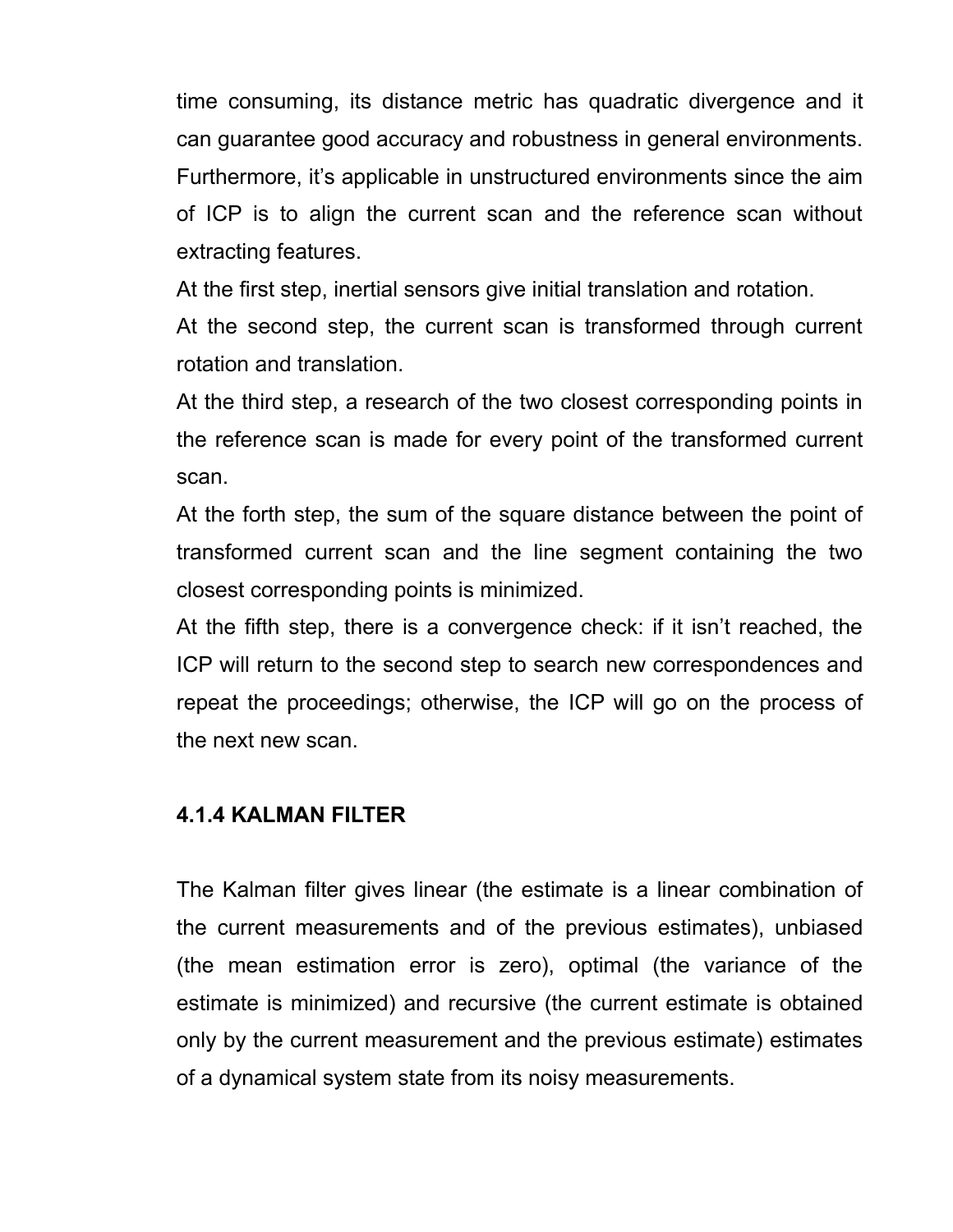The state of a dynamical system is expressed as the sum between the input, the system noise and the product between the transition matrix and the previous state of the system.

The current measurement is expressed as the sum between the measurement noise and the product between the measurement matrix and the state of the system.

In frequency analysis, a filter is a system that choose a particular bandwidth of the frequency system. Without the filter and the noise, it's impossible to obtain the estimate of a trend.

In a non-recursive estimator, the mean value is expressed as the ratio between the sum of the mean value of measurements and the number of measurements. Instead, in a recursive estimator, the mean value is expressed as the ratio between the sum between the product between the previous mean value and the number of previous measurements, and the mean value of the new measurement, and the number of measurements. The recursive estimator has fixed computational cost and memory usage, while the non-recursive estimator has both of them linear.

A classical example of the Kalman filter is the motion of a boat on the ocean. Moreover, the Kalman filter is often used in localization systems and its noises are normally distributed.

The system model equation has the same form both in the continuoustime, both in the discrete-time (in fact the system noise and the input can be also expressed as integrals, while the transition matrix can be exponential). The mean value of the system noise is equal to zero, while the covariance of the system noise (also called covariance matrix) is expressed as the mean value of the product between the system noise and its transposed.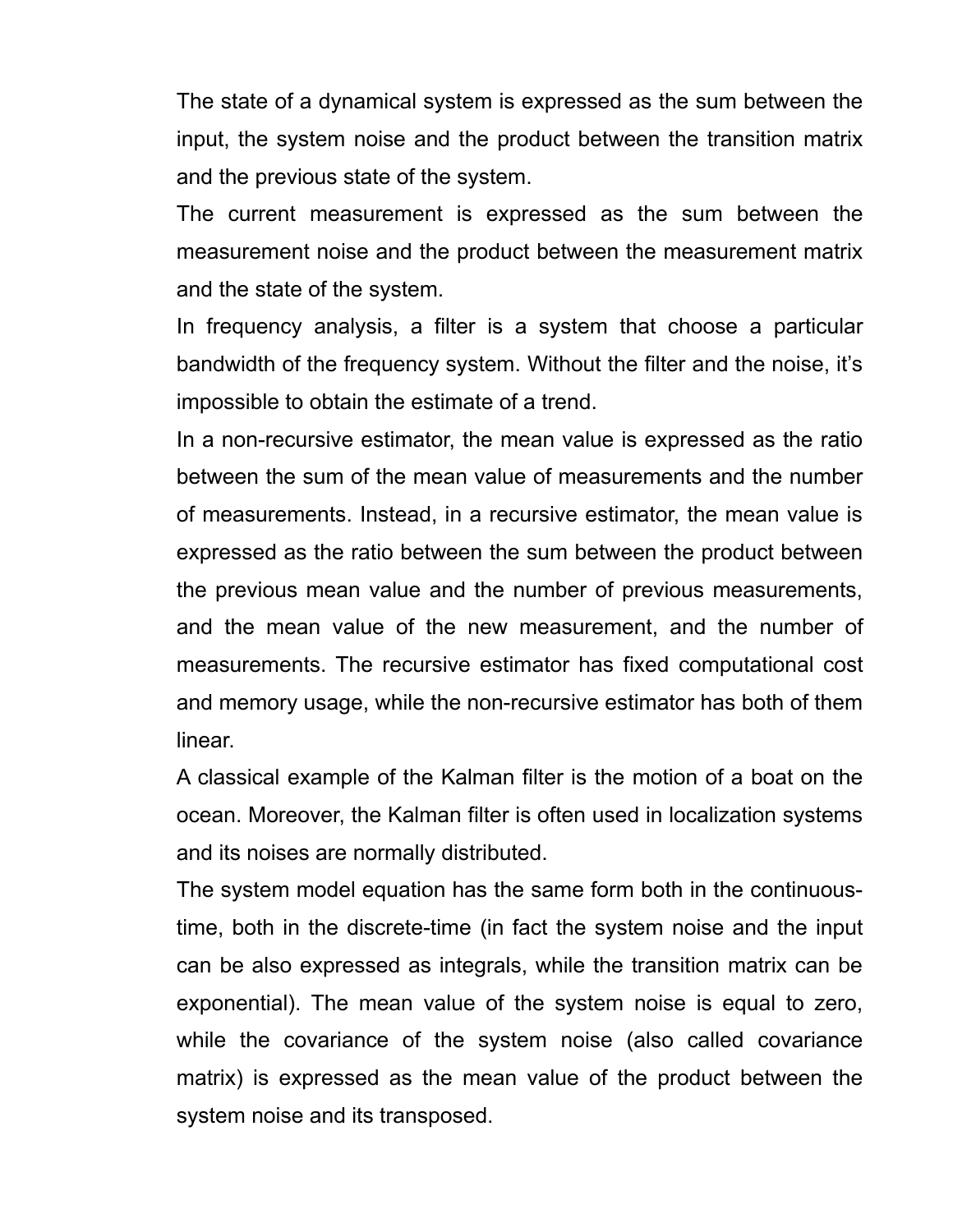The estimator is expressed as the sum between the product between the extrapolated Kalman gain and the extrapolated state estimate and the product between the Kalman gain and the measurement. The Kalman gain is linear and recursive.

The estimator is also called as the updated state estimate and can be expressed also as the sum between the estimation error of the updated state estimate and the state of the system. The extrapolated state estimated is instead expressed as the sum between the estimation error of the extrapolated state estimate and the state of the system. The mean value of the estimation error of the updated state estimate is equal to zero, in order to have an unbiased estimator.

It's possible to obtain the Kalman gain only if the estimator is optimal (the variance of the estimate is minimized, it means that the mean value of the absolute value of the estimation error of the updated state estimate is minimum).

The mean squared length of the estimation error of the updated state estimate is easier to be minimized, while the updated error covariance matrix is expressed as the mean value of the product between the estimation error of the updated state estimate and its transposed.

It's possible to find the optimal estimator for the Kalman gain that minimizes the mean squared length of the estimation error of the updated state estimate expressed as the trace of the updated error covariance matrix.

Deriving the updated error covariance matrix, the extrapolated error covariance matrix is expressed as the mean value of the product between the estimation error of the extrapolated state estimate and its transposed, while the mean value of the product between the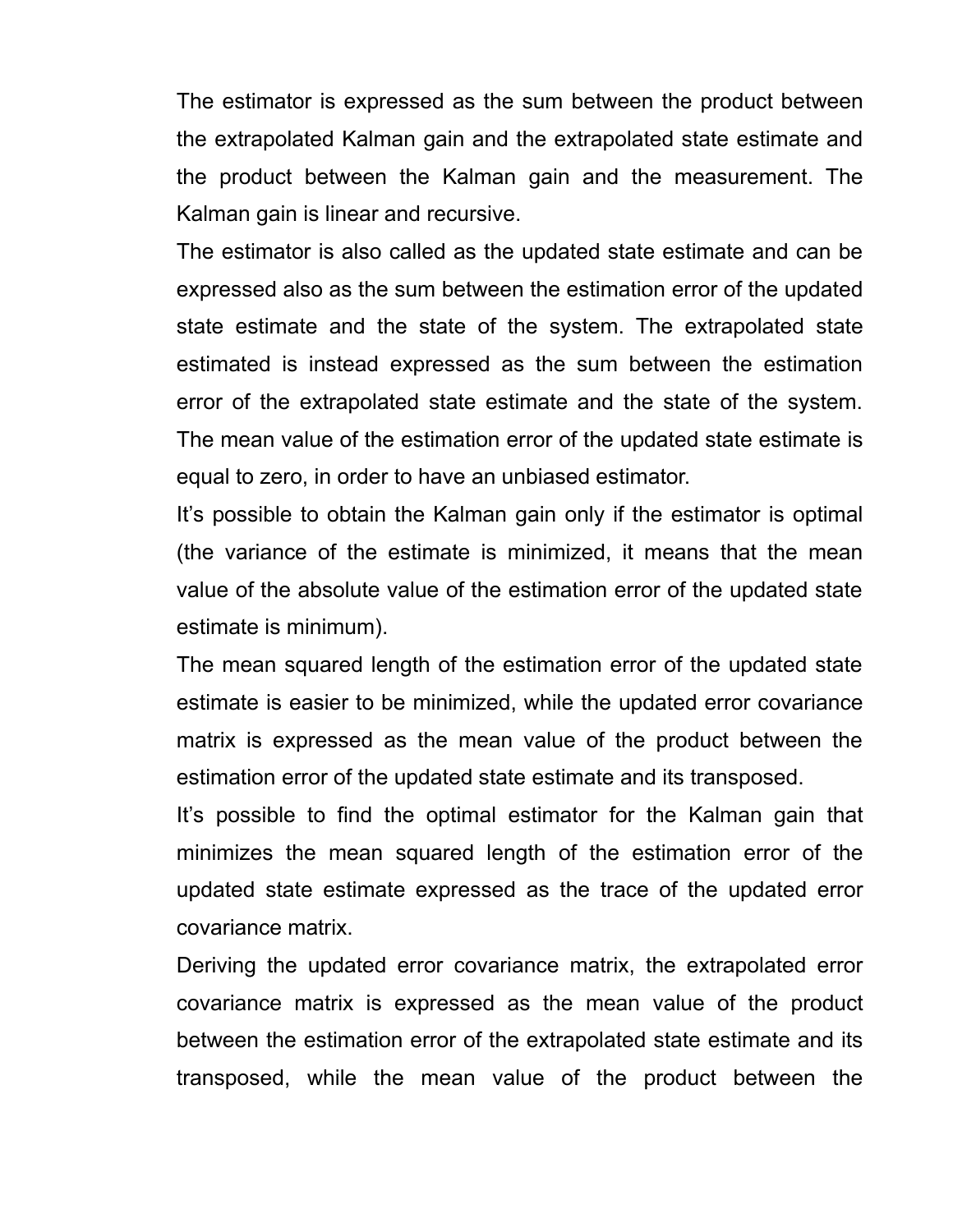estimation error of the extrapolated state estimate and the transposed of the measurement noise is equal to zero.

The updated error covariance matrix is later expressed as the sum between the product between the Kalman gain, its transposed and the mean value between the product between the measurement noise and its transposed, and the product between the extrapolated error covariance matrix, the difference between the identity matrix and the product between the Kalman gain and the measurement matrix, and the transposed of the difference between the identity matrix and the product between the Kalman gain and the measurement matrix.

The Kalman gain is expressed as the ratio between the product between the measurement matrix and the extrapolated error covariance matrix, and the sum between the mean value between the measurement noise and its transponsed, and the product between the extrapolated error covariance matrix, the measurement matrix and its transposed.

In addition, the extrapolated Kalman gain is expressed as the difference between the identity matrix and the product between the Kalman gain and the measurement matrix. Therefore the updated state estimate is expressed as the sum between the product between the Kalman gain and the current measurement, and the product between the extrapolated state estimate and the difference between the identity matrix and the product between the Kalman gain and the measurement matrix.

The state estimate extrapolation is expressed as the sum between the input and the product between the transition matrix and the previous updated state estimate. Instead the error covariance extrapolation is expressed as the sum between the mean value of the product between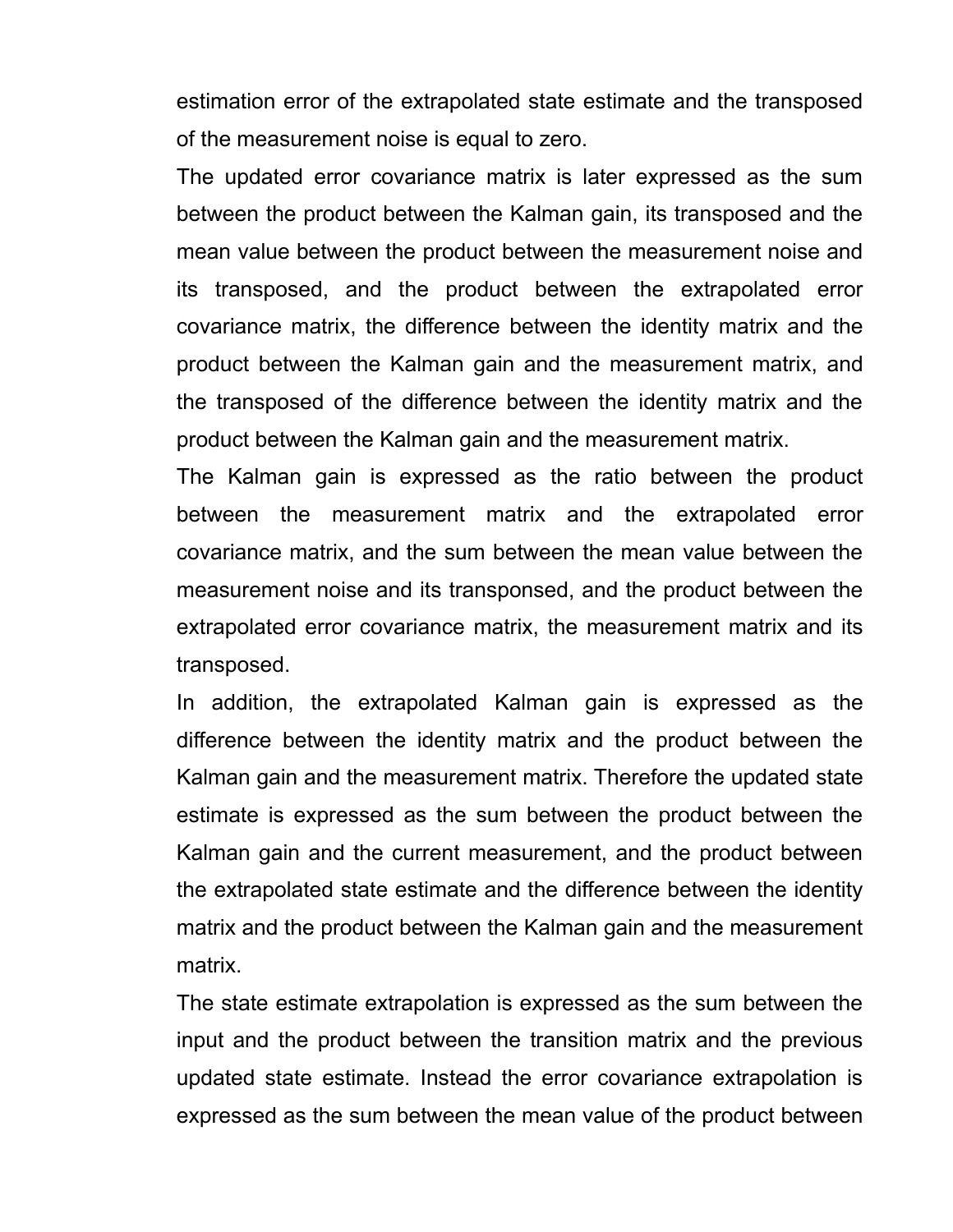the system noise and its transposed, and the product between the previous extrapolated error covariance matrix, the transition matrix and its transposed.

## **4.2 MAPS EXTRACTION TECHNIQUES**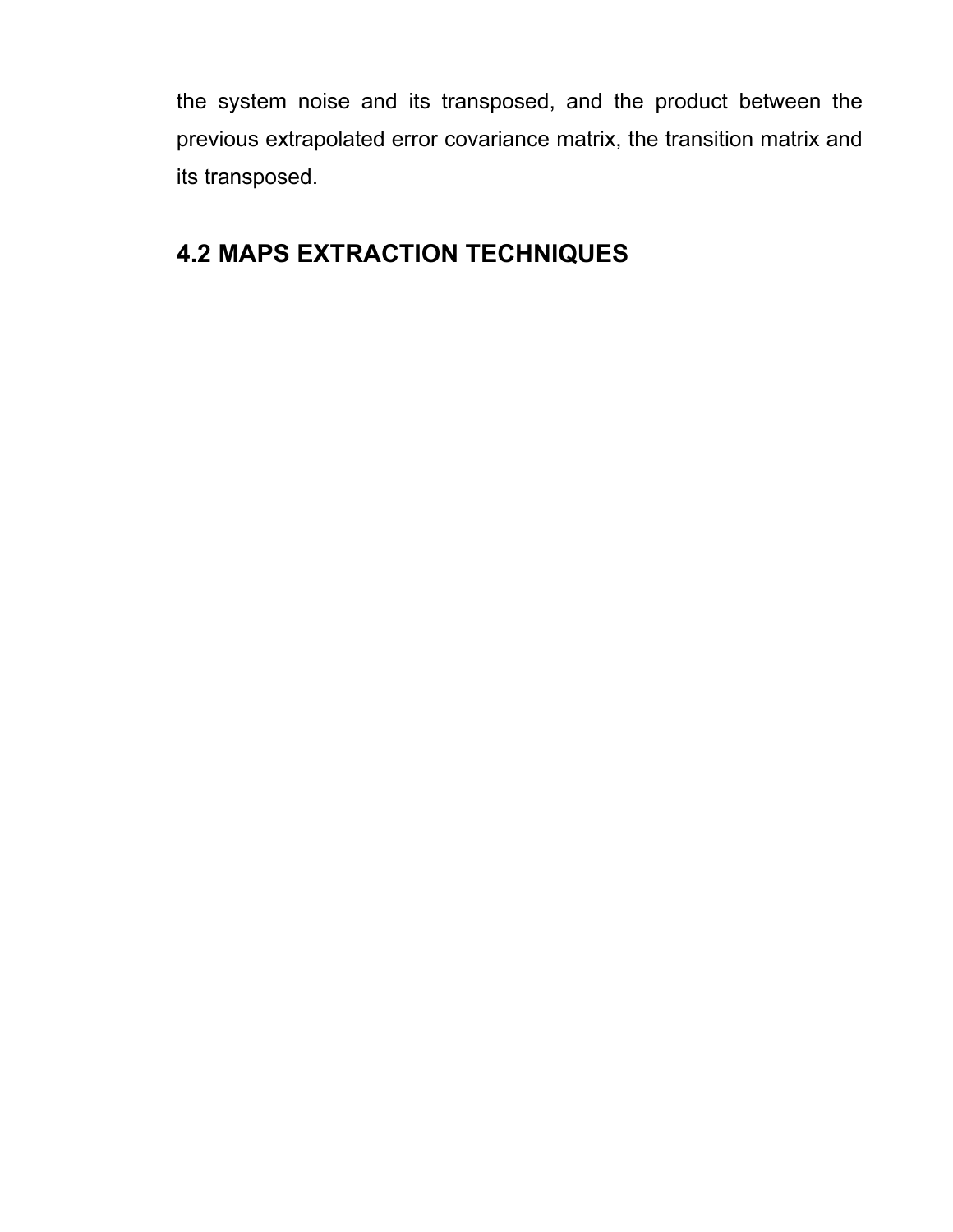# **5 MATLAB'S ROBOTICS SYSTEM TOOLBOX**

In this chapter, Matlab's Robotics System Toolbox (updated to version 2019a) will be described together with its commands relative to Lidar based localization. In fact, Matlab it's one of these programs which able to move a robot equipped with a Lidar sensor from a point "A" to a point "B" and avoiding both static both moving obstacles.

The Robotics System Toolbox gives not only hardware connectivity with many different types of robots like manipulators, humanoid, aerial and ground vehicles, but also algorithms which allow robots to avoid obstacles, to scan the surrounding environment, to localize its own position, to plan paths, to follow paths.

This toolbox gives an interface with the ROS and at least one between Matlab and Simulink. The ROS allows tests on robot simulators like Gazebo and on ROS based robots.

## **5.1 COMMANDS ABOUT ROS**

Robot Operating System (ROS) of Robotics System Toolbox allows the user to interact with ROS and to use its operations in Simulink and Matlab. It's possible to access to ROS networks and robots, to collect data, to send and receive own messages, and to allow simulations in Gazebo.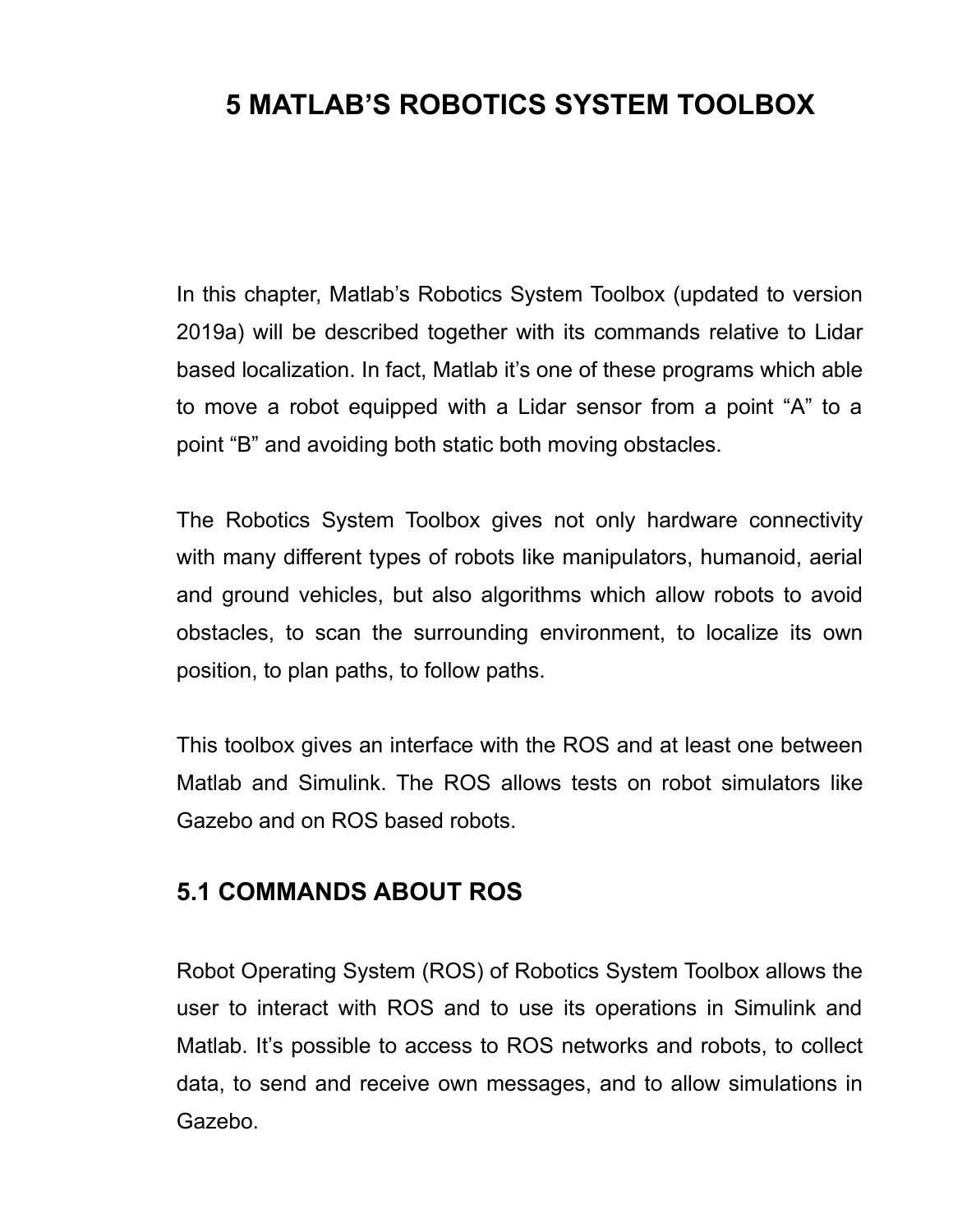# **5.1.1 COMMANDS ABOUT ROS NOT RELATED TO GAZEBO SIMULATOR**

#### *rosinit*

The rosinit has the role to connect to a ROS node and its use is mandatory for most ROS-related tasks in Matlab because the communication with a ROS network needs a ROS node linked to a ROS master and the ROS functions in Matlab work on the global ROS node or on objects those depend on the global ROS node. It's usually used to start a ROS core and a global node, to start a node and link to the ROS master at specified IP address, to start a global node at given IP and node name. The command rosinit hasn't output parameters, but input parameters like the host name (or IP address), the port number, the URI for ROS master and the global node name.

#### *rosshutdown*

The rosshutdown has the role to shut down a ROS system: in fact it shuts down the global node and, if it's operating, the ROS master. It's used when all the tasks related to the ROS network are finished and it has neither input parameters nor output parameters.

#### *rostopic*

The rostopic has the role to return informations (usually as messages) about a specific ROS topic. It's usually used to get a list of ROS topics,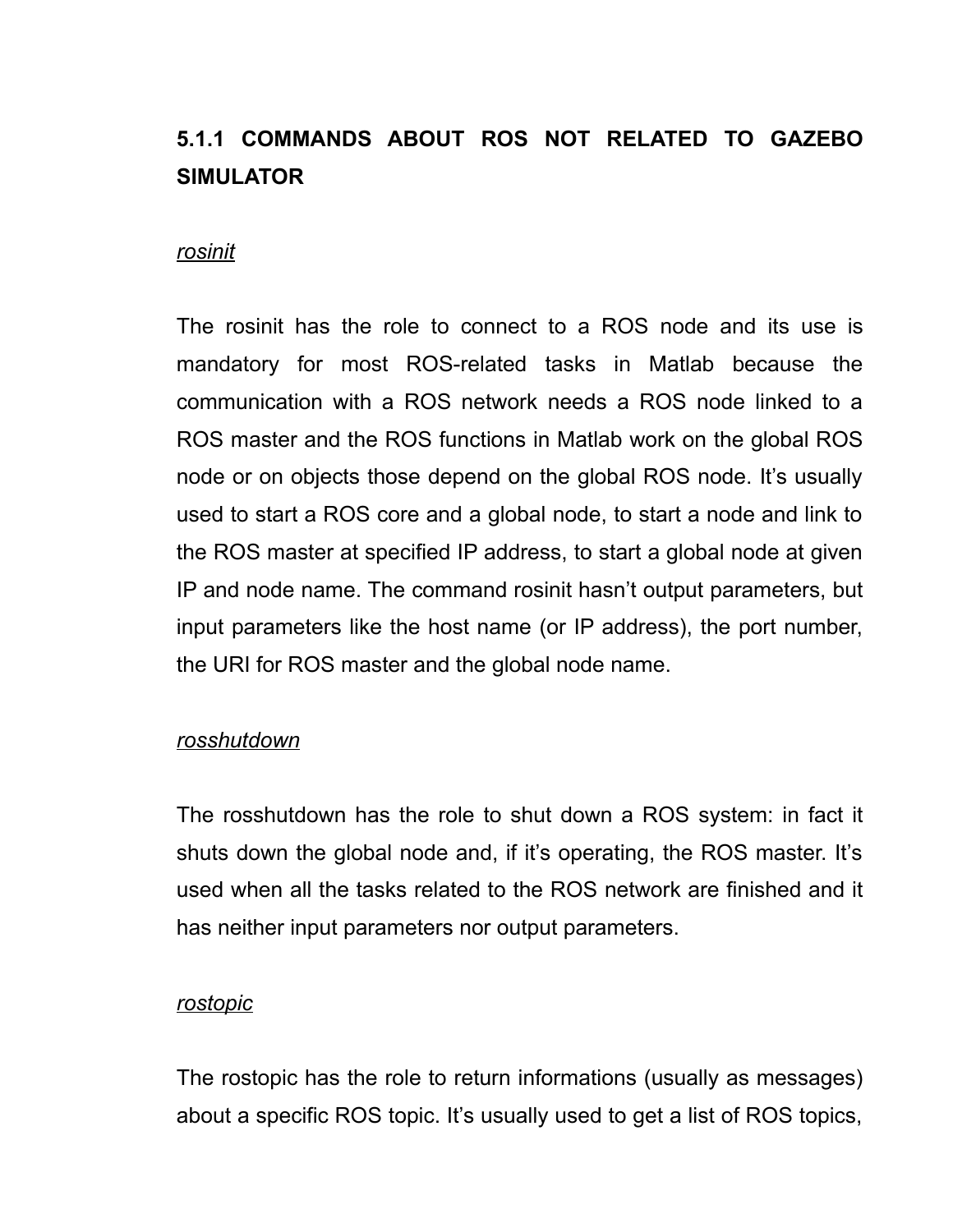to get ROS topic informations and to get a ROS topic message type. In addition, the rostopic command has the ROS topic name as input parameter, while its output parameters are the list of topics from the ROS master, the ROS message for a given topic, the information about a given ROS topic and the message type for a given ROS topic.

#### *rospublisher*

The rospublisher has the role to publish messages. It's used to create a ROS publisher before the expedition of data, to create a ROS publisher and view properties, to publish data without a ROS publisher and to use a ROS publisher object. Moreover, its properties are the name of the published topic, the message type of published messages, the indicator of whether publisher is latching and the number of subscribers.

#### *rossubscriber*

The rossubscriber has the role to subscribe to messages on a topic. It's used to create a subscriber and get data from ROS, to create a subscriber that uses a callback function and to use a ROS subscriber object. Furthermore, its properties are the name of the subscribed topic, the message type of the subscribed messages, the latest message sent to the topic, the buffer size and the callback property.

#### *rosmessage*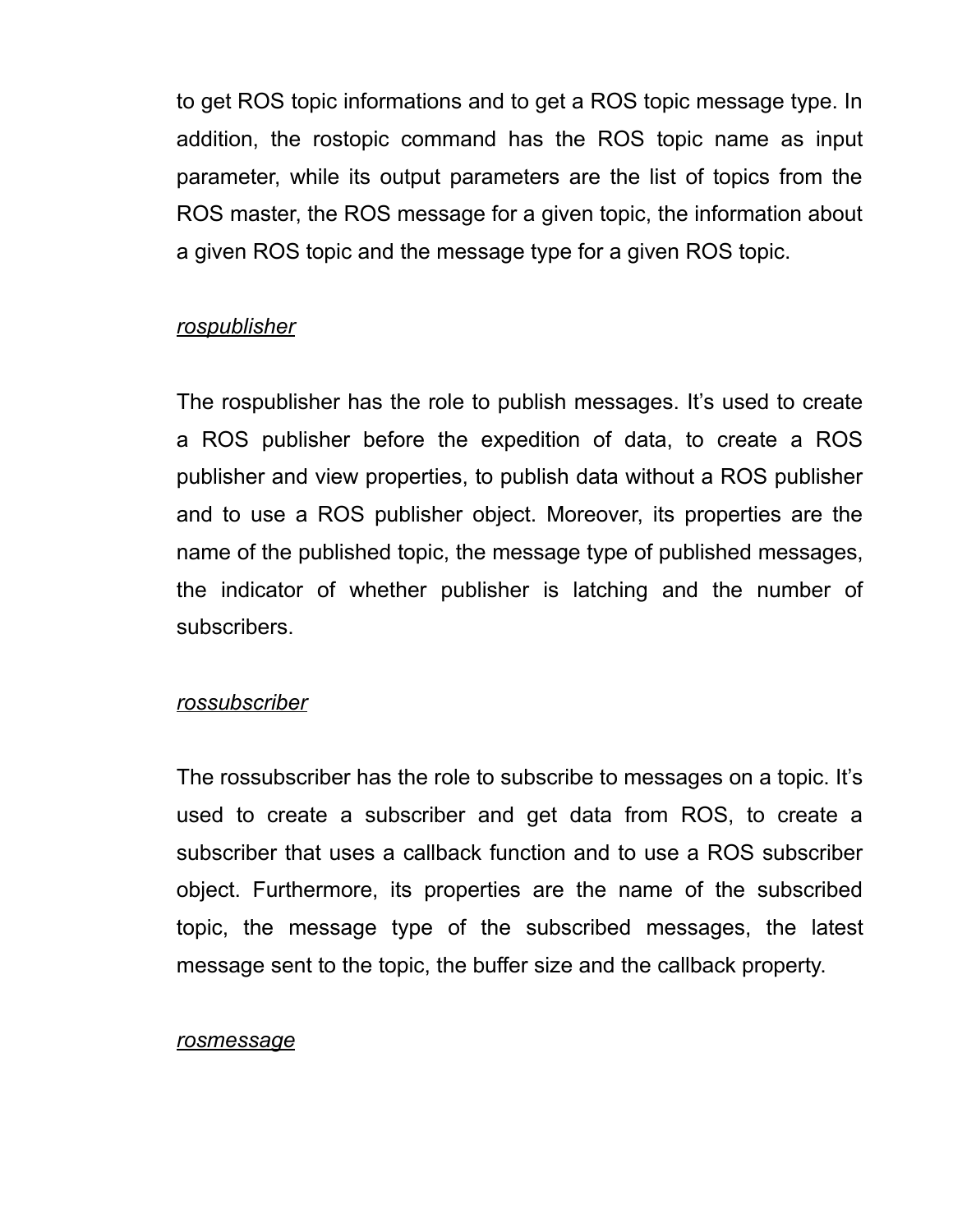The rosmessage has the role to create ROS messages. It's used to create an empty string message, to create and access an array of ROS messages, to preallocate a ROS message array and also to create a ROS publisher and send data. The command rosmessage has the ROS message as output parameter, while its input parameters are the message type, the ROS publisher, the ROS subscriber, the ROS service client and the ROS service server.

#### *send*

The command send has the role to publish a ROS message to the topic specified by the publisher. It's used to send ROS messages after their creation and before their reception. The command send hasn't output parameters, but input parameters like the ROS publisher and the ROS message.

#### *receive*

The command receive has the role to wait for a new ROS message. It's used to get data from ROS after the creation of the subscriber, to read a specific field from the point cloud message and to receive ROS messages after their creation and expedition. The command receive has the ROS message as output parameter, while its input parameters are the ROS subscriber and the timeout for receiving a message.

# **5.1.2 COMMANDS ABOUT ROS RELATED TO GAZEBO SIMULATOR**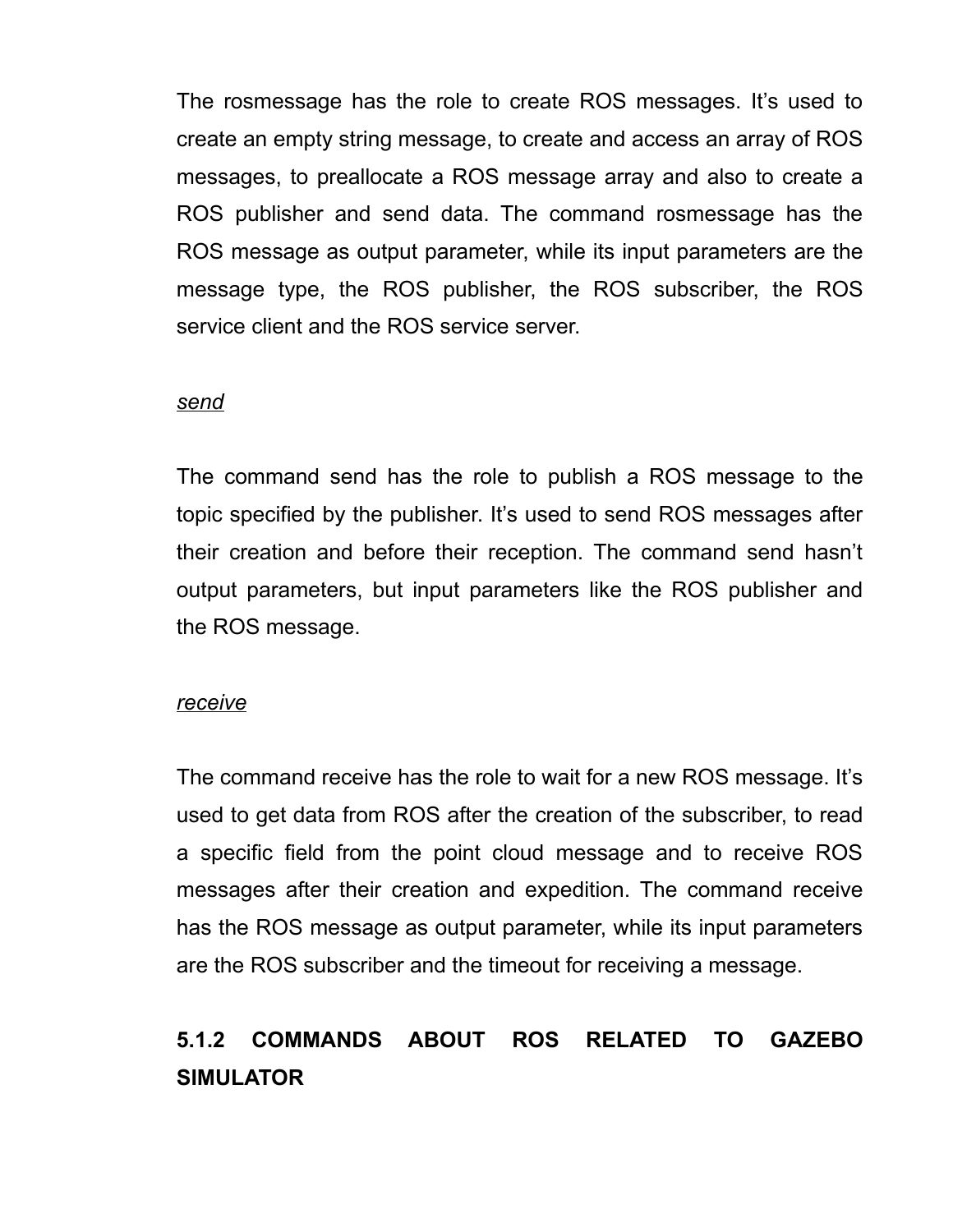# **5.2 COMMANDS ABOUT GROUND VEHICLE ALGORITHMS**

Ground Vehicle Algorithms of Robotics System Toolbox are specialized on mobile robotics operations. It's possible to execute SLAM, develop robot path planning, create environment maps, regulate controllers to follow a set of waypoints, estimate localization based on robot sensor data and to execute obstacle avoidance.

#### *lidarScan*

The lidarScan has the role to create object for storing 2d Lidar scan. It's used to plot Lidar scan and remove invalid points and also to match Lidar scans; furthermore, its properties are the range readings from Lidar, the angle of readings from Lidar, the cartesian coordinates of Lidar readings and the number of Lidar readings.

#### *robotics.LidarSLAM*

The robotics.LidarSLAM has the role to perform localization and mapping using Lidar scans. It's used to perform SLAM using Lidar scans; moreover, its properties are the underlying pose graph that connects scans, the resolution of occupancy grid map, the maximum range of Lidar sensor, the pose graph optimization function, the threshold for accepting loop closing, the search radius for loop closure detection, the number of attempts at finding loop closures, allow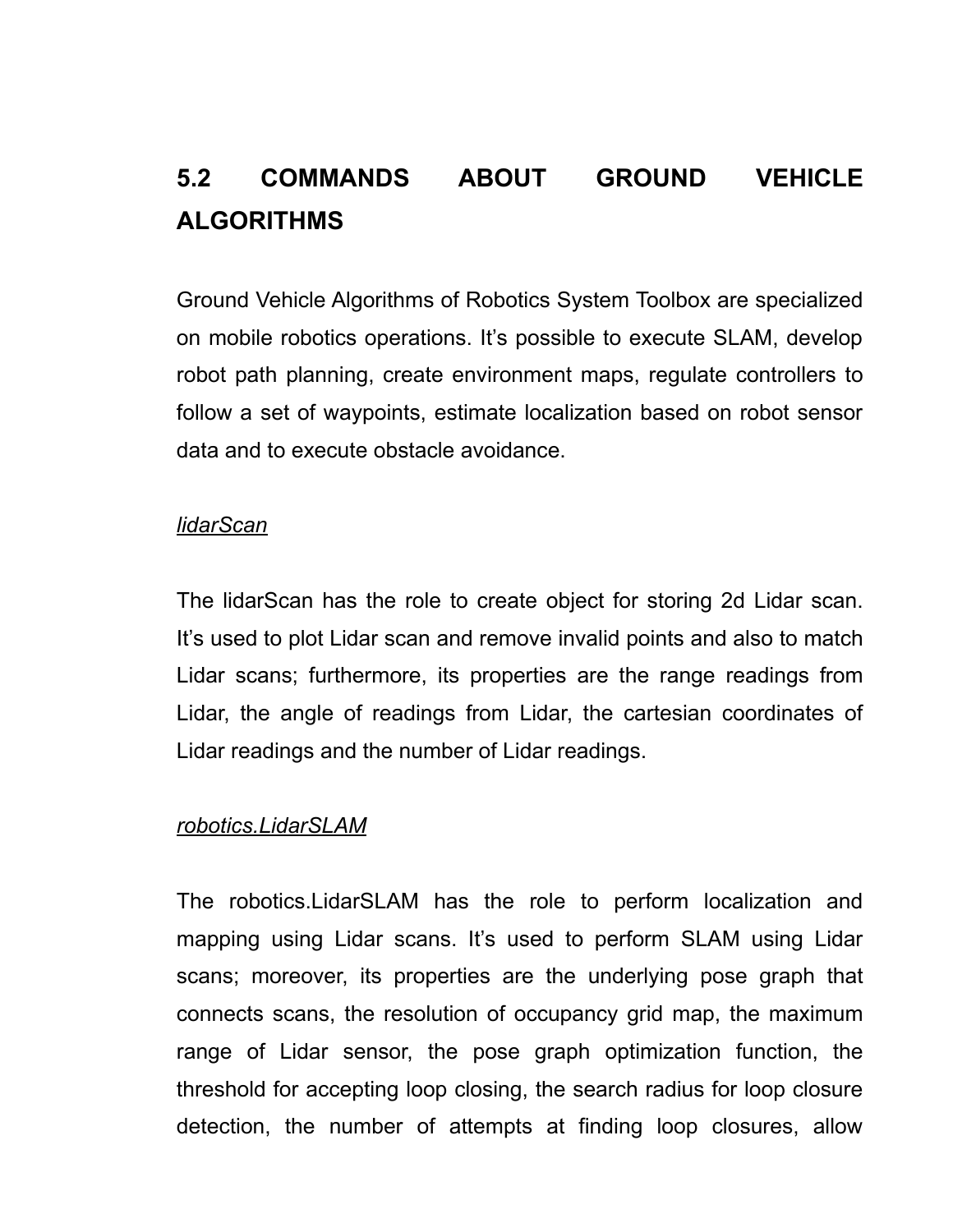automatic rollback of addedd loop closures, the number of loop closures accepted to trigger optimization and the minimum change in pose required to process scans.

#### *robotics.ParticleFilter*

The robotics.ParticleFilter has the role to create a state estimator based on particle filter. It's used to predict and correct particle filter and also to estimate robot position in a loop using particle filter; in addition, its properties are the number of state variables, the number of particles used in the filter, the callback function for determining the state transition between particle filter steps, the callback function calculating the likehood of sensor measurements, the indicator if state variables have a circular distribution, the policy settings that determine when to trigger resampling, the method used for particle resampling, the method used for state estimation, the array of particle values, the particle weights, the best state estimate and the corrected system covariance.

#### *robotics.MonteCarloLocalization*

The robotics.MonteCarloLocalization has the role to localize robot using range sensor data and map. It's used to estimate robot pose from range sensor data; furthermore, its properties are the initial pose of robot, the covariance of initial pose, the flag to start global localization, the minimum and maximum number of particles, the likehood field sensor model, the odometry motion model for differential drive, the minimum change in states required to trigger update, the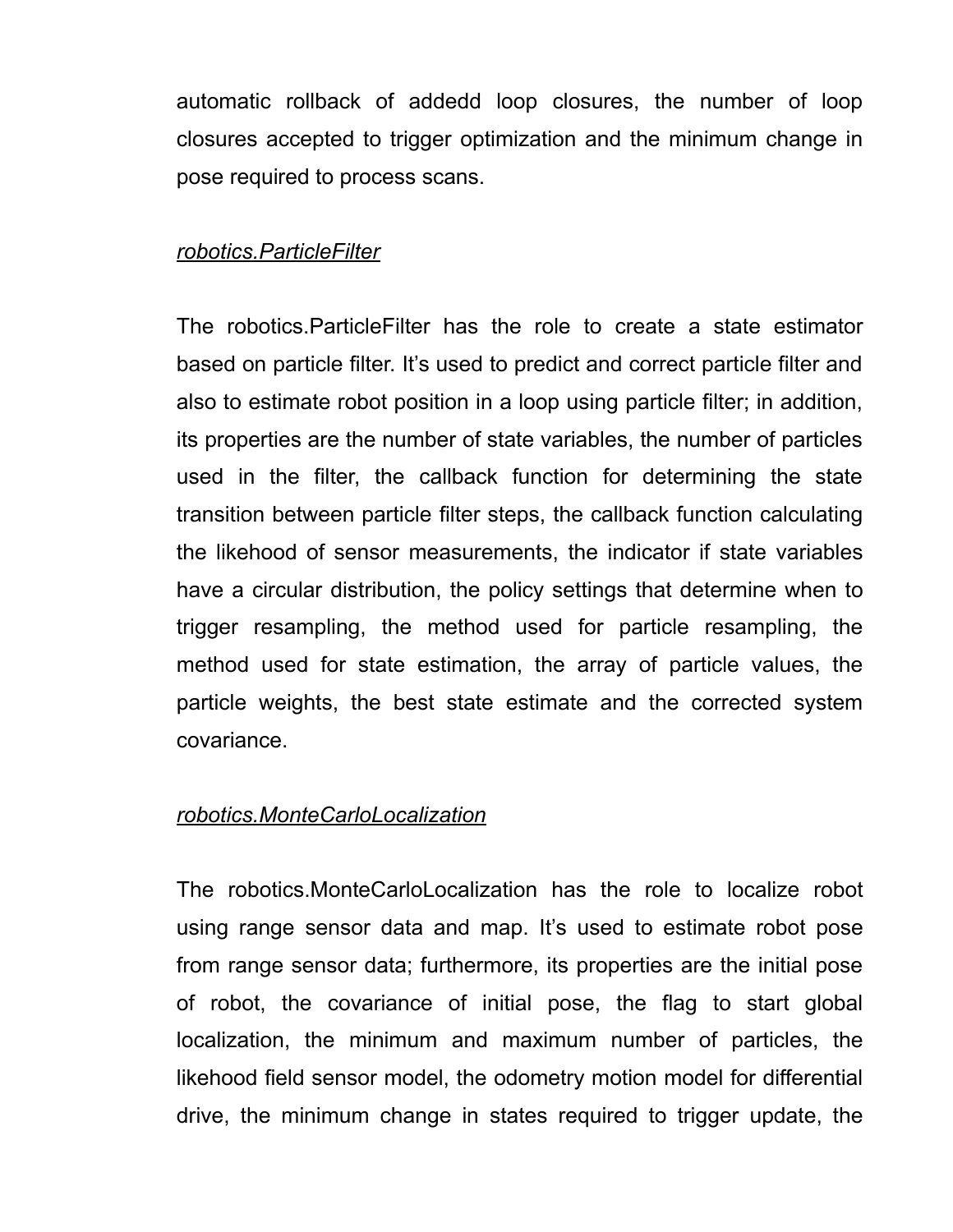number of filter updates between resampling of particles and the use of lidarScan object as scan input.

#### *robotics.VectorFieldHistogram*

The robotics.VectorFieldHistogram has the role to avoid obstacles using the vector field histogram. It's used to create a vector field histogram object and visualize data; moreover, its properties are the number of angular sectors in histogram, the limits for range readings, the radius of robot, the safety distance around robot, the minimum turning radius at current speed, the cost function weight for target direction, the cost function weight for current direction, the cost function weight for previous direction, the thresholds for binary histogram computation and the use of lidarScan object as scan input.

## *robotics.PRM*

The robotics.PRM has the role to create a probabilistic roadmap path planner. Its properties are the maximum distance between two connected nodes, the map representation and the number of nodes in the map. The command robotics.PRM has the map representation and the maximum number of nodes in roadmap as input parameters.

#### *robotics.PurePursuit*

The robotics.PurePursuit has the role to create a controller to follow a set of waypoints. Its properties are the desired linear velocity, the lookahead distance, the maximum angular velocity and the waypoints. The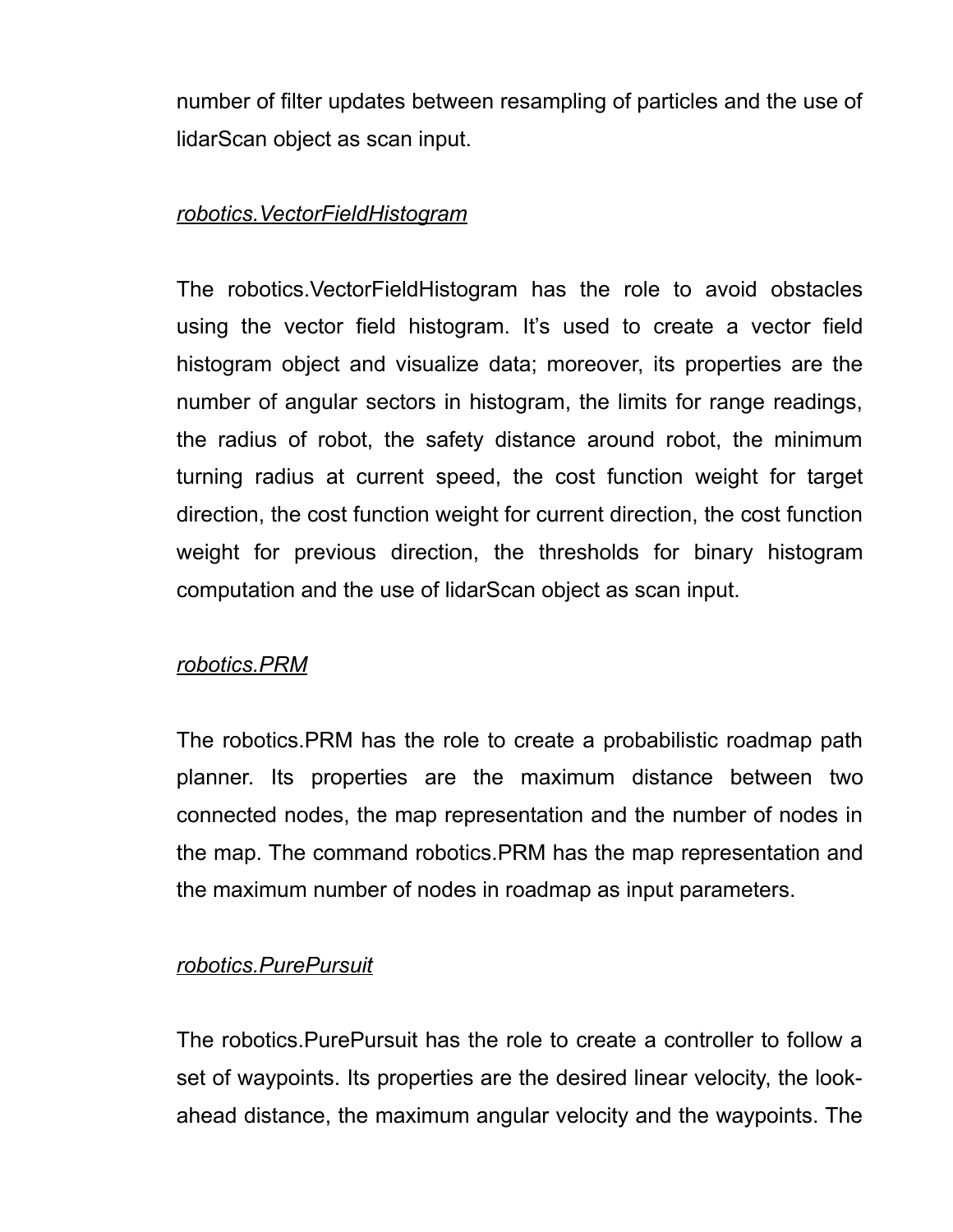command robotics.PurePursuit has the position and orientation of robot as input parameter, while its output parameters are the linear velocity, the angular velocity and the look-ahead point on path.

#### *buildMap*

The buildMp has the role to build an occupancy grid from Lidar scans. It's used to build an occupancy map from Lidar scans and poses, and at the end of execution of SLAM using Lidar scans. The command buildMap has the occupancy grid as output parameter, while its input parameters are the Lidar scans, the poses of Lidar scans, the resolution of occupancy grid, the maximum range of the Lidar sensor, the width of occupancy grid and the height of occupancy grid.

#### *robotics.OccupancyGrid*

The robotics.OccupancyGrid has the role to create a 2d occupancy grid with probabilistic values: every cell in the grid has a value that corresponds to the probability of having an obstacle in that cell (the maximum value is equal to 1 and corresponds to certainty, while the minimum value is equal to 0 and corresponds to absence). It's used before inserting laser scans into the occupancy grid and to convert a portable graymap image to map; moreover its properties are the threshold to consider cells as obstacle free, the threshold to consider cells as occupied, the saturation limits for probability, the number of rows and columns in grid, the grid resolution, the minimum and maximum world range values of x-coordinates, the minimum and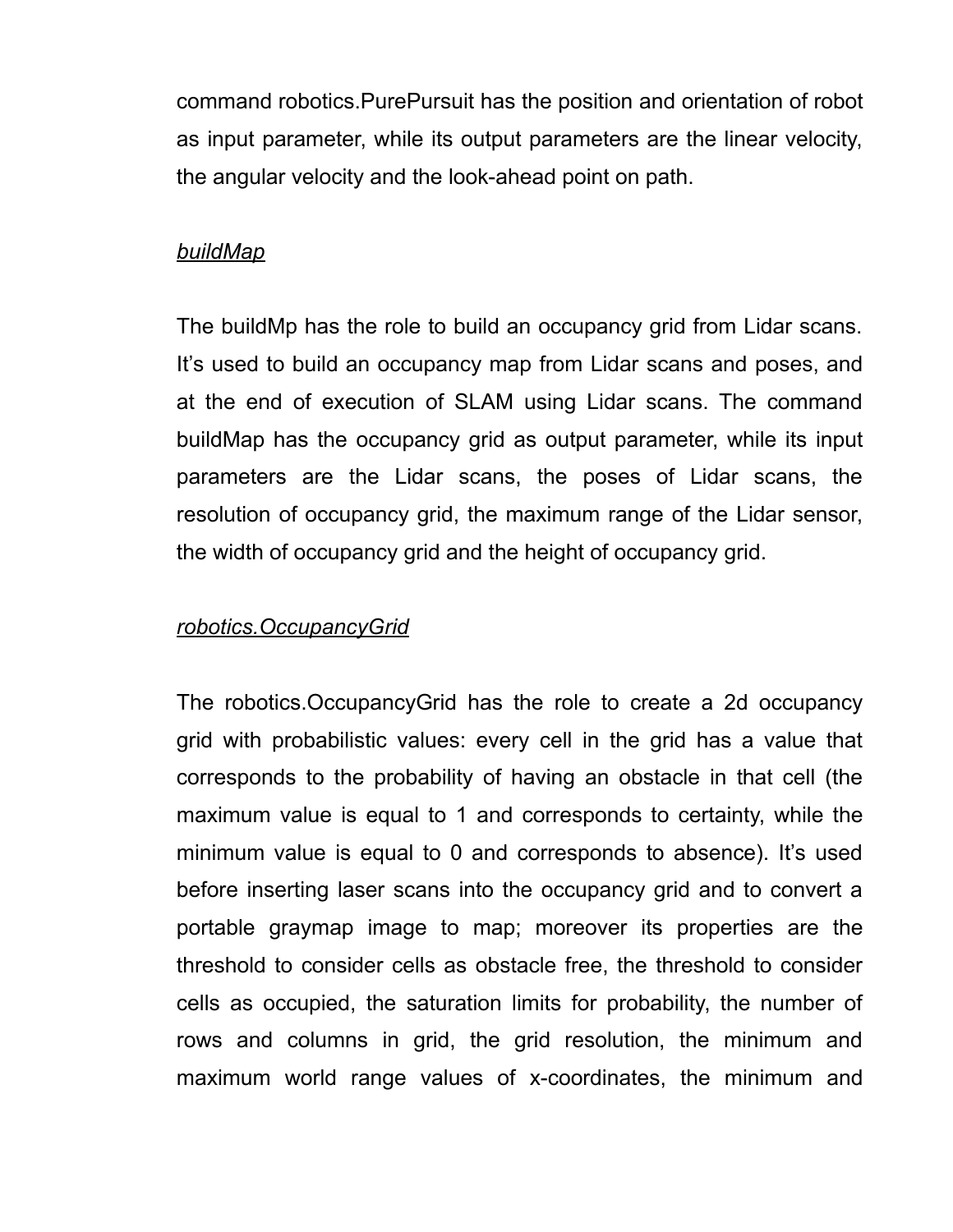maximum world range of y-coordinates and the [x, y] world coordinates of grid.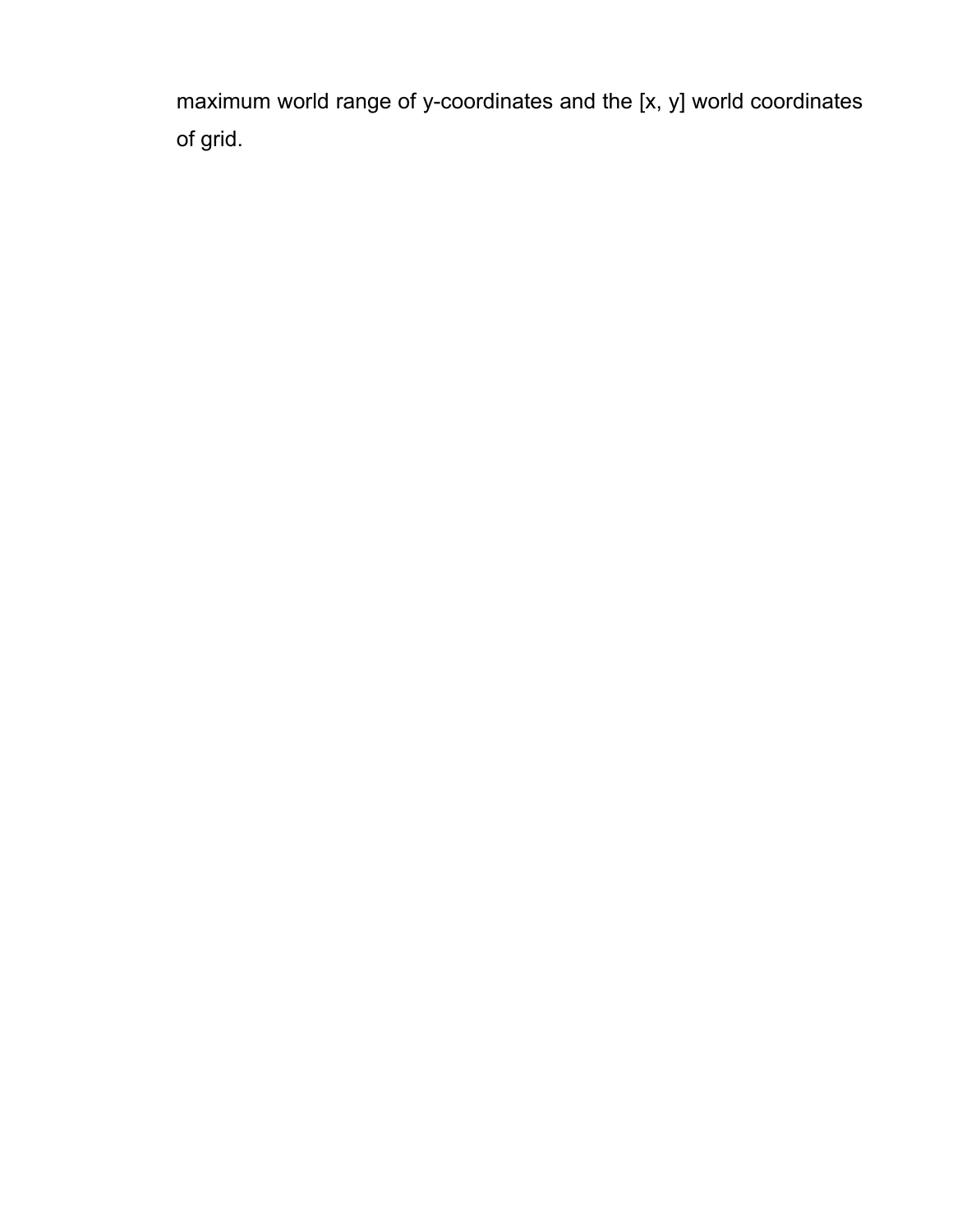# **REFERENCES**

- Jens Einsiedler, Ilja Radusch, and Katinka Wolter; *Vehicle Indoor Positioning: A Survey*; 2017 14TH WORKSHOP ON POSITIONING, NAVIGATION AND COMMUNICATION (WPNC);

- Sampo Kuutti, Saber Fallah, Konstantinos Katsaros, Mehrdad Dianati, Francis Mccullough, Alexandros Mouzakitis; *A Survey of the State-of-the-Art Localisation Techniques and Their Potentials for Autonomous Vehicle Applications*; DOI 10.1109/JIOT.2018.2812300, IEEE Internet of Things Journal, IoT-2371-2017.R2;

- Levente Tamas, Gheorghe Lazea, Mircea Popa, Istvan Szoke, Andras Majdik; *Laser Based Localization Techniques for Indoor Mobile Robots*; 2009 Advanced Technologies for Enhanced Quality of Life;

- Eiliv Hägg, Yingzhi Ning; Master's thesis in the Signal and Systems department, Chalmers; *Map Representation and LIDAR-Based Vehicle Localization*; Department of Signal and System,

CHALMERS UNIVERSITY OF TECHNOLOGY, Gothenburg, Sweden 2016;

- Robert George Reid; Thesis presented for the degree of Doctor of Philosophy; *Large-Scale Simultaneous Localization and Mapping for Teams of Mobile Robots*; School of Electrical, Electronic and Computer Engineering, The University of Western Australia, July 2016;

- Yun-Ting Wang, Chao-Chung Peng, Ankit A. Ravankar and Abhijeet Ravankar;*A Single LiDAR Based Feature Fusion Indoor Localization Algorithm*; Sensors 2018, 18, 1294; doi:10.3390/s18041294;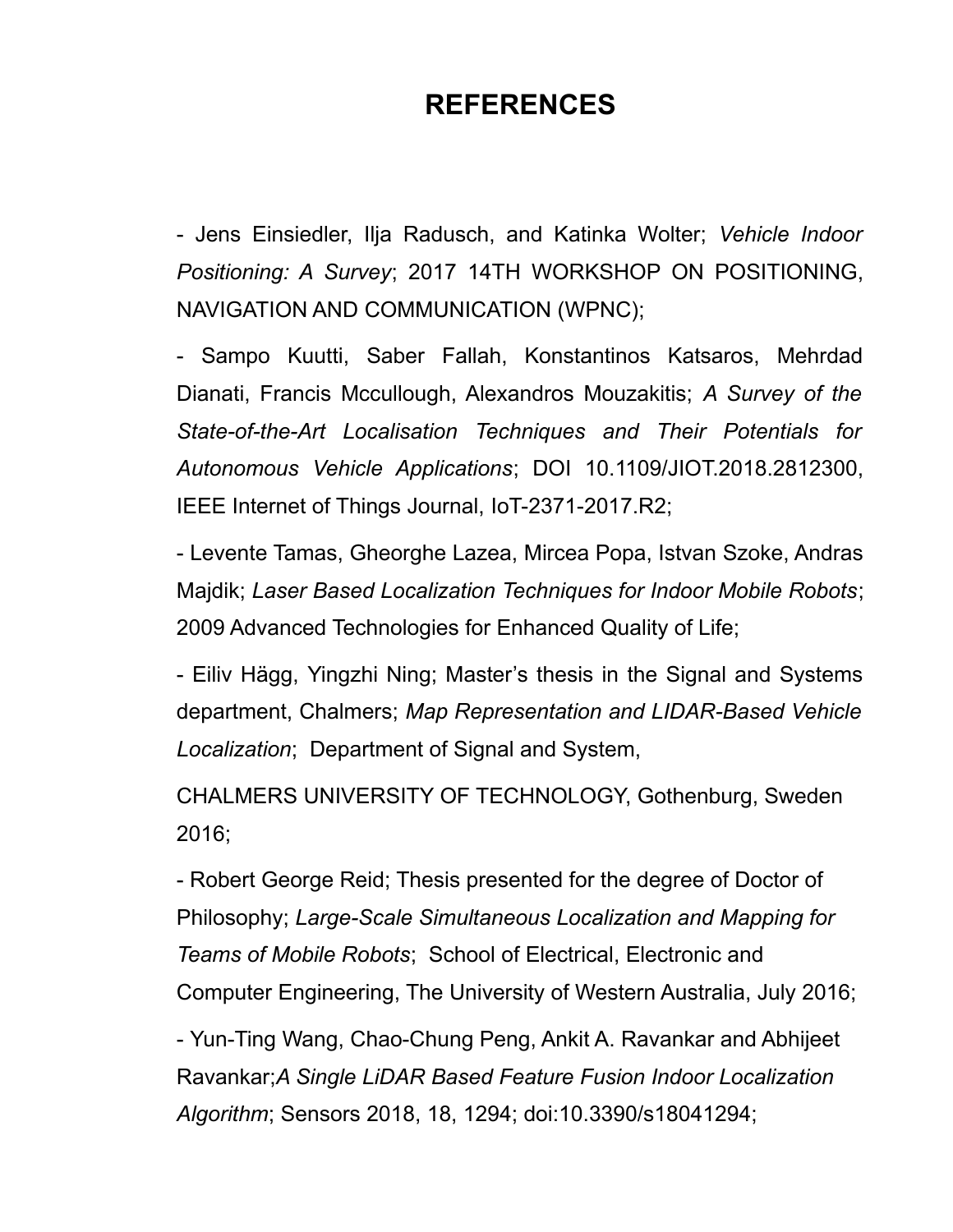- YUAN XU1 , (Member, IEEE), YURIY S. SHMALIY2 , (Fellow, IEEE), YUEYANG LI1 , (Member, IEEE), XIYUAN CHEN3 , (Senior Member, IEEE), AND HANG GUO4; *Indoor INS/LiDAR-Based Robot Localization With Improved Robustness Using Cascaded FIR Filter*; *Digital Object Identifier 10.1109/ACCESS.2019.2903435;*

- Yue Xiao Yongsheng Ou\* Wei Feng; *Localization of Indoor Robot based on Particle Filter*

*with EKF Proposal Distribution*; 2017 IEEE 8th International Conference on CIS & RAM, Ningbo, China;

- Claus Weitkamp; *Lidar: Range-Resolved Optical Remote Sensing of the Atmosphere*; Springer Science & Business, 3 June 2006;

- I. Puente î., H. González-Jorge, J. Martínez-Sánchez, P. Arias; *Review of mobile mapping and surveying technologies*; journal homepage: www.elsevier.com/ locate/measurement;

- Todd Neff; [https://toddneff.com/books/lidarhistory/extras/lidarhistory](https://toddneff.com/books/lidarhistory/extras/lidarhistory-timeline/)[timeline/;](https://toddneff.com/books/lidarhistory/extras/lidarhistory-timeline/)

- Sung-You Tsai, Yu-Cheng Chang, and Tzu-Hsien Sang\* ; *SPAD LiDARs: Modeling and Algorithms;* 

978-1-5386-4441-6/18/\$31.00 ©2018 IEEE;

- Rémy Guyonneau, Sébastien Lagrange, Laurent Hardouin & Philippe Lucidarme; *Guaranteed interval analysis localization for mobile robots*; *Advanced Robotics*, 2014, Vol. 28, No. 16, 1067–1077, [http://dx.doi.org/10.1080/01691864.2014.908742;](http://dx.doi.org/10.1080/01691864.2014.908742)

- Lei Zhao, Zhun Fan, Wenji Li, Honghui Xie, Yang Xiao; *3D Indoor Map Building with Monte Carlo Localization in 2D Map*; 2016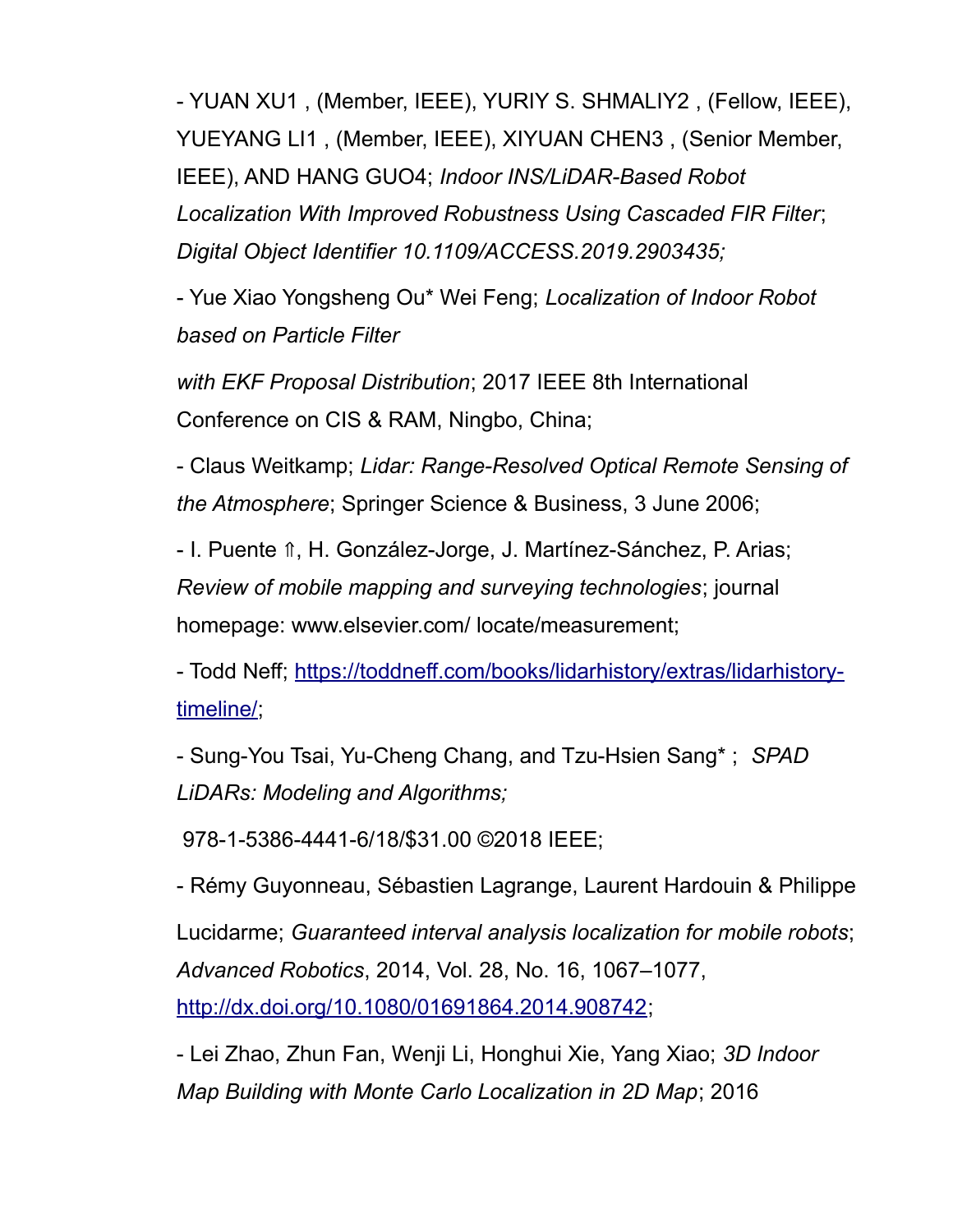International Conference on Industrial Informatics - Computing Technology, Intelligent Technology, Industrial Information Integration;

- Louay Eldada; *Solid State LiDAR Sensors: The Future of Autonomous Vehicles*; [http://www.imaging.org/Site/PDFS/Conferences/](http://www.imaging.org/Site/PDFS/Conferences/ElectronicImaging/EI2019/AVMKeynotes/LouayEldada_Quanergy_AVM%202019.pdf) [ElectronicImaging/EI2019/AVMKeynotes/](http://www.imaging.org/Site/PDFS/Conferences/ElectronicImaging/EI2019/AVMKeynotes/LouayEldada_Quanergy_AVM%202019.pdf) [LouayEldada\\_Quanergy\\_AVM%202019.pdf;](http://www.imaging.org/Site/PDFS/Conferences/ElectronicImaging/EI2019/AVMKeynotes/LouayEldada_Quanergy_AVM%202019.pdf)

- [https://www.egps.net/datasheets/quanergy-m8-datasheet.pdf;](https://www.egps.net/datasheets/quanergy-m8-datasheet.pdf)

- [https://quanergy.com/wp-content/uploads/2017/01/CES-2017-S3-](https://quanergy.com/wp-content/uploads/2017/01/CES-2017-S3-Press-Release_Final.pdf) [Press-Release\\_Final.pdf;](https://quanergy.com/wp-content/uploads/2017/01/CES-2017-S3-Press-Release_Final.pdf)

- G. Ajay Kumar, Ashok Kumar Patil, Rekha Patil, Seong Sill Park and Young Ho Chai; *A LiDAR and IMU Integrated Indoor Navigation System for UAVs and Its Application in Real-Time Pipeline Classification*; Sensors 2017, 17, 1268; doi:10.3390/s17061268;

- Yanbin Gao, Shifei Liu,\*, Mohamed M. Atia and Aboelmagd Noureldin; *INS/GPS/LiDAR Integrated Navigation System for Urban and Indoor Environments Using Hybrid Scan Matching Algorithm*; *Sensors* 2015, *15*, 23286-23302; doi:10.3390/s150923286;

- [https://autonomoustuff.com/wp-content/uploads/2019/11/velodyne](https://autonomoustuff.com/wp-content/uploads/2019/11/velodyne-lidar-product-brochure-as-branded.pdf)[lidar-product-brochure-as-branded.pdf;](https://autonomoustuff.com/wp-content/uploads/2019/11/velodyne-lidar-product-brochure-as-branded.pdf)

- Rajat Sagar; *Making cars safer through technology innovation*; © 2017 Texas Instruments Incorporated;

- [https://www.symphotony.com/wp-content/uploads/Pandar64-64-](https://www.symphotony.com/wp-content/uploads/Pandar64-64-Channel-Mechanical-LiDAR-3-1.pdf) [Channel-Mechanical-LiDAR-3-1.pdf;](https://www.symphotony.com/wp-content/uploads/Pandar64-64-Channel-Mechanical-LiDAR-3-1.pdf)

- [https://www.hokuyo-aut.jp/search/single.php?serial=167;](https://www.hokuyo-aut.jp/search/single.php?serial=167)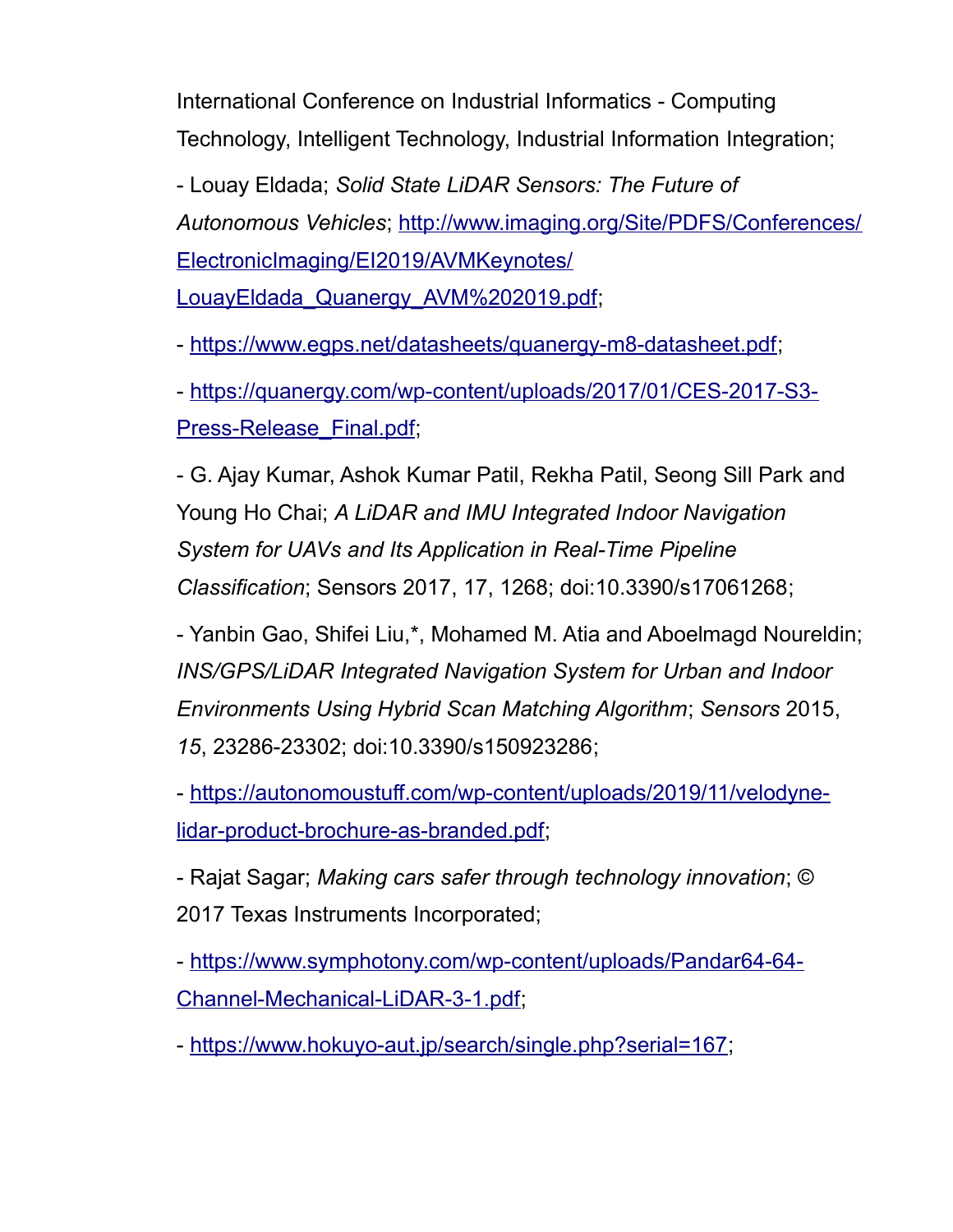- Santiago Royo1,2\* and Maria Ballesta; *An overview of imaging lidar sensors for autonomous vehicles*; Appl. Sci. 2019. 9 4093, doi:10.3390/ app9194093;

- Lorenzo Galleani, Patrizia Tavella, *Time and the Kalman filter*, IEEE Control System Magazine;

- Kevin Lima,\*, Paul Treitza, Michael Wulderb, Benoît St-Ongec and Martin Floodd; *LiDAR remote sensing of forest structure*; *Progress in Physical Geography* 27,1 (2003) pp. 88–106;

- Matlab 2019a-> getting started -> documentation home -> robotics system toolbox;

- Matlab 2019a-> getting started -> documentation home -> robotics system toolbox -> robot operating system (ROS);

- Matlab 2019a-> getting started -> documentation home -> robotics system toolbox -> ground vehicle algorithms;

- Matlab 2019a-> getting started -> documentation home -> robotics system toolbox -> functions and other reference  $\rightarrow$  rosinit;

- Matlab 2019a-> getting started -> documentation home -> robotics system toolbox -> functions and other reference  $\rightarrow$  rosshutdown;

- Matlab 2019a-> getting started -> documentation home -> robotics system toolbox -> functions and other reference  $\rightarrow$  rostopic;

- Matlab 2019a-> getting started -> documentation home -> robotics system toolbox -> functions and other reference  $\rightarrow$  rossubscriber;

- Matlab 2019a-> getting started -> documentation home -> robotics system toolbox -> functions and other reference  $\rightarrow$  rospublisher;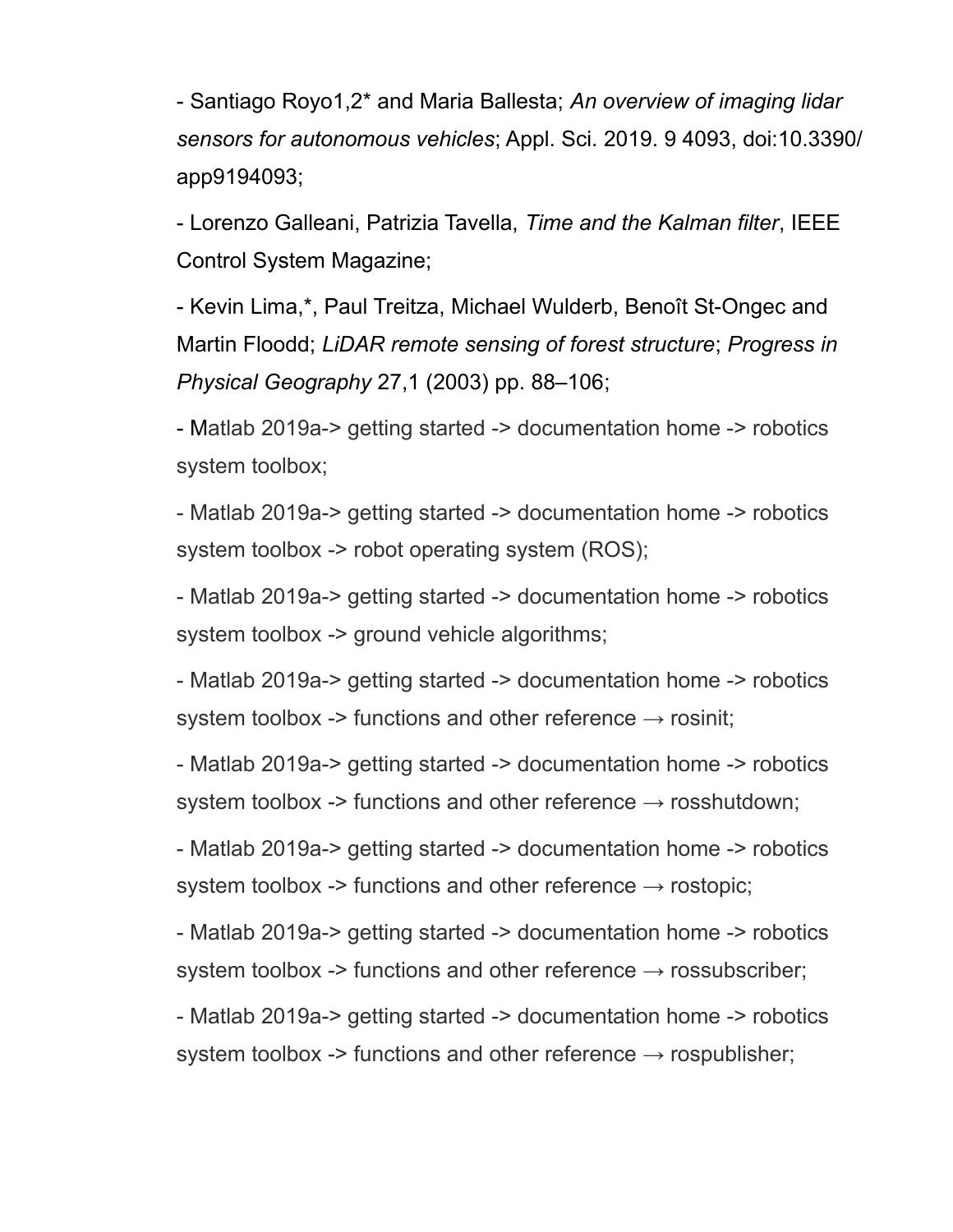- Matlab 2019a-> getting started -> documentation home -> robotics system toolbox -> functions and other reference  $\rightarrow$  send;

- Matlab 2019a-> getting started -> documentation home -> robotics system toolbox -> functions and other reference  $\rightarrow$  receive;

- Matlab 2019a-> getting started -> documentation home -> robotics system toolbox -> functions and other reference  $\rightarrow$  rosmessage;

- Matlab 2019a-> getting started -> documentation home -> robotics system toolbox -> functions and other reference  $\rightarrow$  lidarScan;

- Matlab 2019a-> getting started -> documentation home -> robotics system toolbox -> functions and other reference  $\rightarrow$ robotics.LidarSLAM;

- Matlab 2019a-> getting started -> documentation home -> robotics system toolbox -> functions and other reference  $\rightarrow$ robotics.ParticleFilter;

- Matlab 2019a-> getting started -> documentation home -> robotics system toolbox -> functions and other reference → robotics.MonteCarloLocalization;

- Matlab 2019a-> getting started -> documentation home -> robotics system toolbox -> functions and other reference  $\rightarrow$ robotics.VectorFieldHistogram;

- Matlab 2019a-> getting started -> documentation home -> robotics system toolbox -> functions and other reference  $\rightarrow$  robotics. PRM;

- Matlab 2019a-> getting started -> documentation home -> robotics system toolbox -> functions and other reference  $\rightarrow$ robotics.PurePursuit;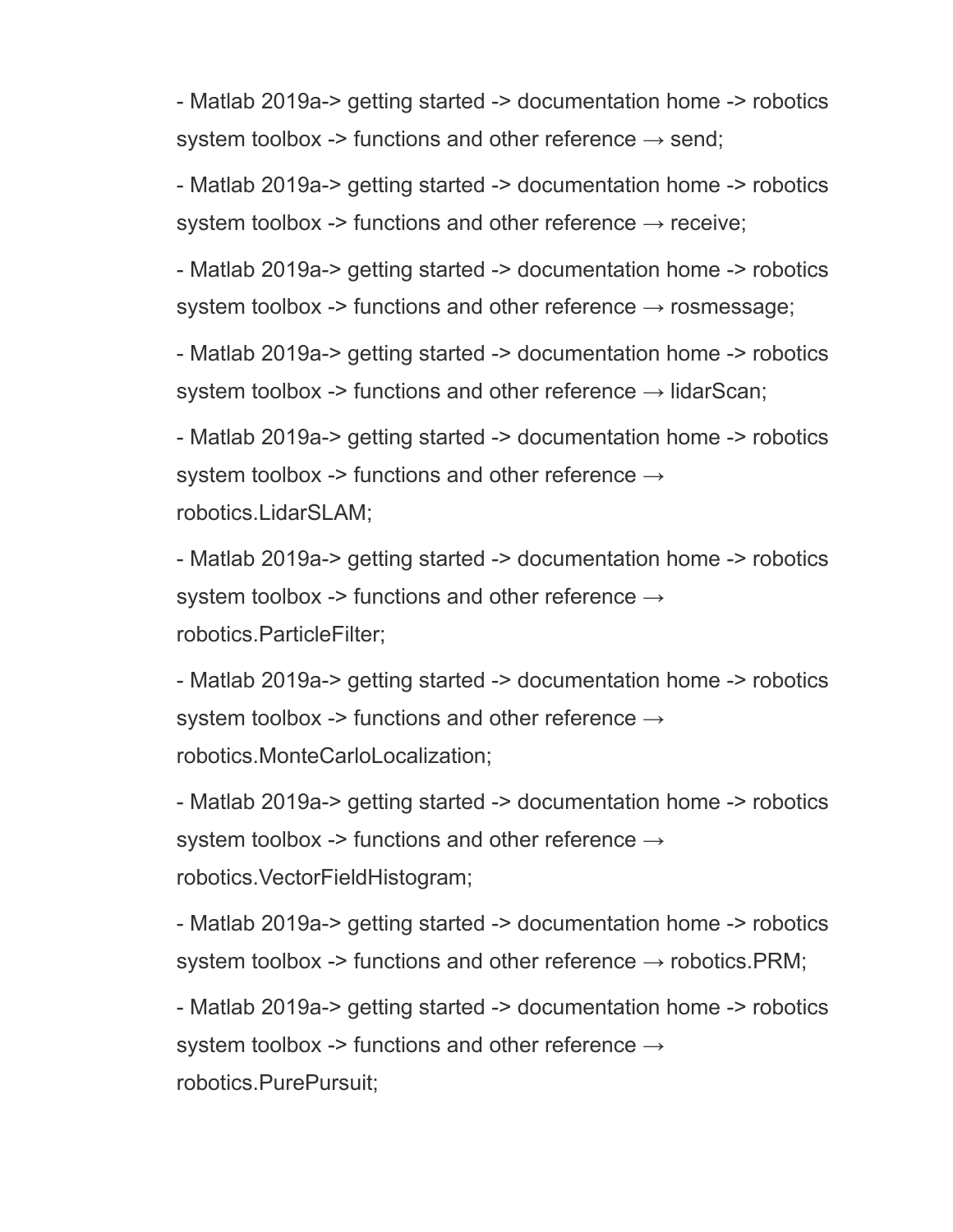- Matlab 2019a-> getting started -> documentation home -> robotics system toolbox -> functions and other reference  $\rightarrow$  buildMap;

- Matlab 2019a-> getting started -> documentation home -> robotics system toolbox -> functions and other reference  $\rightarrow$ robotics.OccupancyGrid;

- Seigo Ito, Shigeyoshi Hiratsuka, Mitsuhiko Ohta, Hiroyuki Matsubara, Masaru Ogawa; *SPAD DCNN: Localization with Small Imaging LIDAR and DCNN*; 2017 IEEE/RSJ International Conference on Intelligent Robots and Systems (IROS) September 24–28, 2017, Vancouver, BC, Canada;

- Seigo Ito \*, Shigeyoshi Hiratsuka, Mitsuhiko Ohta, Hiroyuki Matsubara and Masaru Ogawa; *Small Imaging Depth LIDAR and DCNN-Based Localization for Automated Guided Vehicle*; Sensors 2018, 18, 177;

- Jiechao Liua , Paramsothy Jayakumarb, Jeffrey L. Steina and Tulga Ersala; *A study on model fidelity for model predictive control-based obstacle avoidance in high-speed autonomous ground vehicles*; VEHICLE SYSTEM DYNAMICS, 2016 VOL. 54, NO. 11, 1629–1650 http://dx.doi.org/10.1080/00423114.2016.1223863;

- Jiechao Liua , Paramsothy Jayakumarb, Jeffrey L. Steina and Tulga Ersala; *A MULTI-STAGE OPTIMIZATION FORMULATION FOR MPC-BASED OBSTACLE AVOIDANCE IN*

*AUTONOMOUS VEHICLES USING A LIDAR SENSOR*; Proceedings of the ASME 2014 Dynamic Systems and Control Conference DSCC2014 *October 22-24, 2014, San Antonio, TX, USA;*